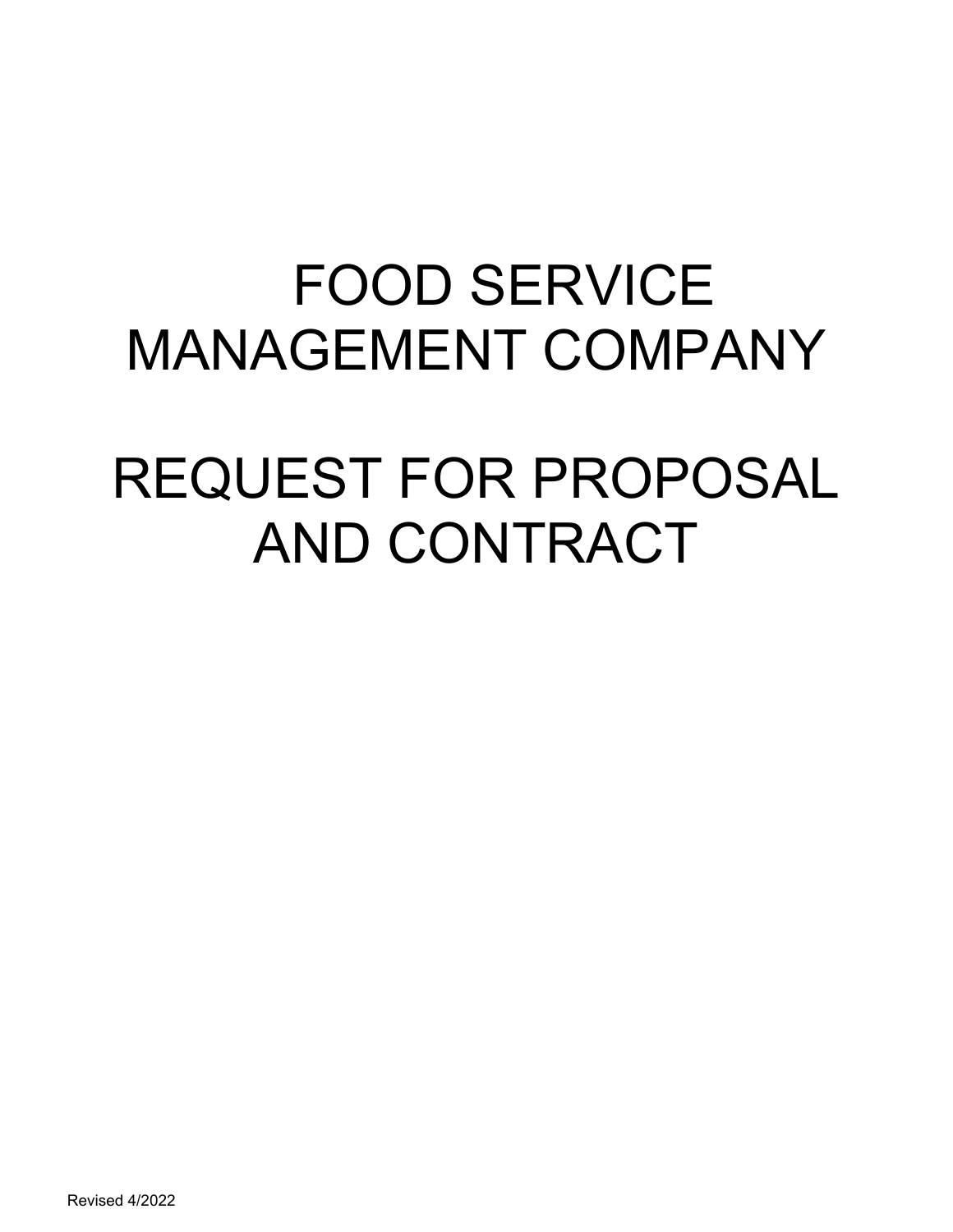# **Table of Contents**

| L.                                                                        |  |
|---------------------------------------------------------------------------|--|
| Ш.                                                                        |  |
| III.                                                                      |  |
| IV.                                                                       |  |
| V.                                                                        |  |
| VI.                                                                       |  |
| VII.                                                                      |  |
| VIII.                                                                     |  |
| IX.                                                                       |  |
| Х.                                                                        |  |
| XI.                                                                       |  |
| XII.                                                                      |  |
| XIII.                                                                     |  |
| XIV.                                                                      |  |
| XV.                                                                       |  |
| XVI.                                                                      |  |
| XVII.                                                                     |  |
|                                                                           |  |
| XIX.                                                                      |  |
| XX.                                                                       |  |
| XXI.                                                                      |  |
|                                                                           |  |
|                                                                           |  |
|                                                                           |  |
|                                                                           |  |
|                                                                           |  |
|                                                                           |  |
|                                                                           |  |
|                                                                           |  |
|                                                                           |  |
|                                                                           |  |
|                                                                           |  |
|                                                                           |  |
|                                                                           |  |
|                                                                           |  |
|                                                                           |  |
|                                                                           |  |
| INSTRUCTIONS FOR COMPLETION OF DISCLOSURE OF LOBBYING ACTIVITIES FORM  34 |  |
|                                                                           |  |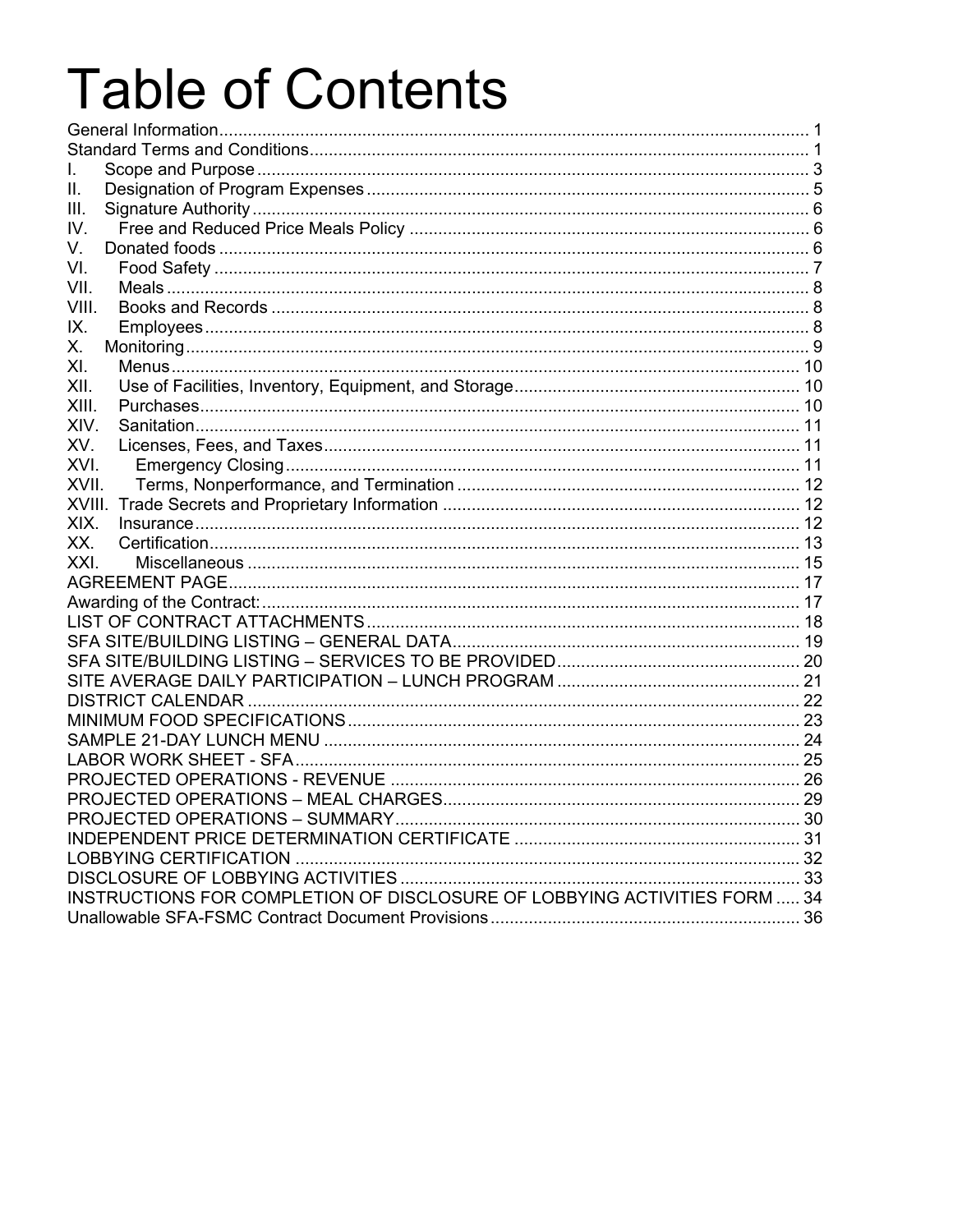## **General Information**

**A. Definitions.** For purposes of this contract, the following definitions apply:

*Applicable credits* shall have the meaning established in 2 CFR part 200 and USDA implementing regulations 2 CFR part 400 and part 415.

*Contractor* means a commercial enterprise, public or nonprofit private organization or individual that enters into a contract with a SFA.

*Cost reimbursable contract* means a contract that provides for payment of incurred costs to the extent prescribed in the contract, with or without a fixed fee.

*ISS* means the Ohio Department of Education, Office of Integrated Student Supports

*Food service management company* means a commercial enterprise, nonprofit organization, or public institution that is, or may be, contracted with by a recipient agency to manage any aspect of a recipient agency's food service, in accordance with 7 CFR parts 210, 225, or 226.

*Nonprofit school food service account* means the restricted account in which all of the revenue from all food service operations conducted by SFA principally for the benefit of school children is retained and used only for the operation or improvement of the nonprofit school food service.

*School food authority* means the governing body which is responsible for the administration of one or more schools; and has the legal authority to operate the Program therein *or* be otherwise approved by FNS to operate the Program.

**B. Intent.** This solicitation is for the purpose of entering into a contract for the operation of a food service program for Indian Hill Exempted Village School District, hereinafter referred to as School Food Authority (SFA)*.*

The proposer will be referred to as Food Service Management Company (FSMC), and the contract will be between FSMC and SFA.

**C. Procurement method.** Procurement shall be executed through submission of sealed proposals.

#### **D. Pre-proposal conference.**

A meeting with interested proposers to review the specifications; to clarify any questions; and for a walk-through of the facilities with school officials will be held on May 10, 2022 at 4:00pm. Location, Indian Hill Exempted Village School District Primary School at 6207 Drake Rd, Cincinnati, OH 45243, Attendance is **required.**

- 1. **Questions for pre-proposal conference.** Submit questions regarding the RFP in writing by 12 Noon EST on May 6, 2022 to Mick Davis via Mick.Davis@ihsd.us. SFA will acknowledge receipt of questions no later than 4pm EST on May 6, 2022.
	- a. Questions submitted prior to the Pre-Proposal Conference will be answered at the Pre-Proposal Conference.
	- b. Questions from the floor at the Pre-Proposal Conference must also be presented in writing. These questions may or may not be answered at the Pre-Proposal Conference.
	- c. All questions presented at the Pre-Proposal Conference will be answered in writing after the meeting and sent to all individuals that signed in at the Pre-Proposal Conference.
- 2. **Written communication** will override any verbal communication that takes place during the process between any FSMC and SFA.

#### **E. Proposal submission and award.**

1. Sealed Proposals are to be submitted by 1pm EST on May 24, 2022 to: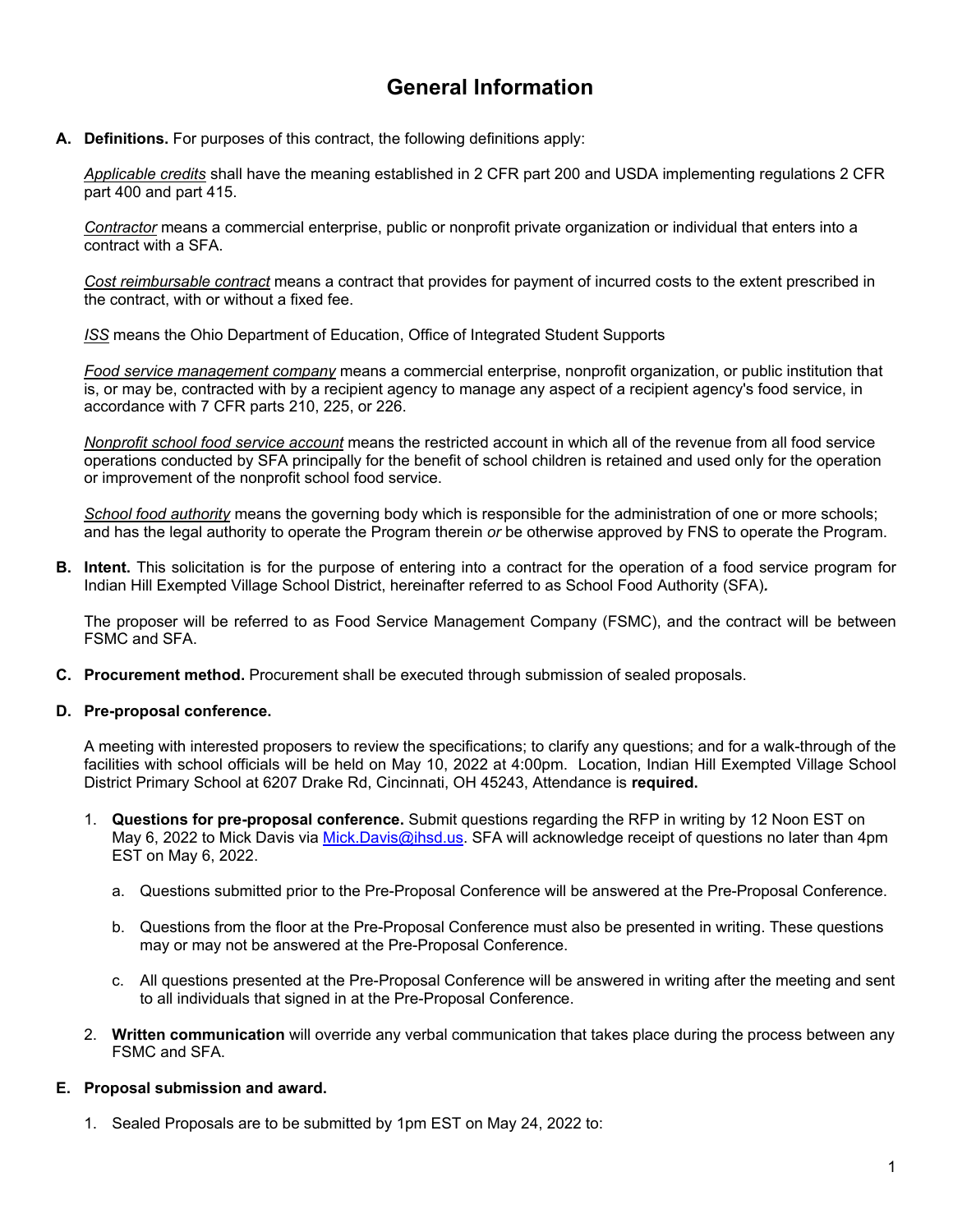Name of Agency: Indian Hill Exempted Village School District, Board of Education Attn: Mick Davis Mailing Address: 6865 Drake Rd Physical Address: 6865 Drake Rd City/State/Zip Cincinnati, OH 45243

No proposals will not be accepted after the deadline time. Proposal is to be submitted in a sealed envelope marked *Food Service Management Proposal.* SFA reserves the right to retain all proposals for a period of at least sixty (60) days.

- 2. Evaluation of proposals is expected to begin on May 25, 2022 and be completed by June 2, 2022. Negotiations with selected FSMC will begin following evaluation. FSMC's will be expected to complete a presentation and food tasting for the committee once notified by the SFA. The projected award date for the contract is based on the date of a Indian Hill Board of Education meeting held on or before June 28, 2022. These dates are subject to change based upon the number and nature of received proposals, ISS approval process, and any unforeseen factors.
- 3. SFA reserves the right to waive minor irregularities or informalities in the proposal process and to reject any or all proposals if deemed to be in the best interest of SFA.
- 4. To be considered, each proposer must submit a complete response to this solicitation *using the forms provided.* There may be no material modification to the contract language.
- 5. Award shall only be made to a responsible proposer whose proposal is responsive to this solicitation. A responsible proposer is one whose financial, technical, and other resources indicate an ability to perform the services required by this solicitation.
- 6. Proposers or their authorized representatives are expected to fully inform themselves as to the conditions, requirements and specifications before submitting proposals; failure to do so will be at the proposer's own risk, and he or she cannot secure relief on the plea of error. SFA is not liable for any cost incurred by the proposer prior to the signing of a contract by all parties. Paying FSMC from the Child Nutrition Program (CNP) funds is prohibited until the contract is signed.

If additional information is required, please contact Mick Davis at Mick.Davis@ihsd.us

**F. Late proposals.** Any proposal received after the exact time specified for receipt in Section E will not be considered.

#### **G. Award criteria.**

Proposals will be evaluated by a committee against the following criteria. Each area of the award criteria must be addressed in detail in the proposal. FSMC proposals must contain a table of contents and a tab identifier within the proposal for each of the grading criteria below.

| <b>CATEGORIES</b>                                                                                                                                                                                                      | Major Weight |
|------------------------------------------------------------------------------------------------------------------------------------------------------------------------------------------------------------------------|--------------|
| <b>EXPERIENCE</b>                                                                                                                                                                                                      | 17.0         |
| Corporate or individual history in food service management.                                                                                                                                                            | 5.0          |
| Summary showing bidder's special qualifications, philosophy which may give bidder ability to satisfy all<br>bid requirements.                                                                                          | 7.0          |
| Customer references for similar projects representing both the five largest food service management<br>accounts currently serviced by the vendor.                                                                      | 5.0          |
| <b>RELIABILITY</b>                                                                                                                                                                                                     | 9.0          |
| Whether the Proposer or any of the Proposer's employees, agents, independent contractors, or<br>subcontractors have been indicted, accused, or convicted or been subject of a grand jury or criminal<br>investigation. | 2.0          |
| Bankruptcy or insolvency proceedings.                                                                                                                                                                                  | 2.0          |
| Credit references, including at least three (3) trade or industry suppliers.                                                                                                                                           | 3.0          |
| Audited financial reports shows "financial stability" for past three (3) years.                                                                                                                                        | 2.0          |
| <b>EXPERTISE OF PERSONNEL</b>                                                                                                                                                                                          | 15.9         |
| Proposer's background in food services management including an organizational history.                                                                                                                                 | 5.0          |
| Organizational chart highlighting the staff and lines of authority for key personnel to be used in<br>performing the contract and personnel roster of key people assigned to the proposed project.                     | 5.0          |
| Strategies for recruiting and maintaining staff in a very challenging human resource market.                                                                                                                           | 5.0          |
| Working Knowledge of SERS                                                                                                                                                                                              | 0.9          |
| <b>OPERATIONAL PLAN</b>                                                                                                                                                                                                | 18.0         |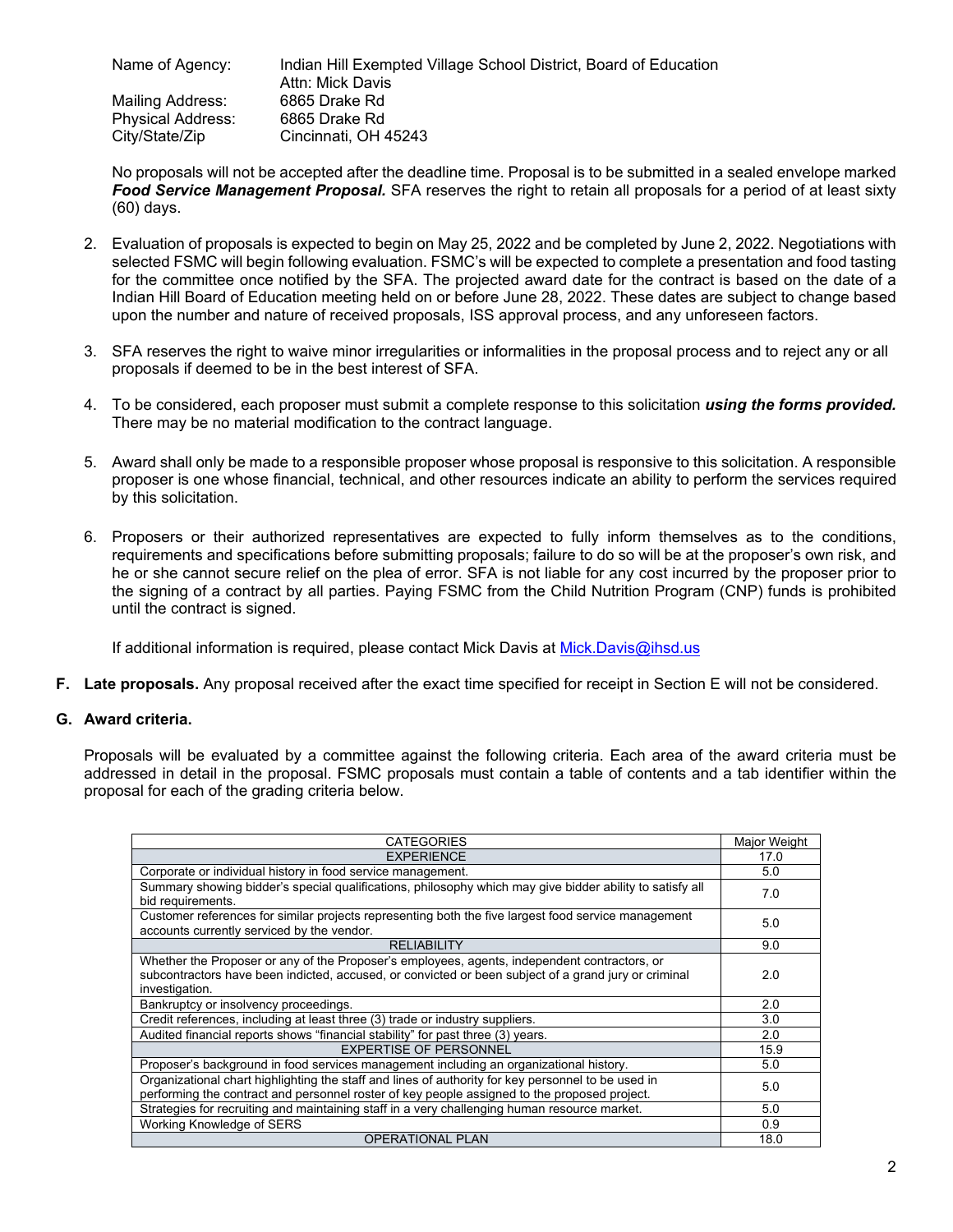| Proposer's understanding of the requirements of the RFP.                                                    | 5.0  |
|-------------------------------------------------------------------------------------------------------------|------|
| How the Proposer will complete the scope of services as required.                                           | 5.0  |
| 21 day menu developed in accordance with the provision of CFR 210.10.                                       | 3.0  |
| How the Proposer will manage the project and ensure the completion of the scope of services as<br>required. | 5.0  |
| <b>QUALITY</b>                                                                                              | 7.0  |
| Score Calculated by FSMC Presentation and Taste - Testing.                                                  | 7.0  |
| INNOVATION/MARKETING                                                                                        | 10.0 |
| Demonstrate ability to increase and maximize participation.                                                 | 5.0  |
| Involvement of Students, Staff, Community                                                                   | 5.0  |
| <b>ACADEMIC</b>                                                                                             | 5.0  |
| Programs to work directly with students.                                                                    | 5.0  |
| COST PROPOSAL SCORE                                                                                         | 18.1 |
| Score Calculated by Cost Proposal Score.                                                                    | 18.1 |

#### **H. Awarded contract.**

1. **ISS Review.** 7 CFR 210.19 requires ISS to review each contract between any SFA and FSMC annually to ensure compliance with program regulations. Regulations require ISS's approval of each contract and renewal year amendment before the contract is executed. ISS is not a party to any contractual relationship between any SFA and FSMC. ISS is not obligated, liable, or responsible for any action or inaction taken by any SFA or FSMC based on this contract. ISS's review of the contract is limited to assuring compliance with federal and state procurement requirements. ISS does not review or judge the fairness, advisability, efficiency, or fiscal implications of the contract.

All costs resulting from contracts that do not meet the requirements of 7 CFR 210 are unallowable nonprofit school food service account expenses. When SFA fails to incorporate ISS required changes to solicitation or contract documents, all costs resulting from the subsequent contract award are unallowable charges to the nonprofit school food service account.

#### 2. **Prohibited Items.**

- a. No firm, corporation, or individual shall blacklist or require a letter of relinquishment or publish or cause to be published or blacklisted any employee, mechanic, or laborer, discharged from or voluntarily leaving the service of such company, corporation, or individual, with intent and for the purpose of preventing such employee, mechanic, or laborer from engaging in or securing similar or other employment from any other corporation, company, or individual.
- b. FSMCs may not require any additional liability coverage, regardless of dollar value, beyond that which SFA would require under procurements not involving a FSMC. This prohibition would be effective in any situation where SFA conducts its own procurement or where FSMC procures products on behalf of SFA (reference FNS Instruction 1998-SP-25).
- 3. **Execution.** After the complete RFP/contract is approved by ISS, the contract must be signed by all local parties. Changes or amendments are not valid unless approved in writing by ISS prior to execution.

#### **Standard Terms and Conditions**

#### **I. Scope and Purpose**

- **A. Duration of Contract.** This contract shall be for a period of up to one (1) year, beginning on July 1, 2022, and ending on June 30, 2023 with four (4) renewals of one (1) year each with mutual agreement between SFA and FSMC.
- **B. Independent contractor.** FSMC shall be an independent contractor and not an employee of SFA. The employees of FSMC are not employees of SFA.
- **C. Permanent agreement.** FSMC shall operate in conformance with SFA's Permanent Agreement/Policy Statement with ISS.
- **D. Scope of operations.** Only the programs checked below will be included in the awarded contract. The programs checked below shall be the same as those listed in Attachment 2. If a program is added later, the appropriate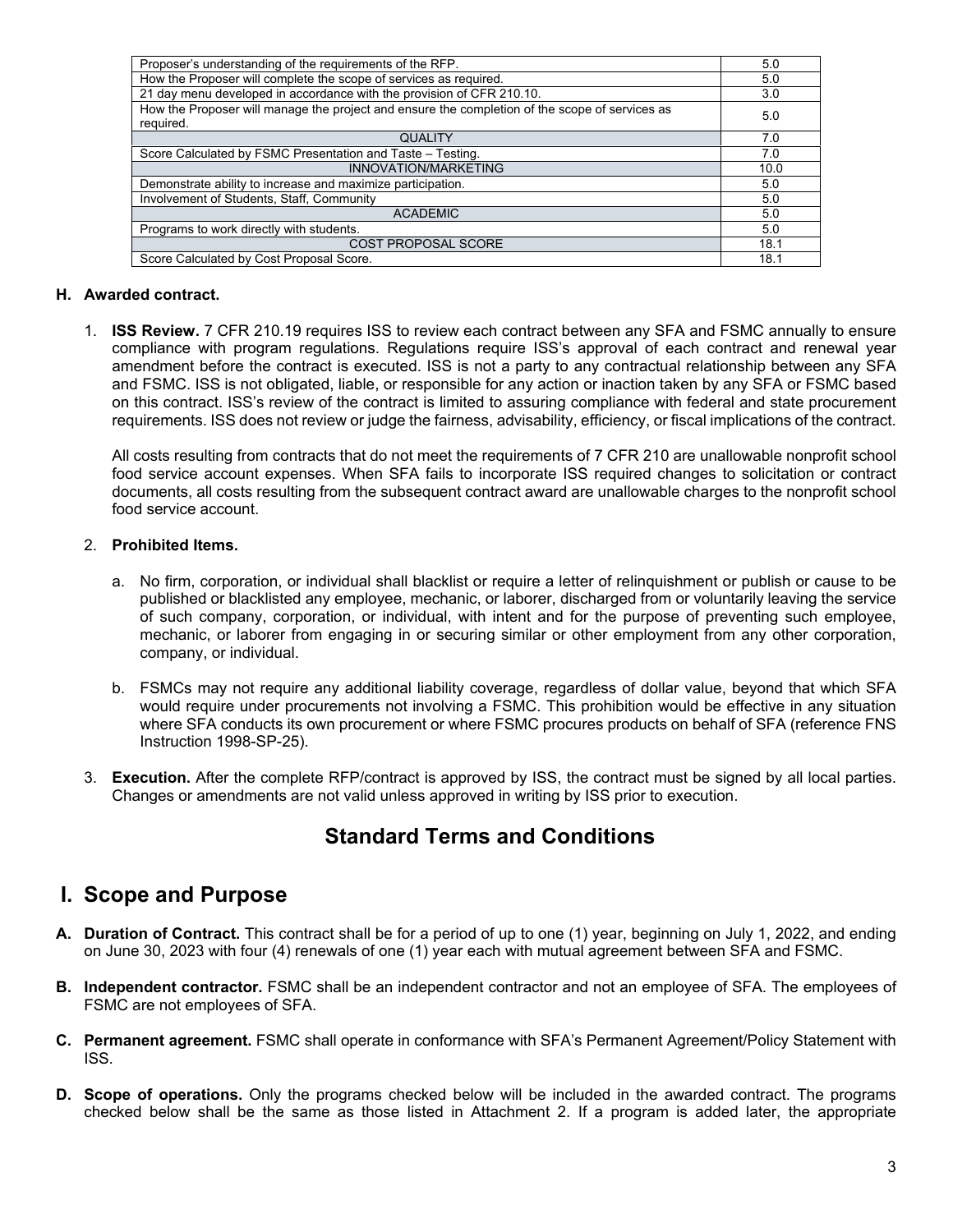procurement procedures must be followed. "The SFA reserves the right to transition any or all buildings off of the National School Lunch Program during the lifetime of this agreement".

| $\boxtimes$ National School Lunch Program (NSLP) | $\boxtimes$ A la carte Sales |
|--------------------------------------------------|------------------------------|
| $\Box$ School Breakfast Program (SBP)            | $\boxtimes$ Adult Meals      |
| $\Box$ After School Care Snack Program (ASCSP)   | $\boxtimes$ Catering         |
| $\Box$ Summer Food Service Program (SFSP)        | $\Box$ Contract Meals        |
| $\Box$ Special Milk Program (SMP)                | $\Box$ Vending/Concessions   |

FSMC shall have the exclusive right to operate the above program(s) at the sites specified by SFA in Attachment 2.

- **E. Program beneficiaries.** The food service provided shall be operated and maintained as a benefit to SFA's students, faculty, and staff.
- **F. Nonprofit food service account.** All income accruing as a result of payments by children and adults, federal reimbursements, and all other sources (including, but not limited to, donations, special functions, catering, a la carte sales, vending, concessions, contract meals, grants, and loans) shall be deposited daily in SFA's nonprofit food service account. Any profit or guaranteed return shall remain in SFA's nonprofit food service account. SFA shall retain control of the CNP nonprofit food service account and overall financial responsibility for the CNP.
- **G. Nature of contract.** SFA and FSMC agree that this contract is neither a *cost-plus-a-percentage-of-income* nor a *costplus-a-percentage-of-cost* contract as required under United States Department of Agriculture (USDA) Regulations 7 CFR 210.16(c) and 2 CFR 200.
- **H. Responsibility for program.** SFA shall be legally responsible for the conduct of the food service program and shall supervise the food service operations in such manner as will ensure compliance with the rules and regulations of ISS and USDA regarding each of the CNPs covered by this contract.
- **I. Establishing prices.** SFA shall establish all selling prices, including price adjustments, for all reimbursable and nonreimbursable meals, milk, and a la carte sales (including vending, adult meals, contract meals, and catering).
- **J. Additional services.** FSMC shall provide additional food service such as banquets, parties, and refreshments for meetings as requested by SFA. USDA Foods shall not be used for these special functions unless SFA's students will be primary beneficiaries. SFA reserves the right, at its sole discretion, to sell or dispense any food or beverage before or after SFA's regularly scheduled lunch or breakfast periods, provided such service is not prohibited by federal program regulations. Any additional food service that is a material change to the contract and/or involves a total cost of \$150,000 or more must be approved by ISS and be competitively procured.
- **K. Nutrition education.** FSMC shall cooperate with SFA in promoting nutrition education and coordinating SFA's food service with classroom instruction.
- **L. Regulatory compliance.** FSMC shall comply with the rules, regulations, policies, and instructions of ISS and USDA and any additions or amendments thereto, including 7 CFR 210, 220, 225, 245, and 250, as well as 2 CFR 200, 400, and 415 as applicable.
- **M. Food service staff.** FSMC shall provide necessary staff to manage the food service operations as proposed and supervise all employees.

#### **N. Special dietary needs.**

- 1. FSMC shall make substitutions in the food components of the meal pattern for students with disabilities when their disability restricts their diet as stated in the students' *Individual Educational Plans (IEPs)* or 504 Plans. A licensed physician's statement must accompany any school meal accommodation requirements for students with disabilities.
- 2. Students with conditions not meeting the definition of disability but who are unable to consume regular meals because of medical or other special dietary needs will also be accommodated (or not accommodated) per the district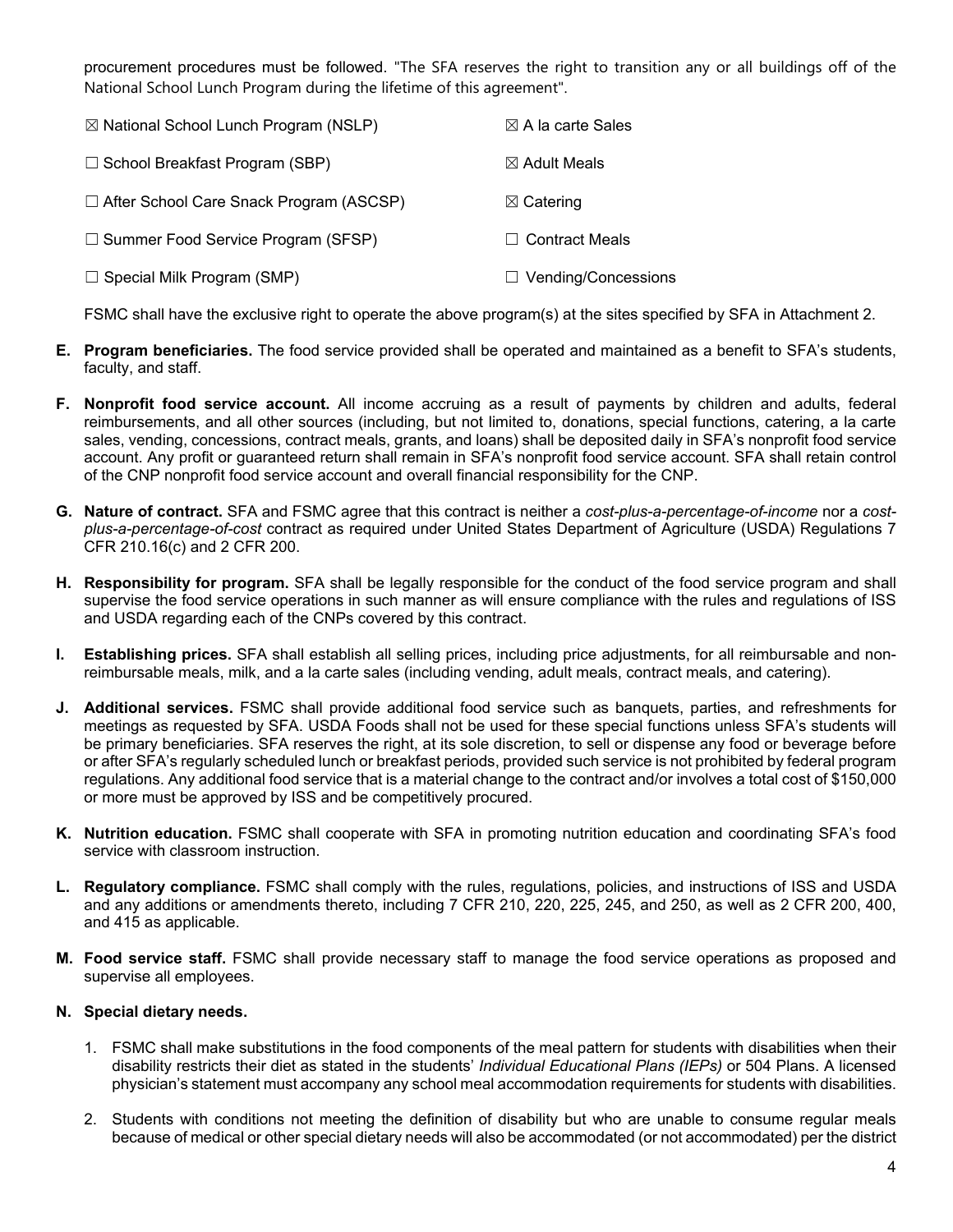decision. Substitutions shall be made on a case-by-case basis when supported by a statement of the need for substitutes that includes recommended alternative foods, unless otherwise exempted by USDA. Such statement shall be signed by a medical doctor or a recognized medical authority.

- 3. There will be no additional charge to the student for meals of which substitutions have been accommodated per this section of the contract.
- **O. Dates of operation.** SFA will make the final determination of the opening and closing dates of all sites, if applicable.
- **P. Gifts from FSMC.** SFA's officers, employees, or agents shall neither solicit nor accept gratuities, favors, nor anything of monetary value from contractors nor potential contractors.
- **Q. Payment terms.** FSMC shall invoice SFA at the end of each month for amounts due based on on-site records. SFA shall make payments within 60 business days of the invoice date. Upon termination of the Agreement, all outstanding amounts shall immediately become due and payable.
- **R. Changes/amendments.** Once approved by ISS, any further changes or amendments to this contract must be approved by ISS prior to execution.
- **S. Escalator provision.** For any renewal of an agreement, the compensation to the FSMC shall be agreed upon with mutual written consent between the FSMC and the SFA, provided that any increase in compensation shall not exceed the CPI-U, Food Away from Home index.

#### **II. Designation of Program Expenses**

**A.** FSMC guarantees to SFA that FSMC shall be responsible for the expenses as checked under Column I. FSMC shall be responsible for negotiating/paying all employee fringe benefits, employee expenses, and accrued vacation and sick pay for staff on their payroll. FSMC shall factor these expenses into the fees that will be billed to SFA. SFA shall pay directly for the expenses as checked under Column ll. Any expenses that will be not applicable to the contract shall be marked with N/A.

| <b>DESCRIPTION</b>                     | <b>COLUMN I</b><br>(FSMC) | <b>COLUMN II</b><br>(SFA) |
|----------------------------------------|---------------------------|---------------------------|
| <b>LABOR/BENEFITS:</b>                 |                           |                           |
| <b>Managers and/or Supervisors</b>     | X                         |                           |
| <b>Full and Part-time Workers</b>      | X                         |                           |
| FOOD:                                  |                           |                           |
| <b>USDA Foods</b>                      |                           |                           |
| <b>Handling and Processing Charges</b> | X                         |                           |
| <b>Commercial Distribution Charges</b> | X                         |                           |
| <b>Other Foods</b>                     | X                         |                           |
| <b>OTHER EXPENSES:</b>                 |                           |                           |
| Equipment - Major                      |                           |                           |
| <b>Original Purchase</b>               |                           | X                         |
| Routine Maintenance                    |                           | X                         |
| <b>Major Repairs</b>                   |                           | X                         |
| Replacement                            |                           | X                         |
| Equipment - Minor (trays, tableware,   |                           | X                         |
| glassware, utensils)                   |                           |                           |
| <b>Original Purchase</b>               |                           | X                         |
| Replacement                            |                           | X                         |
| <b>Cleaning/Janitorial Supplies</b>    |                           | X                         |
| Laundry and Linen                      | X                         |                           |
| <b>Office Materials</b>                | x                         |                           |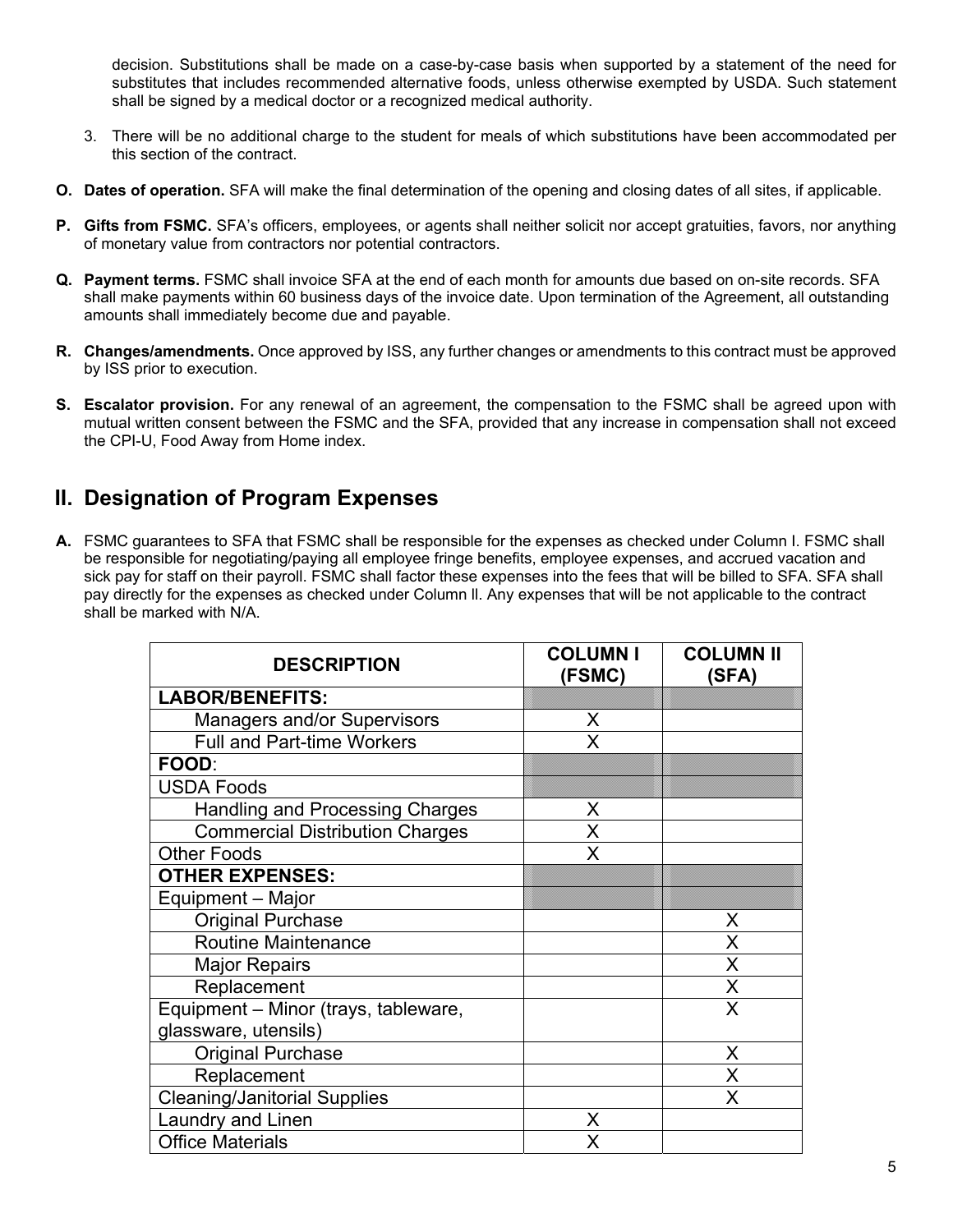| <b>DESCRIPTION</b>                         | <b>COLUMN I</b><br>(FSMC) | <b>COLUMN II</b><br>(SFA) |
|--------------------------------------------|---------------------------|---------------------------|
| Paper/Disposable Supplies                  | X                         |                           |
| <b>Pest Control</b>                        |                           | X                         |
| Postage                                    |                           | X                         |
| Printing                                   | X                         |                           |
| <b>Product Testing</b>                     | X                         |                           |
| <b>Promotional Materials</b>               | X                         |                           |
| Telephone (Cell)                           | X                         |                           |
| <b>Local Land Line</b>                     |                           | X                         |
| Long Distance, Land Line                   |                           | X                         |
| Expenses incurred to maintain the point of |                           | X                         |
| service count (i.e. the cost of tickets,   |                           |                           |
| tokens, and/or point of sale system)       |                           |                           |
| Training                                   | X                         |                           |
| Transportation of meals                    |                           | X                         |
| <b>Trash Removal</b>                       |                           | X                         |
| <b>From Kitchen</b>                        |                           | X                         |
| <b>From School Premises</b>                |                           | X                         |
| <b>Vehicles</b>                            |                           | X                         |

## **III. Signature Authority**

**A.** SFA shall retain signature authority for the application/agreement, free and reduced-price policy statement, programs indicated in Section **I**.D, and the monthly claim for reimbursement. (Reference 7 CFR 210.9(a) and (b) and 7 CFR 210.16(a)(5))

#### **IV. Free and Reduced Price Meals Policy**

- **A. Eligibility roster.** SFA shall be responsible for the establishment and maintenance of the free and reduced price meals eligibility roster. SFA is ultimately responsible for assuring the accuracy of this roster.
- **B. Point of service count.** FSMC shall conduct an accurate point-of-service count using the counting system submitted by SFA and approved by OCN in the annual contract between SFA and OCN as required under USDA regulations. Any counting system must eliminate the potential for overt identification of free and reduced price eligible students under USDA Regulation 7 CFR 245.8.
- **C. Eligibility application.** SFA shall be responsible for the development and distribution of the parent letter and Application for Free and Reduced Price Meals; Direct Certification; and determination of eligibility for free or reduced price meals. FSMC may act as an agent for SFA related to these responsibilities.
- **D. Eligibility hearings.** SFA shall be responsible for conducting any hearings related to determinations regarding eligibility for free or reduced price meals.
- **E. Verification of eligibility.** SFA shall be responsible for verifying Applications for Free and Reduced Price Meals as required by USDA regulations. FSMC may not act as an agent for SFA related to verification of applications.

#### **V. USDA foods**

**A. Use for SFA's benefit.** Any donated foods received by SFA and made available to FSMC must accrue solely to the benefit of SFA's CNPs, and shall be fully utilized therein. Donated foods shall be considered received when the foods arrive at the school kitchen, SFA storage facility, or FSMC storage facility in either raw form or in processed end products. FSMC shall have records available to substantiate that the full value of all donated foods is used solely for the benefit of SFA.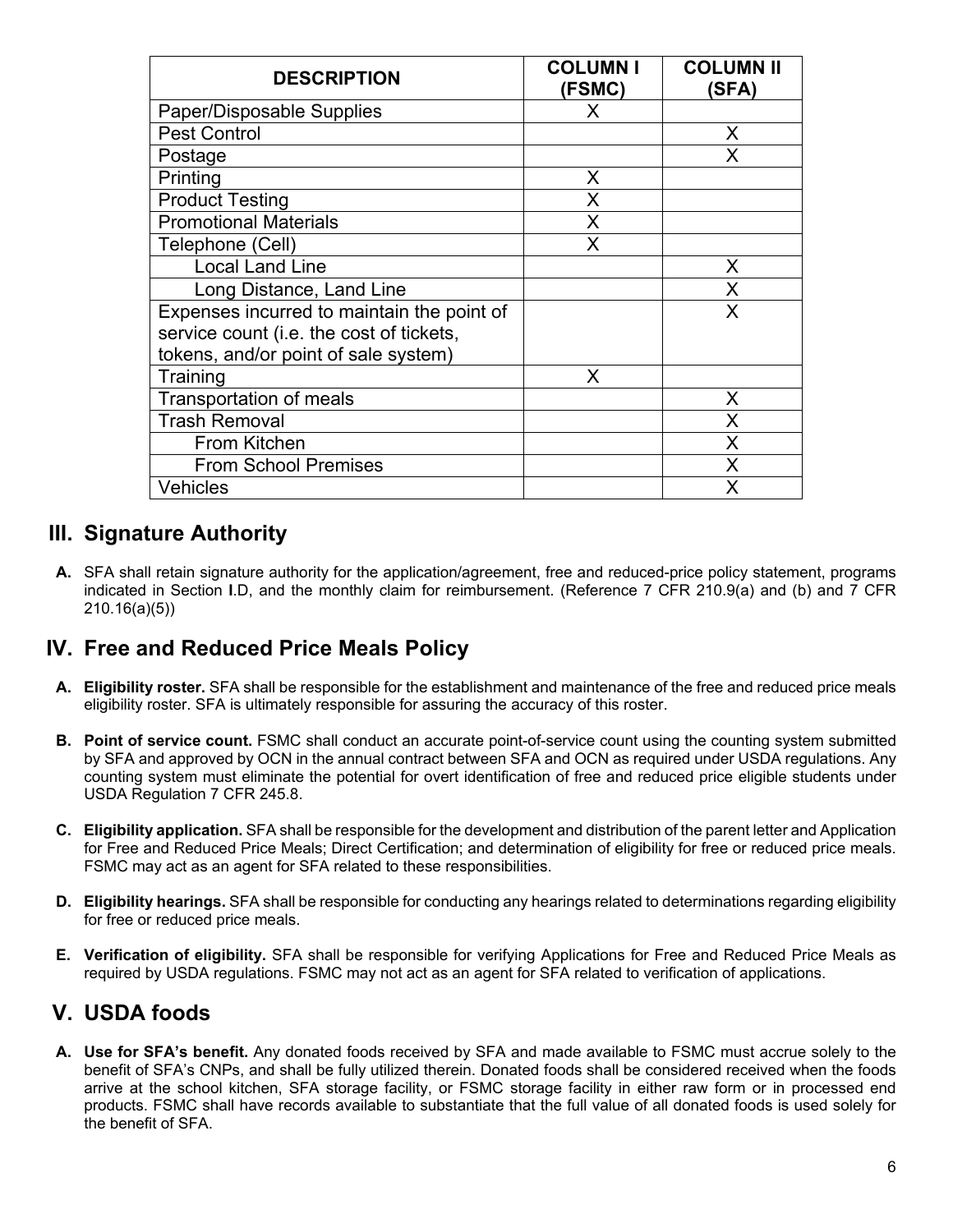- **B. Title.** SFA shall retain title to all donated foods and the selected FSMC will conduct all activities relating to donated foods for which it is responsible in accordance with 7 CFR 210, 220, 225, 226, and 250 as applicable.
- **C. Acceptance of foods.** FSMC shall accept and use donated foods in as large quantities as may be efficiently utilized in SFA's nonprofit food service, subject to approval of SFA. SFA shall consult with FSMC in the selection of donated foods; however, the final determination as to the acceptance of donated foods must be made by SFA
- **D. Storage and inventory.** FSMC will comply with all storage and inventory requirements for donated foods. FSMC will ensure that its system of inventory management will not result in SFA being charged for donated foods.
- **E. Specific use requirements.** FSMC will use all donated ground beef and ground pork products, and all processed end products, without substitution, in SFA's food service. FSMC will use all other donated foods, or will use commercially purchased foods of the same generic identity, of U.S. origin, and of equal or better quality than the donated foods, in SFA's food service.
- **F. Recordkeeping.** FSMC is required to maintain accurate and complete records with respect to the receipt, use/disposition, storage, and inventory of donated foods in accordance with 7 CFR 250.54(b). Failure by FSMC to maintain the required records under this contract shall be considered prima facie evidence of improper distribution or loss of donated foods.
- **G. Negligence.** FSMC shall accept liability for any negligence on its part that results in any loss of, improper use of, or damage to donated foods.
- **H. Processing contracts.** FSMC is prohibited from entering into any processing contracts utilizing donated foods on behalf of SFA. Selected FSMC agrees that any procurement and/or utilization of end products by selected FSMC on behalf of SFA will be in compliance with the requirements in subpart C of 7 CFR 250 and with the provisions of SFA's processing agreements.
- **I. Discounts, rebates, refunds.** SFA must receive all discounts or rebates for donated foods purchases made on its behalf. All refunds received from processors must be retained in the nonprofit food service account.
- **J. Credit for food value.** FSMC must credit SFA for the value of all donated foods received for use in SFA's meal service in the school year or fiscal year (including both entitlement and bonus foods), and including the value of donated foods contained in processed end products, in accordance with the contingencies in 7 CFR 250.51(a). The donated foods will be credited using entitlement value. Credits will be reported on the monthly invoice from FSMC.
- **K. Reconciliation.** Year-end reconciliation shall be conducted by SFA to ensure and verify correct and proper credit has been received for the full value of all donated foods used by FSMC during the fiscal year. SFA reserves the right to conduct donated foods credit audits throughout the year to ensure compliance with federal regulations 7 CFR 210 and 7 CFR 250. If any adjustments are necessary, SFA is responsible for assuring such adjustments are made.
- **L. Review of records.** The distributing agency, sub-distributing agency, SFA, the Comptroller General, the Department of Agriculture, or their duly authorized representatives, may perform onsite reviews of FSMCs food service operation, including the review of records, to ensure compliance with the requirements for the management and use of donated foods;
- **M. Contingency for extension or renewal.** Extensions or renewals of the contract, if applicable, are contingent upon the fulfillment of all contract provisions relating to donated foods.

#### **VI. Food Safety**

- **A. Inspection requirements.** SFA shall comply with food safety inspection requirements as prescribed by USDA for its facilities and shall ensure that all state and local regulations are being met by FSMC preparing or serving meals at any SFA facility.
- **B. Outside facility requirements.** FSMC shall maintain state and/or local health certifications for any facility outside SFA in which it proposes to prepare meals and shall maintain this health certification for the duration of the contract as required under USDA Regulations 7 CFR 210.16(c) and shall comply with food safety inspection requirements as prescribed by USDA for its facilities and shall ensure that all state and local regulations are being met in its facilities.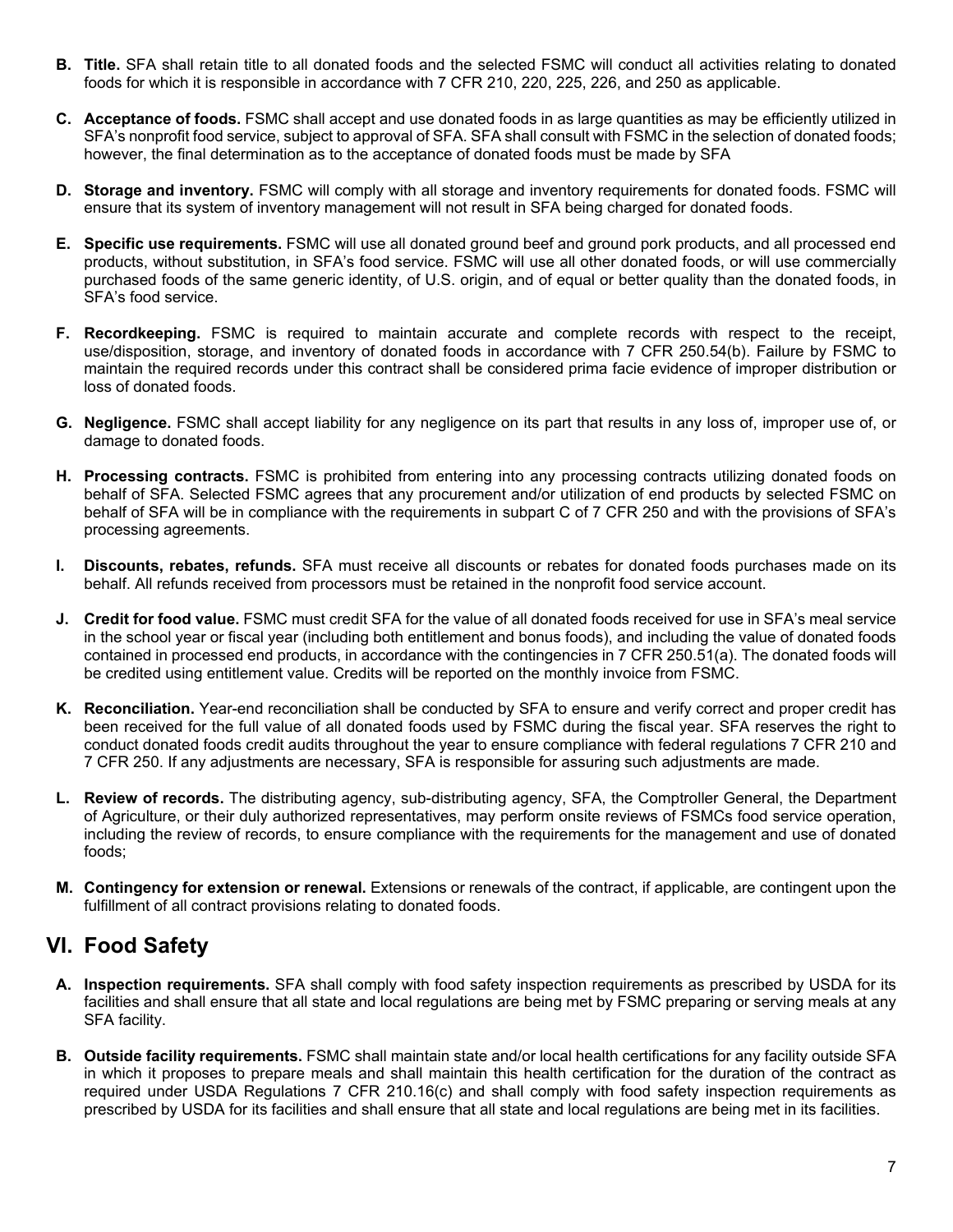#### **VII. Meals**

- **A. Schedule.** FSMC shall serve meals on such days and at such times as requested by SFA
- **B. SFA responsibility.** SFA shall retain control of the quality, extent, and general nature of the food service.
- **C. Free, reduced, and paid.** FSMC shall offer free, reduced price, and full price reimbursable meals to all eligible children participating in the programs indicated in Section I.D.
- **D. Meal pattern.** FSMC shall provide meals and à la carte items that satisfy the meal pattern requirements as defined in applicable program regulations (7 CFR 210, 220, 225, 226).
- **E. Participation.** FSMC shall promote efforts to increase participation in the child nutrition programs.
- **F. Scope of services.** FSMC shall provide the specified types of service in the schools/sites listed in Attachment 2, which is a part of this contract.
- **G. Authorized sales.** FSMC shall sell on the premises only those foods and beverages authorized by SFA and only at the times and places designated by SFA.
- **H. Meals not meeting requirements.** No payment will be made to FSMC for meals that are spoiled or unwholesome at the time of delivery; do not meet detailed specifications as developed by SFA for each food component in the meal pattern; or do not otherwise meet the requirements of this contract.
- **I. Adult meals.** Adult meal charges must be established in accordance with FNS Instruction 782-5, Pricing of Adult Meals in the National School Lunch and School Breakfast Programs. Pricing must include overall cost of the meal including the value of any USDA Foods used to prepare meals.

## **VIII. Books and Records**

- **A. Reporting to SFA.** FSMC shall maintain such records (supported by invoices, receipts, or other evidence) as SFA will need to meet monthly reporting responsibilities and shall submit monthly operating statements in a format approved by SFA no later than the tenth calendar day succeeding the month in which services were rendered. Participation records, including claim information by eligibility category, shall be submitted no later than the fifth working day succeeding the month in which services were rendered. SFA shall perform edit checks on the participation records provided by FSMC prior to the preparation and submission of the claim for reimbursement.
- **B. Year-end statement.** FSMC shall provide SFA with a year-end statement.
- **C. Review of records.** Books and records of FSMC pertaining to the contract shall be made available, upon demand, in an easily accessible manner for a period of three years after the final claim for reimbursement for the fiscal year to which they pertain. The books and records shall be made available for audit, examination, excerpts, and transcriptions by SFA and/or any state or federal representatives or auditors. If audit findings regarding FSMC's records have not been resolved within the three-year record retention period, the records must be retained beyond the three-year period for as long as required for the resolution of the issues raised by the audit. (Reference 7 CFR 210.9(b)(17) and 2 CFR 200.333)
- **D. Federally required records.** FSMC shall not remove federally required records from SFA premises upon contract termination.

#### **IX. Employees**

- **A. Designation of employer.** Attachment 7 ("Labor Worksheet, SFA Employees") designates those employees who shall be retained by SFA and those subject to employment by FSMC.
- **B. Staffing plan.** FSMC shall provide SFA with a schedule of employees, positions, assigned locations, salaries, and hours to be worked as part of the proposal on Attachment 8. Specific locations and assignments will be provided to SFA two full calendar weeks prior to the commencement of operation.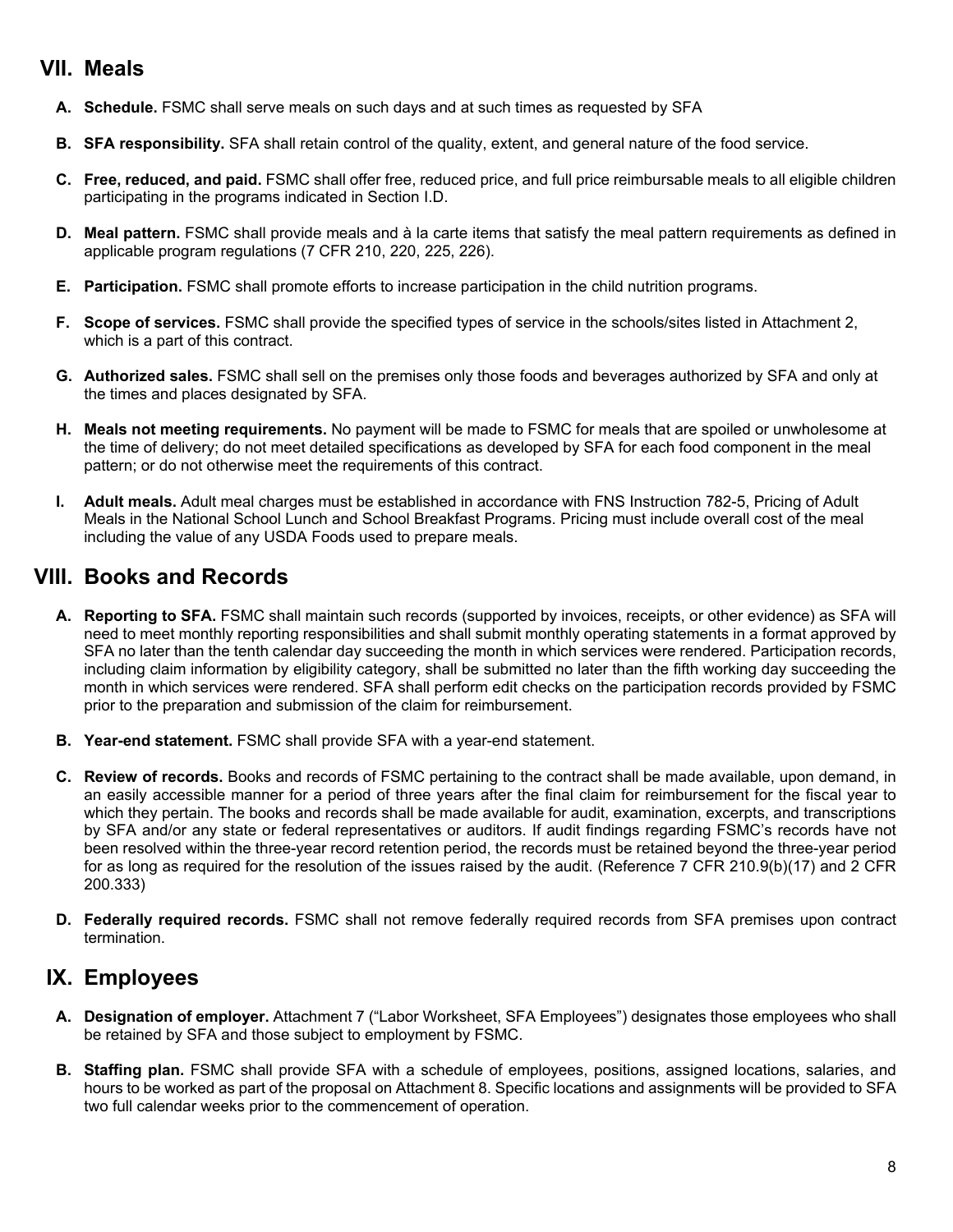**C. Site Manager.** SFA shall have final approval regarding the hiring of FSMC's site manager. Any site manager proposed by FSMC must meet the minimum hiring qualifications for School Nutrition Program Directors set forth in the USDA Final Rule: Professional Standards for School Nutrition Programs Personnel as Required by the Healthy, Hunger-Free Kids Act of 2010.

#### **D. Professional standards.**

- 1. FSMC shall ensure that all FSMC employees and all SFA hourly employees complete continuing education training as required under the USDA Final Rule: Professional Standards for School Nutrition Programs Personnel as Required by the Healthy, Hunger-Free Kids Act of 2010.
- 2. FSMC shall determine annual continuing education requirements for all FSMC employees and all SFA hourly employees.
- 3. FSMC shall maintain records documenting completion of continuing education training for all FSMC employees and all SFA hourly employees.
- 4. Any SFA management employee responsible for the overall administration of the program shall complete and document their own required continuing education training.
- **E. Wage and hour requirements.** FSMC shall comply with all wage and hours of employment requirements of federal and state laws. FSMC shall be responsible for supervising and training personnel, including SFA-employed staff. Supervision activities include employee and labor relations, personnel development, and hiring and termination of FSMC management staff, except the site manager. FSMC shall also be responsible for the hiring and termination of non-management staff who are employees of FSMC.
- **F. Workers' compensation.** FSMC shall provide Workers' Compensation coverage for all its employees.
- **G. SFA policies.** FSMC shall instruct its employees to abide by the policies, rules, and regulations with respect to use of SFA's premises as established by SFA and which are furnished in writing to FSMC.
- **H. Staffing patterns.** Staffing patterns, except for the site manager, shall be mutually agreed upon.
- **I. Facilities.** SFA shall provide sanitary toilet and hand washing facilities for the employees of FSMC.
- **J. Removal of employees.** SFA may request, in writing, the removal of any employee of FSMC who violates health requirements or conducts himself or herself in a manner that is detrimental to the well-being of the students, provided such request is not in violation of any federal, state, or local employment laws. In the event of the removal or suspension of any such employee, FSMC shall immediately restructure the food service staff without disruption of service.
- **K. Emergency procedures.** All SFA and/or FSMC personnel assigned to the food service operation in each school shall be instructed in the use of all emergency valves, switches, and fire safety devices in the kitchen and cafeteria areas.
- **L. Background check.** SFA will require FSMC to perform a criminal background check on any of FSMC employee that will be working at SFA and disclose results to SFA.

#### **X. Monitoring**

- 1. **SFA observation.** SFA shall monitor the food service operation of FSMC through periodic on-site SFA school building visits to ensure that the food service is in conformance with USDA program regulations (Reference 7 CFR 210.16). Further, if there is more than one school site, there is an additional requirement that SFA conduct an on-site review of the counting and claiming system no later than February 1 of each year as required by 7 CFR 210.8.
- 2. **Review of records.** The records necessary for SFA to complete the required monitoring activities must be maintained by FSMC under this contract and must be made available to the Auditor General, USDA, OCN, and SFA upon request for the purpose of auditing, examination, and review.
- 3. **SFSP sites.** If applicable, SFA, as a SFSP sponsor, is responsible for conducting and documenting the required SFSP site visits of all sites for preapproval and during operation of the program.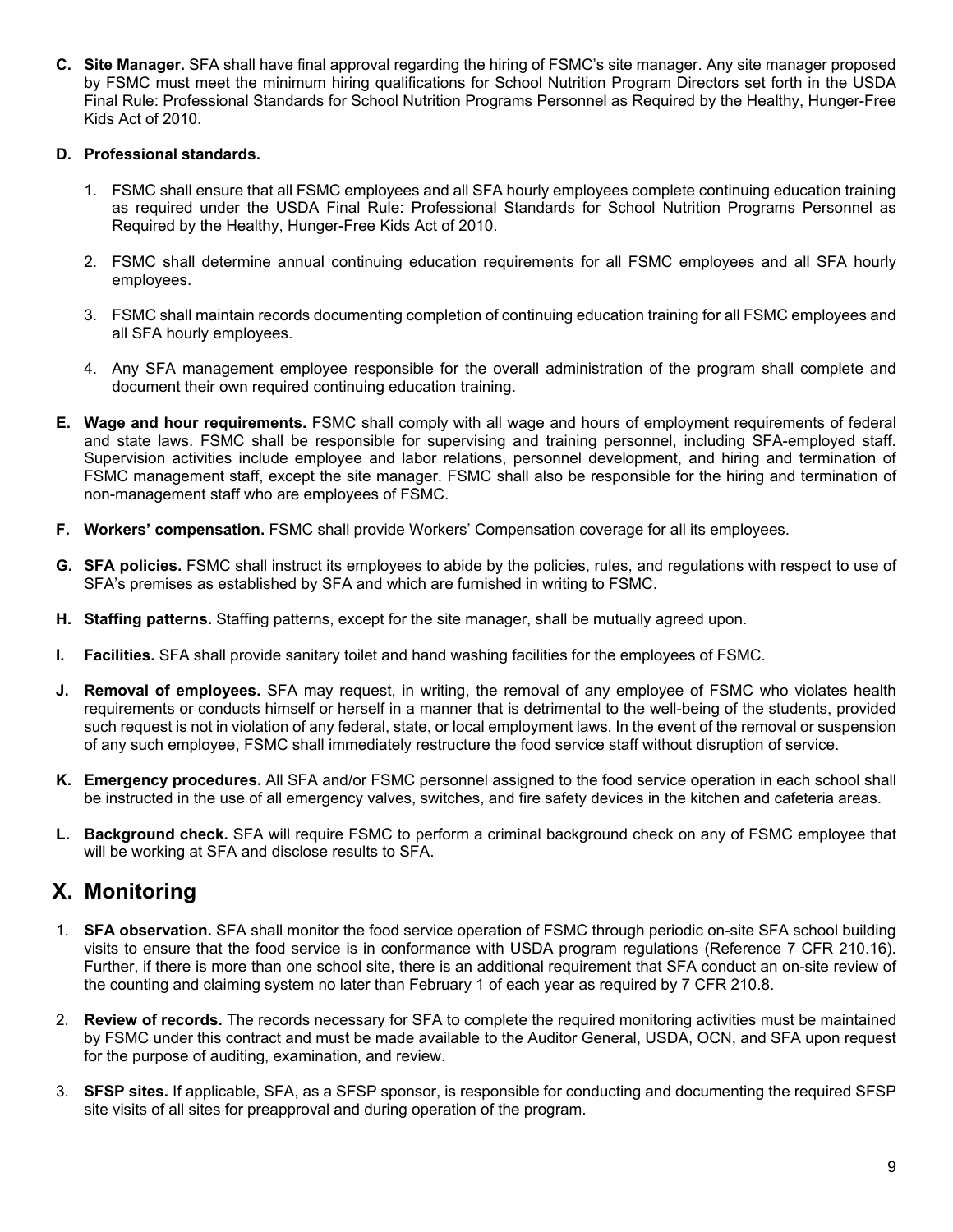#### **XI. Menus**

- **A. Advisory group.** SFA shall establish and FSMC shall participate in the formation, establishment, and periodic meetings of an SFA advisory board composed of students, teachers, and parents to assist in menu planning. (Reference 7 CFR 210.16(a)(8))
- **B. Menu development. FSMC** shall develop menus for all programs.
- **C. Menu cycle.** FSMC must comply with the agreed upon menus included in the proposal document for the first 21 days of program operation. Any changes made by FSMC after the initial menu cycle may be made only with the approval of SFA. SFA shall approve the menus no later than two weeks prior to service. (Reference 7 CFR 210.16(b)(1)). FSMC must also comply with the Minimum Food Specifications in Attachment 5 for all programs.

## **XII. Use of Facilities, Inventory, Equipment, and Storage**

- **A. Use of space.** SFA will make available, without cost or charge to FSMC, area(s) of the premises agreeable to both parties in which FSMC shall render its services.
- **B. Beginning and ending inventory.** Prior to the start of initial operations, FSMC and SFA will take a beginning inventory of all usable food, supplies, and USDA Foods on the premises. FSMC will utilize such inventory at a value determined by invoice. On termination of the Contract, FSMC and SFA will take a similar inventory. If the value of the ending inventory is greater than the beginning inventory, the difference shall be added to FSMCs Cost of Business and if lesser, the difference shall be subtracted from FSMCs Cost of Business.
- **C. Supplies and equipment.** FSMC shall maintain the inventory of silverware, chinaware, kitchen utensils, and other operating items necessary for the food service operation at the inventory level as specified by SFA. SFA will replace expendable equipment and replace, repair, or maintain nonexpendable equipment except when damages result from the use of less than reasonable care by the employees of FSMC.
- **D. Keys.** FSMC shall provide SFA with one set of keys for all food service areas secured with locks.
- **E. Regulatory compliance.** SFA shall furnish and install any equipment and/or make any structural changes needed to comply with federal, state, or local laws, ordinances, rules, and regulations.
- **F. Equipment or utility malfunction.** SFA shall be responsible for any losses, including USDA Foods, which may arise due to equipment malfunction or loss of electrical power not within the control of FSMC.
- **G. SFA equipment.** All food preparation and serving equipment owned by SFA shall remain on the premises of SFA.
- **H. FSMC equipment.** FSMC shall notify SFA of any equipment belonging to FSMC on SFA premises within 10 days of its placement on SFA premises. SFA shall not be responsible for loss or damage to equipment owned by FSMC and located on SFA premises.
- **I. Access to facilities.** SFA shall have access, with or without notice, to all of SFA's facilities used by FSMC for the purposes of inspection and audit.
- **J. Use of facilities other than for programs.** FSMC shall not use SFA's facilities to produce food, meals, or services for other organizations without the approval of SFA. If such usage is mutually acceptable, there shall be a signed agreement which stipulates the fees to be paid by FSMC to SFA for such facility usage.
- **K. Return of equipment.** FSMC shall surrender to SFA, upon termination of the contract, all equipment and furnishings in good repair and condition, reasonable wear and tear expected.

#### **XIII. Purchases**

**A. FSMC acting as agent.** If FSMC is procuring goods or services which are being charged to SFA under the contract, FSMC is acting as an agent for SFA and must comply with federal procurement regulations (2 CFR Part 200, 2 CFR Part 400 and 7 CFR Part 210.21). FSMC may not serve as a vendor for any procurement conducted as an agent of SFA. Any rebates, discounts, or commissions associated in any manner with purchases must be returned to the nonprofit school food service account. Only net costs may be charged to SFA.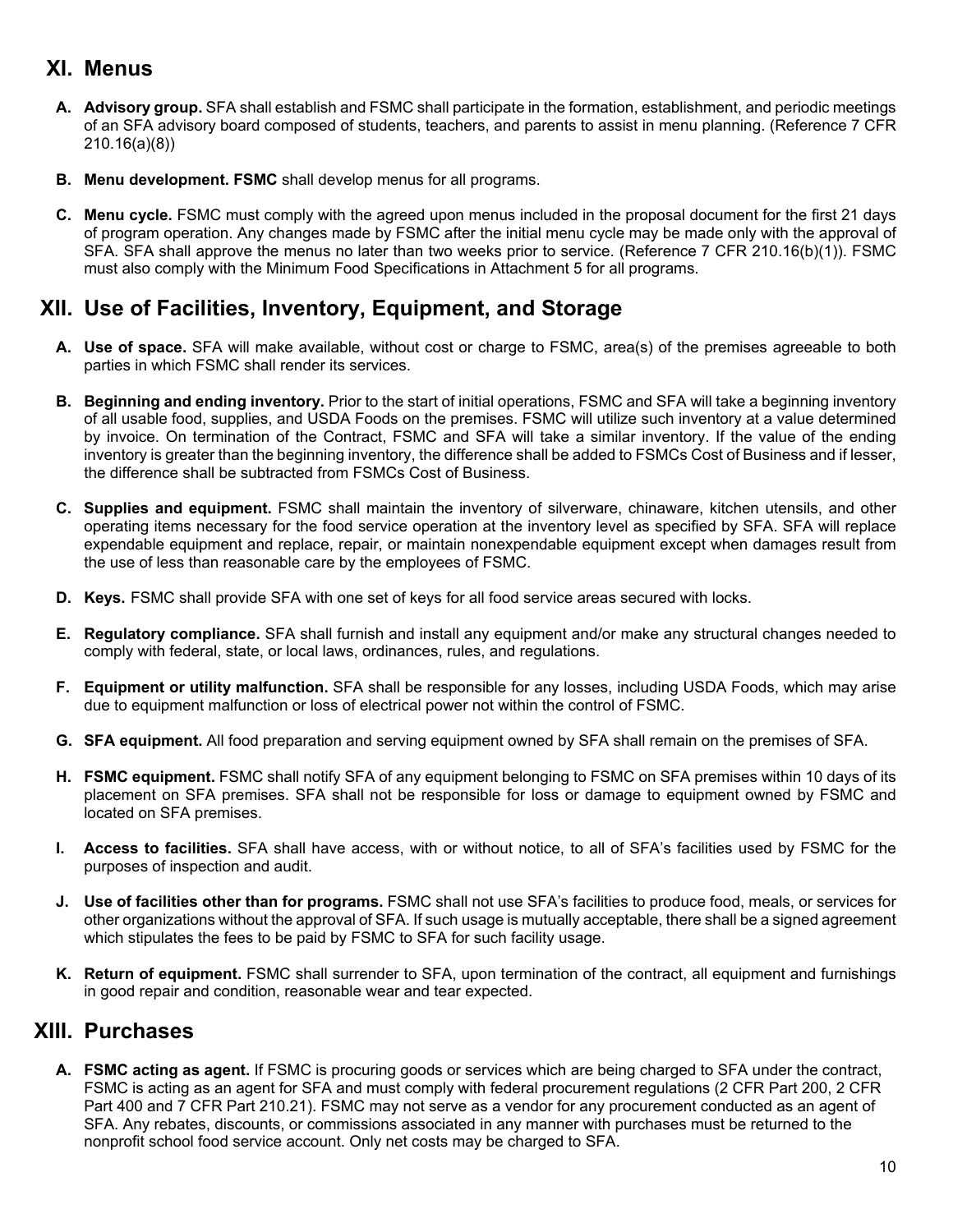- **B. Food specifications.** Any purchase of food must meet the specification listed in Attachment 5.
- **C. Equipment investment.** FSMC **may** purchase equipment for the food service program.
	- 1. The equipment purchase may be up to but may not exceed \$5,000.00. FSMC must comply with federal procurement regulations (2 CFR Part 200, 2 CFR Part 400 and 7 CFR Part 210.21) and may not serve as a vendor for any procurement conducted on behalf of SFA. SFA shall repay at the rate specified when the equipment was purchased, which shall be charged to SFA as an operating expense of the food service program. Ownership of the investment will vest in SFA upon full payment of the purchase price to FSMC. Upon such payment, FSMC shall deliver a bill of sale evidencing transfer of title to the equipment to SFA.
	- 2. If the contract expires or is terminated prior to the complete repayment of the investment, SFA shall, on the expiration date, or within five days after receipt by either party of any notice of termination under this Agreement, either: reimburse FSMC the unpaid portion of the investment; deliver the equipment or other items funded by the investment to FSMC; or elect to continue to pay FSMC at the rate specified when the equipment was purchased until the balance of the investment is repaid.
	- 3. SFA must obtain prior approval from ISS for the purchase of any equipment (as defined in 2 CFR § 200.33) unless such equipment is included on a pre-approved equipment list published by ISS and such list is effective at the time of purchase.

## **XIV. Sanitation**

- **A. Trash removal.** FSMC shall place garbage and trash in containers in designated areas as specified by SFA. SFA shall remove all garbage and trash from the designated areas.
- **B. Cleaning of service areas.** FSMC shall clean the meal production and service areas used to provide the services detailed on Attachment 2.
- **C. General care.** FSMC shall operate and care for all equipment and food service areas in a clean, safe, and healthy condition in accordance with standards acceptable to SFA and comply with all applicable laws, ordinances, regulations, and rules of federal, state, and local authorities, including laws related to recycling.
- **D. Ventilation hoods.** SFA shall clean ducts and hoods above the filter line. FSMC shall clean hood filters.
- **E. Local and state requirements.** FSMC shall comply with all local and state sanitation requirements in the preparation of food.

#### **XV. Licenses, Fees, and Taxes**

- **A. Taxes.** FSMC shall be responsible for paying all applicable taxes and fees, including (but not limited to) excise tax, state and local income tax, payroll and withholding taxes for FSMC employees. FSMC shall hold SFA harmless for all claims arising from payment of such taxes and fees.
- **B. Licenses.** FSMC shall obtain and post all licenses and permits as required by federal, state, and/or local law.
- **C. SFA rules.** FSMC shall comply with all SFA building rules and regulations.

#### **XVI. Emergency Closing**

- **A. Utility interruption.** SFA shall notify FSMC of any interruption in utility service of which it has knowledge.
- **B. School closing.** SFA shall notify FSMC of any delay in the beginning of the school day or the closing of school(s) due to snow or other emergency conditions.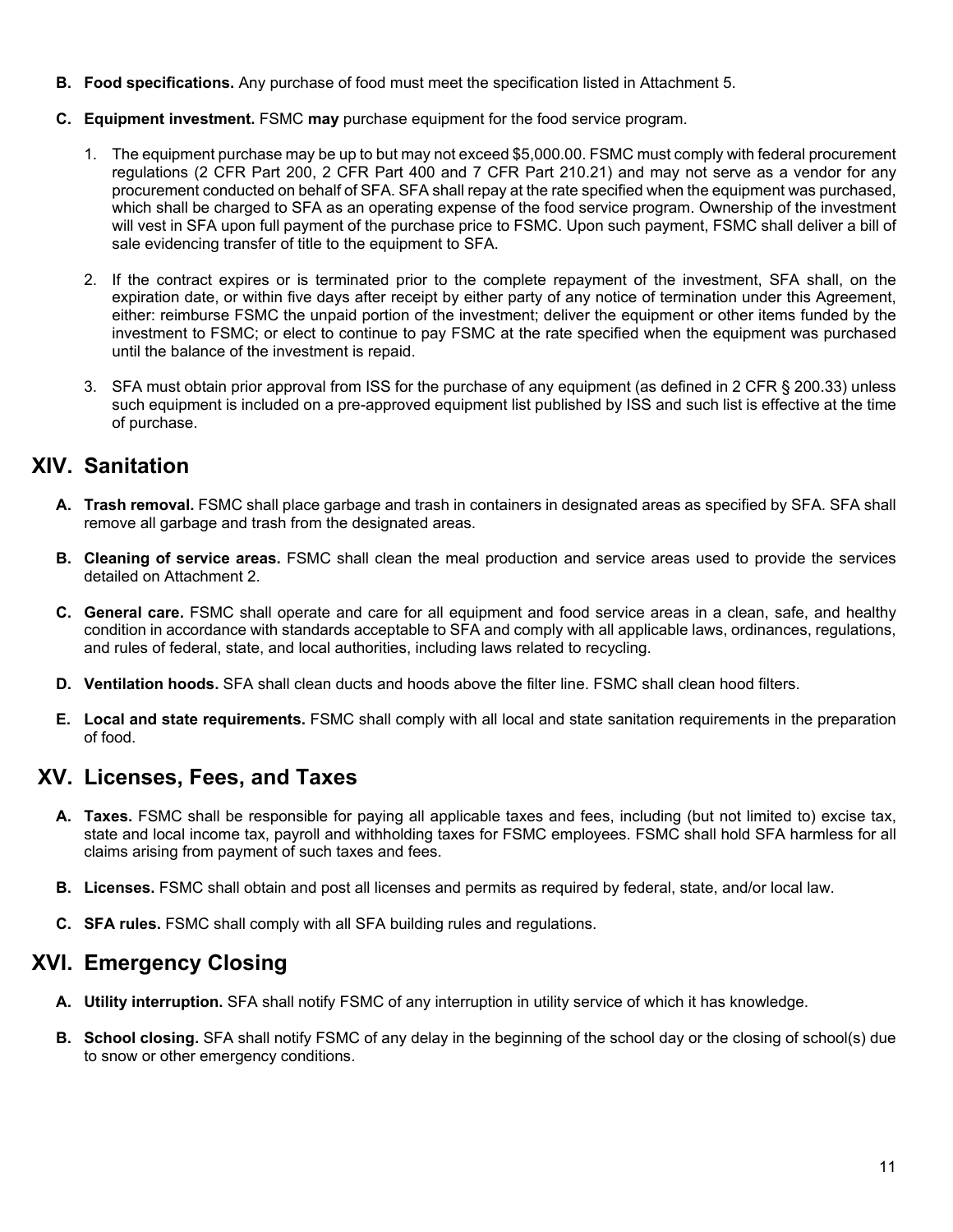## **XVII. Terms, Nonperformance, and Termination**

- **A. Remedies for nonperformance.** In the event of FSMC's nonperformance under this contract and/or the violation or breach of the contract terms, SFA shall have the right to pursue all administrative, contractual, and legal remedies against FSMC and shall have the right to seek all sanctions and penalties as may be appropriate.
- **B. Fiscal penalties.** FSMC shall reimburse SFA for the full amount of any fiscal penalties resulting from adjusted or disallowed claims which are attributable to FSMC's negligence, including those fiscal penalties based on reviews or audit findings that occurred during the effective dates of original and renewal contracts.
- **C. Force Majeure.** Neither FSMC nor SFA shall be responsible for any losses resulting if the fulfillment of the terms of the contract shall be delayed or prevented by wars, acts of public enemies, strikes, fires, flood, acts of God, or for any acts not within the control of FSMC or SFA, respectively, and which, by the exercise of due diligence, it was unable to prevent.
- **D. Termination for cause.** In the event either party commits a material breach, including, but not limited to, violation of program regulations, the non-breaching party may terminate this agreement for cause by giving 60 days written notice. If the breach is remedied prior to the proposed termination date, the non-breaching party may elect to continue this agreement.
- **E. Termination for convenience.** At any time, because of circumstances beyond the control of SFA as well as FSMC, FSMC or SFA may terminate the contract by giving 60 days written notice to the other party.
- **F. Contract authority.** SFA is the responsible authority without recourse to USDA or ISS to the settlement and satisfaction of all contractual and administrative issues arising from the transaction. Such authority includes, but is not limited to: source evaluation, protests, disputes, claims, or other matters of a contractual nature. Matters concerning violations of the law will be referred to the local, state, or federal authority that has proper jurisdiction.

## **XVIII. Trade Secrets and Proprietary Information**

- **A. FSMC trade secrets.** During the term of the Agreement, FSMC may grant to SFA a nonexclusive right to access certain proprietary materials of FSMC, including menus, recipes, signage, food service surveys and studies, management guidelines and procedures, operating manuals, software (both owned by and licensed by FSMC), and similar compilations regularly used in FSMC's business operations (trade secrets). SFA shall not disclose any of FSMC's trade secrets or other confidential information, directly or indirectly, during or after the term of the Agreement. SFA shall not photocopy or otherwise duplicate any such material without the prior written consent of FSMC. All trade secrets and other confidential information shall remain the exclusive property of FSMC and shall be returned to FSMC immediately upon termination of the Agreement. Without limiting the foregoing and except for software provided by SFA, SFA specifically agrees that all software associated with the operation of the food service, including without limitation, menu systems, food production systems, accounting systems, and other software, are owned by or licensed to FSMC and not SFA. Furthermore, SFA's access or use of such software shall not create any right, title interest, or copyright in such software and SFA shall not retain such software beyond the termination of the Agreement. In the event of any breach of this provision, FSMC shall be entitled to equitable relief, including an injunction or specific performance, in addition to all other remedies otherwise available. This provision shall survive the termination of the Agreement.
- **B. Right to inventions.** Any discovery, invention, software, or programs paid for by SFA shall be the property of SFA to which ISS and USDA shall have unrestricted rights including copyrights.

#### **XIX. Insurance**

- **A. Required coverage.** FSMC shall maintain the insurance coverage set forth below for each accident provided by insurance companies authorized to do business in the state of Ohio. A Certificate of Insurance of FSMC's insurance coverage indicating these amounts must be submitted at the time of the award. The information below must be completed by SFA.
	- 1. Comprehensive General Liability includes coverage for:
		- a. Premises Operations
		- b. Products Completed Operations
		- c. Contractual Insurance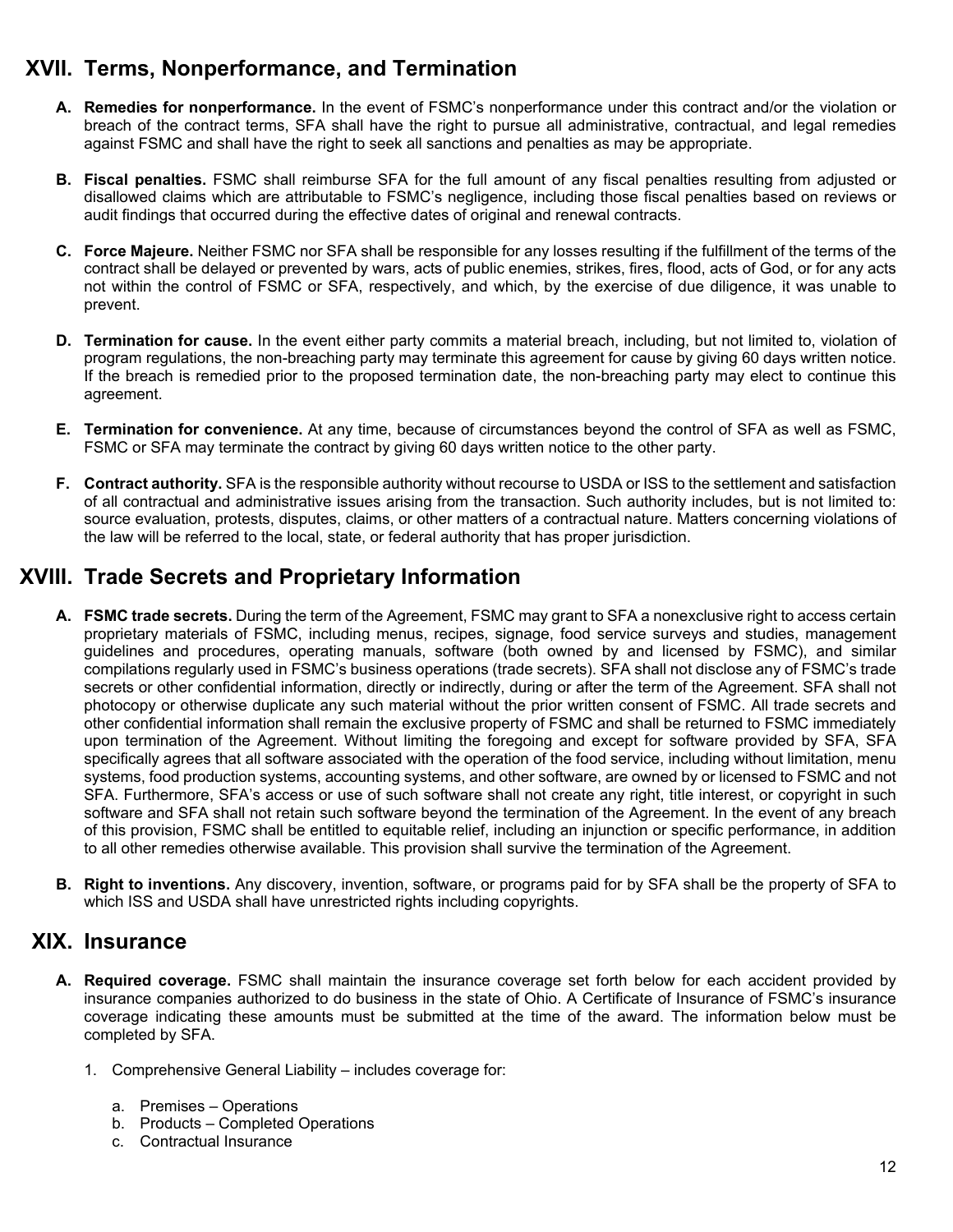- d. Broad Form Property Damage
- e. Independent Contractors
- f. Personal Injury

\$1,000,000 Combined Single Limit

- 2. Automobile Liability: \$1,000,000 Combined Single Unit
- 3. Workers' Compensation-Statutory; Employer's Liability: \$1,000,000
- 4. Excess Umbrella Liability: \$1,000,000 Combined Single Unit
- **B. SFA as additional insured.** SFA shall be named as additional insured on General Liability, Automobile, and Excess Umbrella. FSMC must provide a waiver of subrogation in favor of SFA for General Liability, Automobile, Workers' Compensation, and Excess Umbrella.
- **C. Notice to SFA.** The contract of insurance shall provide for notice to SFA of cancellation of insurance policies 30 days before such cancellation is to take effect. SFA may ask for proof of such direction in the form letter from the insurance company.

#### **XX. Certifications and assurances**

- **A. Energy efficiency.** FSMC shall comply with the mandatory standards and policies relating to energy efficiency that are contained in the state energy plan issued in compliance with the Energy Policy and Conservation Act (P.L.94-163, 89 Stat. 871).
- **B. Contract Work Hours and Safety Standards Act.** FSMC shall comply with Sections 103 and 107 of the Contract Work Hours and Safety Standards Act (the *Act*), 40 U.S.C. §327-330, as supplemented by Department of Labor regulation, 29 CFR 5.
- **C. Equal employment opportunity.** FSMC shall comply with Executive Order 11246, entitled *Equal Employment Opportunity*, as amended by Executive Order 11375 of October 13, 1967, and as supplemented in Department of Labor regulations, 41 CFR 60.
- **D. Civil rights compliance.** FSMC hereby agrees that it will comply with:
	- A. Title VI of the Civil Rights Act of 1964 (42 U.S.C. 2000d et seq.);
	- B. Title IX of the Education Amendments of 1972 (20 U.S.C. 1681 et seq.);
	- C. Section 504 of the Rehabilitation Act of 1973 (29 U.S.C. 794);
	- D. Age Discrimination Act of 1975 (42 U.S.C. 6101 et seq.);
	- E. Title II and Title III of the Americans with Disabilities Act (ADA) of 1990 as amended by the ADA Amendment Act of 2008 (42 U.S.C. 12131-12189);
	- F. Executive Order 13166, "Improving Access to Services for Persons with Limited English Proficiency." (August 11, 2000);
	- G. All provisions required by the implementing regulations of the Department of Agriculture (USDA) (7 CFR Part 15 et seq.);
	- H. Department of Justice Enforcement Guidelines (28 CFR Parts 35, 42 and 50.3);
	- Food and Nutrition Service (FNS) directives and guidelines to the effect that, no person shall, on the grounds of race, color, national origin, sex, age, or disability, be excluded from participation in, be denied the benefits of, or otherwise be subject to discrimination under any program or activity for which the Program applicant receives Federal financial assistance from USDA; and hereby gives assurance that it will immediately take measures necessary to effectuate this Agreement.
	- J. The USDA non-discrimination statement that in accordance with Federal civil rights law and U.S. Department of Agriculture (USDA) civil rights regulations and policies, the USDA, its Agencies, offices, and employees, and institutions participating in or administering USDA programs are prohibited from discriminating based on race, color, national origin, religion, sex, gender identity (including gender expression), sexual orientation, disability, age, marital status, family/parental status, income derived from a public assistance program, political beliefs, or reprisal or retaliation for prior civil rights activity, in any program or activity conducted or funded by USDA (not all bases apply to all programs).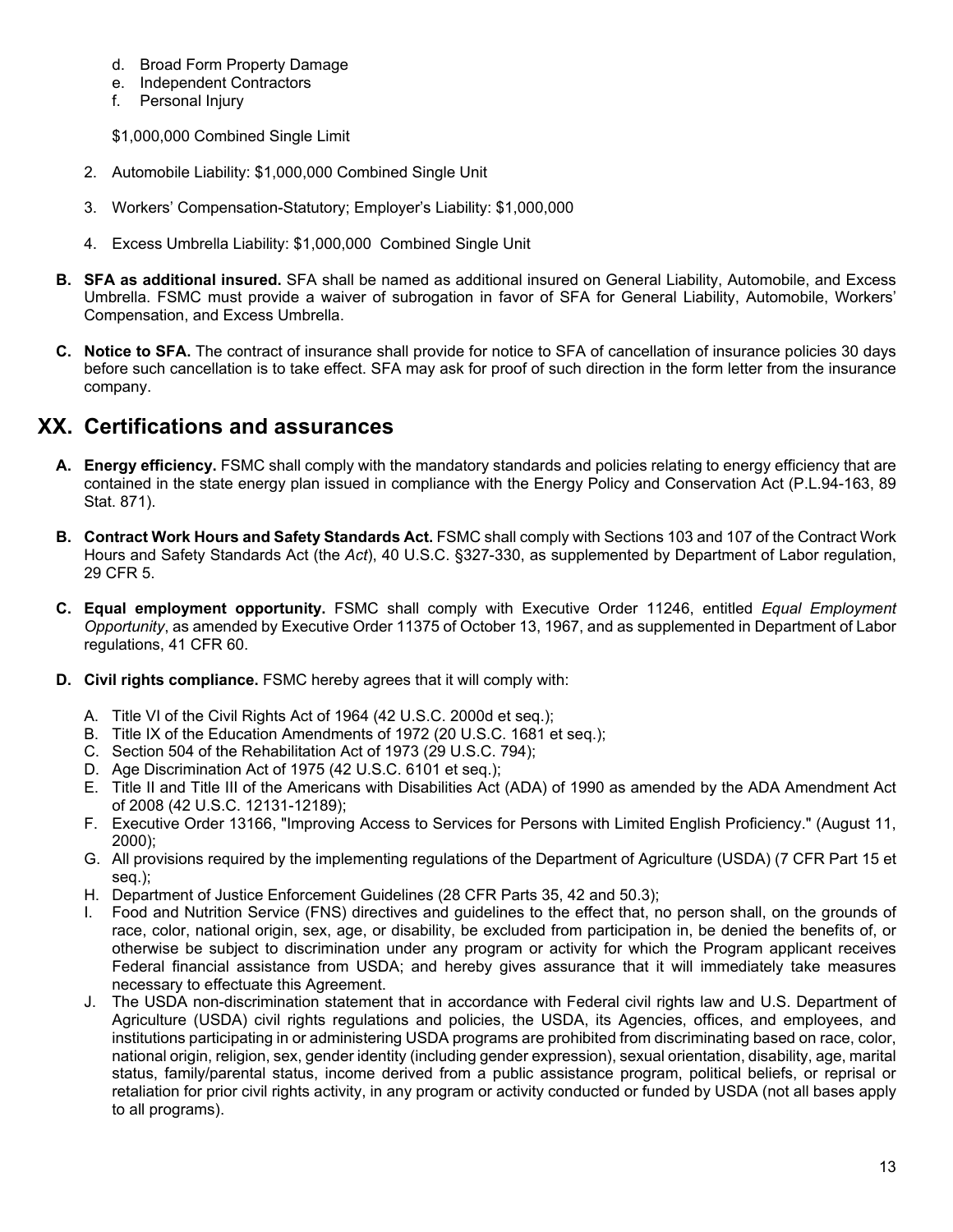This assurance is given in consideration of and for the purpose of obtaining any and all Federal financial assistance, grants, and loans of Federal funds, reimbursable expenditures, grant, or donation of Federal property and interest in property, the detail of Federal personnel, the sale and lease of, and the permission to use Federal property or interest in such property or the furnishing of services without consideration or at a nominal consideration, or at a consideration that is reduced for the purpose of assisting the recipient, or in recognition of the public interest to be served by such sale, lease, or furnishing of services to the recipient, or any improvements made with Federal financial assistance extended to the Program applicant by USDA. This includes any Federal agreement, arrangement, or other contract that has as one of its purposes the provision of cash assistance for the purchase of food, and cash assistance for purchase or rental of food service equipment or any other financial assistance extended in reliance on the representations and agreements made in this assurance.

By accepting this assurance, FSMC agrees to compile data, maintain records, and submit records and reports as required, to permit effective enforcement of nondiscrimination laws and permit authorized USDA personnel during hours of program operation to review and copy such records, books, and accounts, access such facilities and interview such personnel as needed to ascertain compliance with the nondiscrimination laws. If there are any violations of this assurance, the Department of Agriculture, FNS, shall have the right to seek judicial enforcement of this assurance. This assurance is binding on FSMC, its successors, transferees and assignees as long as it receives assistance or retains possession of any assistance from USDA. The person or persons whose signatures appear on this contract are authorized to sign this assurance on behalf of FSMC.

- **E. Buy American.** FSMC shall comply with the *Buy American Provision* (7 CFR 210.21(d)) for contracts that involve the purchase of food.
	- 1. FSMC shall purchase, to the maximum extent practicable, domestic commodities or products which are either an agricultural commodity produced in the United States (U.S.) or a food product processed in the U.S. substantially using agricultural commodities produced in the U.S.
	- 2. FSMC shall seek approval of SFA before purchasing foods under an exception to the Buy American provision and maintain documentation of any such purchases that must include, at a minimum:
		- a. the non-domestic product that was purchased
		- b. the date of the purchase
		- c. the reason for the exception
		- d. any efforts made to find alternate sources or substitute domestic products
	- 3. SFA may review vendor purchase records to ensure compliance with the Buy American provision.
- **F. Independent price determination.** FSMC has signed the *Certification of Independent Price Determination*, Attachment 13, which was attached as an addendum to FSMC's proposal and which is incorporated herein by reference and made a part of this contract.
- **G. Disbarment, suspension, ineligibility, and Voluntary Exclusion.** FSMC certifies, by submission of this proposal, that neither it nor its principals are presently debarred, suspended, proposed for debarment, declared ineligible, or voluntarily excluded from participation in this transaction by any federal department or agency.
- **H. Clean Air Act.** FSMC shall comply with all applicable standards, orders or regulations issued pursuant to the Clean Air Act (42 U.S.C. 7401-7671q) and the Federal Water Pollution Control Act as amended (33 U.S.C. 1251-1387).
- **I. Lobbying certification.** FSMC has signed the Lobbying Certification, Attachment 14, which was attached as an addendum to FSMC's proposal and which is incorporated and made a part of this contract. If applicable, FSMC has also completed and submitted Standard Form-LLL, *Disclosure Form to Report Lobbying*, (Attachment 15), or will complete and submit as required in accordance with its instructions included in Attachment 15.
- **J. Copeland Act.** FSMC shall comply with the Copeland "Anti-Kickback" Act (18 U.S.C.874) as supplemented in Department of Labor regulations (29 CFR 3).
- **K. Davis-Bacon Act.** FSMC shall comply with the Davis-Bacon Act (40 U.S.C. 276a to 276a-7) as supplemented by Department of Labor regulations (29 CFR 5).
- **L. Other pertinent laws.** FSMC shall comply with all other pertinent state and federal laws.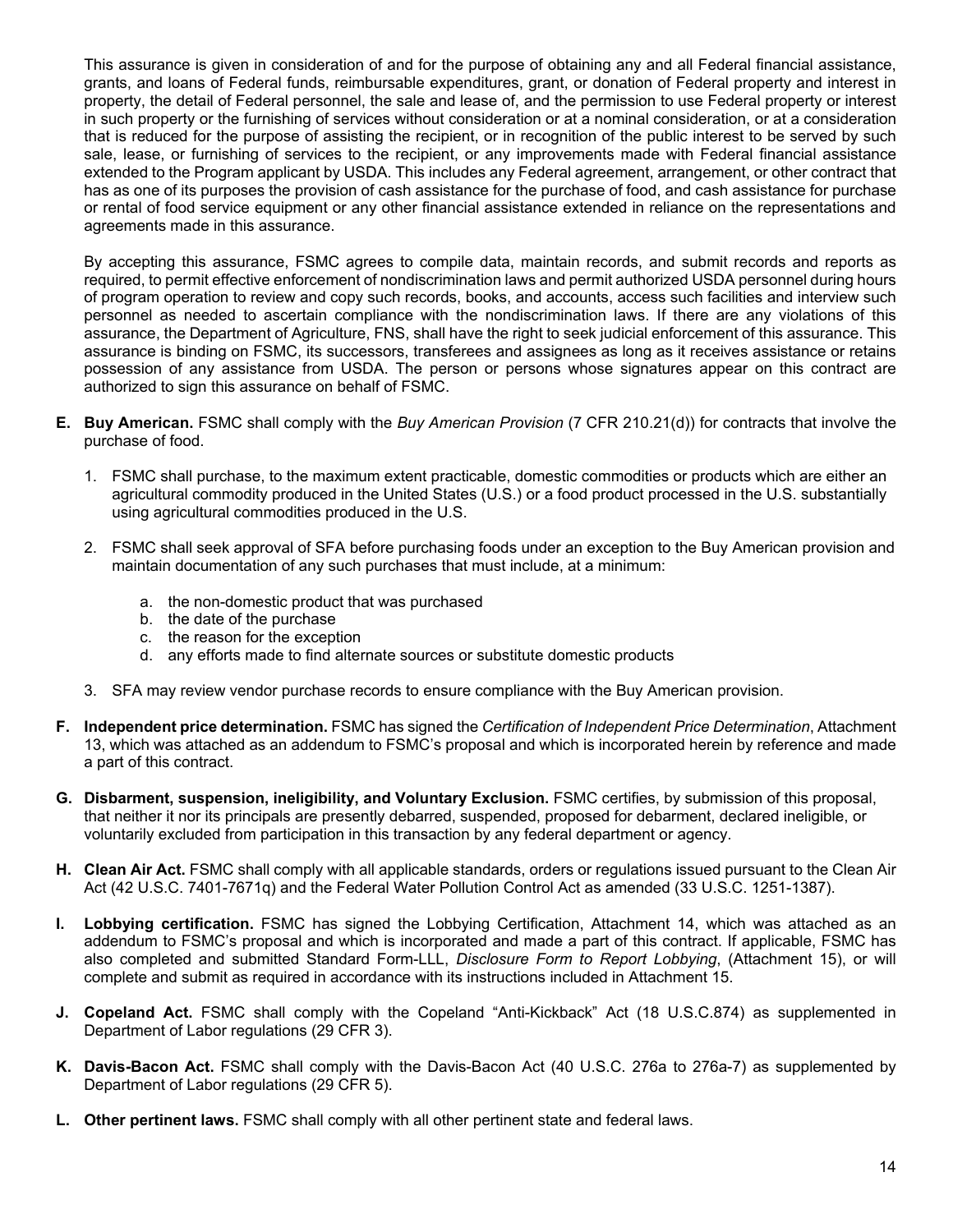#### **XXI. Miscellaneous**

- **A. Proposal specifications.** FSMC shall comply with the provisions of the proposal specifications, which are hereby in all respects made a part of this contract including all agreed to negotiations between SFA and selected FSMC which have been approved in writing by ISS.
- **B. Subcontracting prohibited.** No provision of this contract shall be assigned or subcontracted without prior written consent of SFA.
- **C. Waiver of claim.** No waiver of any default shall be construed to be or constitute a waiver of any subsequent claim.
- **D. Best commercial practices.** Any silence, absence, or omission from the contract specifications concerning any point shall be regarded as meaning that only the best commercial practices are to prevail and that only materials (e.g. food, supplies, etc.) and workmanship of a quality that would normally be specified by SFA are to be used.
- **E. Claims for adjustment.** Payments on any claim shall not preclude SFA from making a claim for adjustment on any item found not to have been in accordance with the provisions of this contract and proposal specifications.
- **F. Program review findings.** SFA shall be responsible for ensuring the resolution of program review and audit findings.
- **G. ISS Review.** This contract is subject to review and approval by ISS.
- **H. Indemnification.** Except as otherwise expressly provided in this contract, FSMC will defend, indemnify, and hold SFA harmless from and against all claims, liability, loss and expense, including reasonable collection expenses, attorneys' fees and court costs that may rise because of the sole negligence, misconduct, or other fault of the FSMC, its agents or employees in the performance of its obligations under this contract, except to the extent any such claims or actions result from the negligence of SFA, its employees or agents. This clause shall survive termination of the Agreement.
- **I. Financial soundness.** SFA and FSMC shall work together to ensure a financially sound operation.
- **J. Assumptions.** Financial terms of the Agreement are based upon existing conditions and the following assumptions. If there is a material change in conditions, including, without limitations, changes to the following assumptions, the contract (1) may be terminated at the end of the current term or (2) continue under the same terms as written, whichever is mutually agreed upon.
	- 1. SFA's policies, practices, and service requirements shall remain materially consistent throughout the contract term and any subsequent contract renewals.
	- 2. Legislation, regulations, and reimbursement rates that create changes in the school lunch program shall remain materially consistent throughout the year.
	- 3. Usable USDA Foods, of adequate quality and variety required for the menu cycle, valued at an amount as set forth by USDA per pattern meal for the contract year will continue to be available.
	- 4. The government reimbursement rates in effect shall remain materially consistent throughout the year.
	- 5. Meal components and quantities required for applicable CNPs remain consistent with prior years.
	- 6. Service hours, service requirements, and type or number of facilities selling food and/or beverages on SFA's premises shall remain materially consistent throughout the year.
	- 7. The state or federal minimum wage rate and taxes in effect shall remain materially consistent throughout the year.
	- 8. The projected number of full feeding day's is180.
	- 9. SFA revenue credited to the nonprofit food service program shall include all state and federal amounts received specifically for child nutrition operations.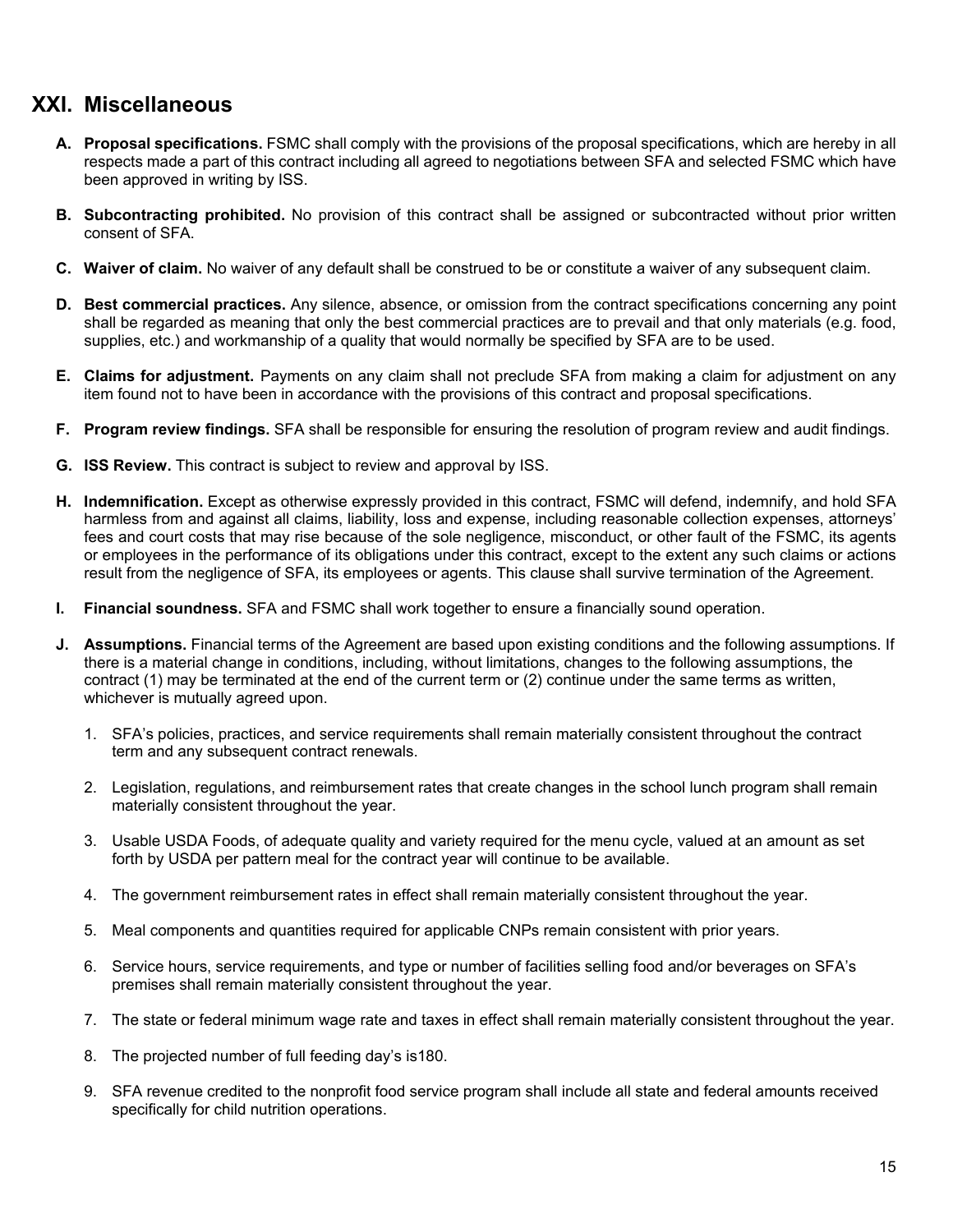The term materially consistent shall mean that a change does not (1) materially increase FSMC's cost of providing management service or (2) materially decrease the net revenue derived from the food service operations.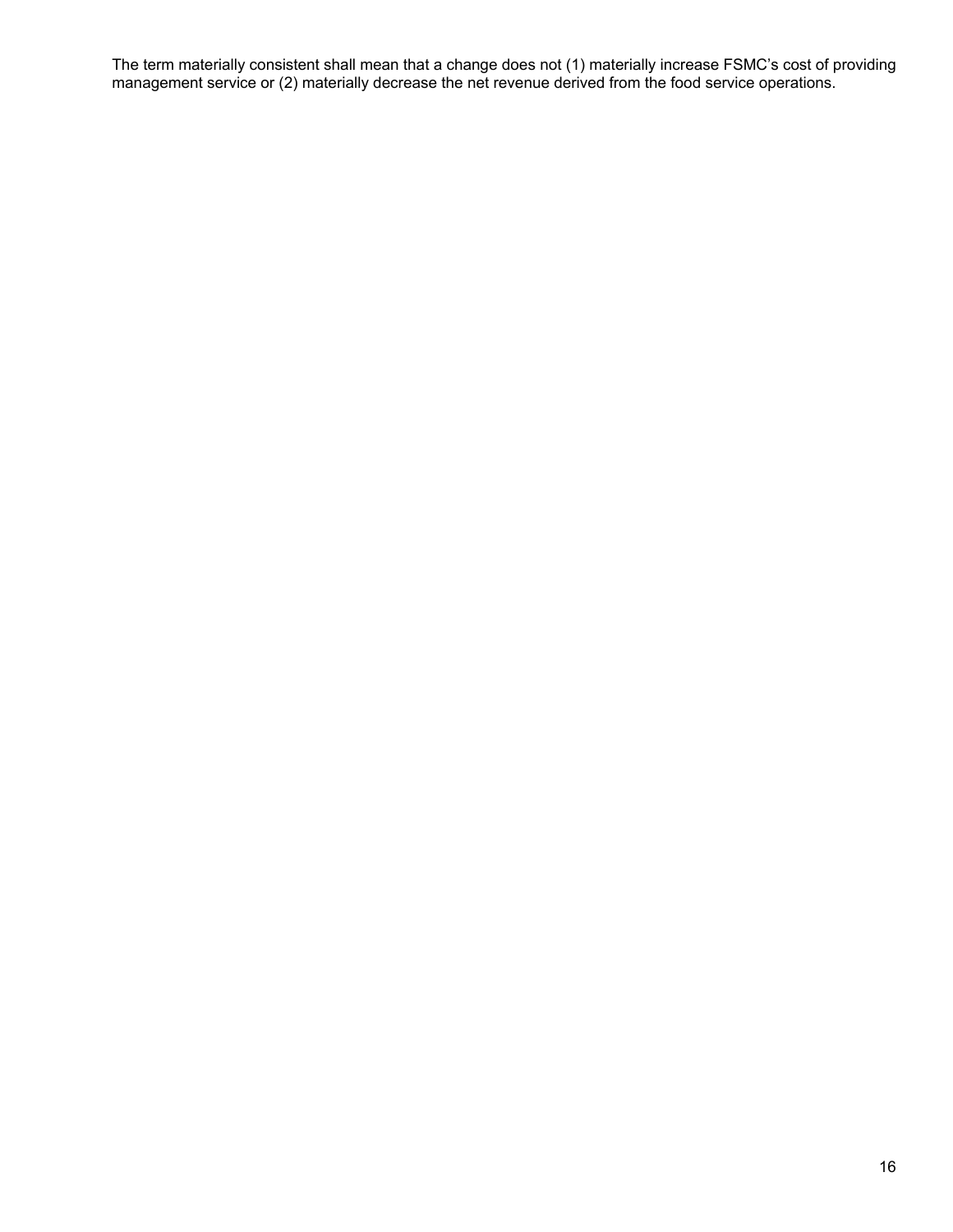## **AGREEMENT PAGE**

By submission of this proposal, FSMC certifies that neither it nor its principals are presently debarred, suspended, proposed for debarment, declared ineligible, or voluntarily excluded from participation in this transaction by any federal department or agency; and that it shall operate in accordance with all current program regulations.

Furthermore, consistent with Section I.Q of this RFP, FSMC certifies that is has not exchanged any gratuities, favors, nor anything of monetary value with SFA and that this proposal is made without prior understanding, agreement, or connection with any other offer or submitting a proposal for the same type of service, and is in all respects fair and without collusion or fraud. FSMC agrees to abide by all terms and conditions of this RFP and certifies that the person below is authorized to sign the RFP on behalf of FSMC.

| <b>FSMC NAME:</b>    |                                                                                           | the control of the control of the control of the control of the control of the control of the control of the control of the control of the control of the control of the control of the control of the control of the control |       |  |
|----------------------|-------------------------------------------------------------------------------------------|-------------------------------------------------------------------------------------------------------------------------------------------------------------------------------------------------------------------------------|-------|--|
| <b>FSMC ADDRESS:</b> |                                                                                           |                                                                                                                                                                                                                               |       |  |
|                      |                                                                                           |                                                                                                                                                                                                                               |       |  |
|                      |                                                                                           |                                                                                                                                                                                                                               |       |  |
|                      |                                                                                           |                                                                                                                                                                                                                               |       |  |
|                      | SIGNATURE (Of authorized representative):                                                 |                                                                                                                                                                                                                               | Date: |  |
|                      |                                                                                           |                                                                                                                                                                                                                               |       |  |
| TITLE:               |                                                                                           |                                                                                                                                                                                                                               |       |  |
| PHONE:               |                                                                                           |                                                                                                                                                                                                                               |       |  |
|                      |                                                                                           |                                                                                                                                                                                                                               |       |  |
| E-MAIL:              | the control of the control of the control of the control of the control of the control of |                                                                                                                                                                                                                               |       |  |
|                      |                                                                                           |                                                                                                                                                                                                                               |       |  |

(SFA will complete section below this line)

#### **Awarding of the Contract:**

In accepting this proposal and awarding this contract, SFA certifies that the SFA's officers, employees or agents have not taken any action which may have jeopardized the independence of the proposal referred to above and that SFA will operate in accordance with program regulations.

SFA by signing below is awarding the contract for this RFP to the proposer. This proposal, all sections of the proposal, all terms and conditions, addendums, and attachments, including any additional addendums mutually agreed to by both SFA and proposer will be incorporated in to this awarded contract.

The undersigned hereby accepts proposer's services as an FSMC as specified in this proposal for the period of July 1, 2022 and ending June 30, 2023.

 $\frac{1}{2}$  ,  $\frac{1}{2}$  ,  $\frac{1}{2}$  ,  $\frac{1}{2}$  ,  $\frac{1}{2}$  ,  $\frac{1}{2}$  ,  $\frac{1}{2}$  ,  $\frac{1}{2}$  ,  $\frac{1}{2}$  ,  $\frac{1}{2}$  ,  $\frac{1}{2}$  ,  $\frac{1}{2}$  ,  $\frac{1}{2}$  ,  $\frac{1}{2}$  ,  $\frac{1}{2}$  ,  $\frac{1}{2}$  ,  $\frac{1}{2}$  ,  $\frac{1}{2}$  ,  $\frac{1$ SIGNATURE (Of authorized representative): Date:

PRINT NAME: \_\_\_\_\_\_\_\_\_\_\_\_\_\_\_\_\_\_\_\_\_\_\_\_\_\_

 $TITLE:$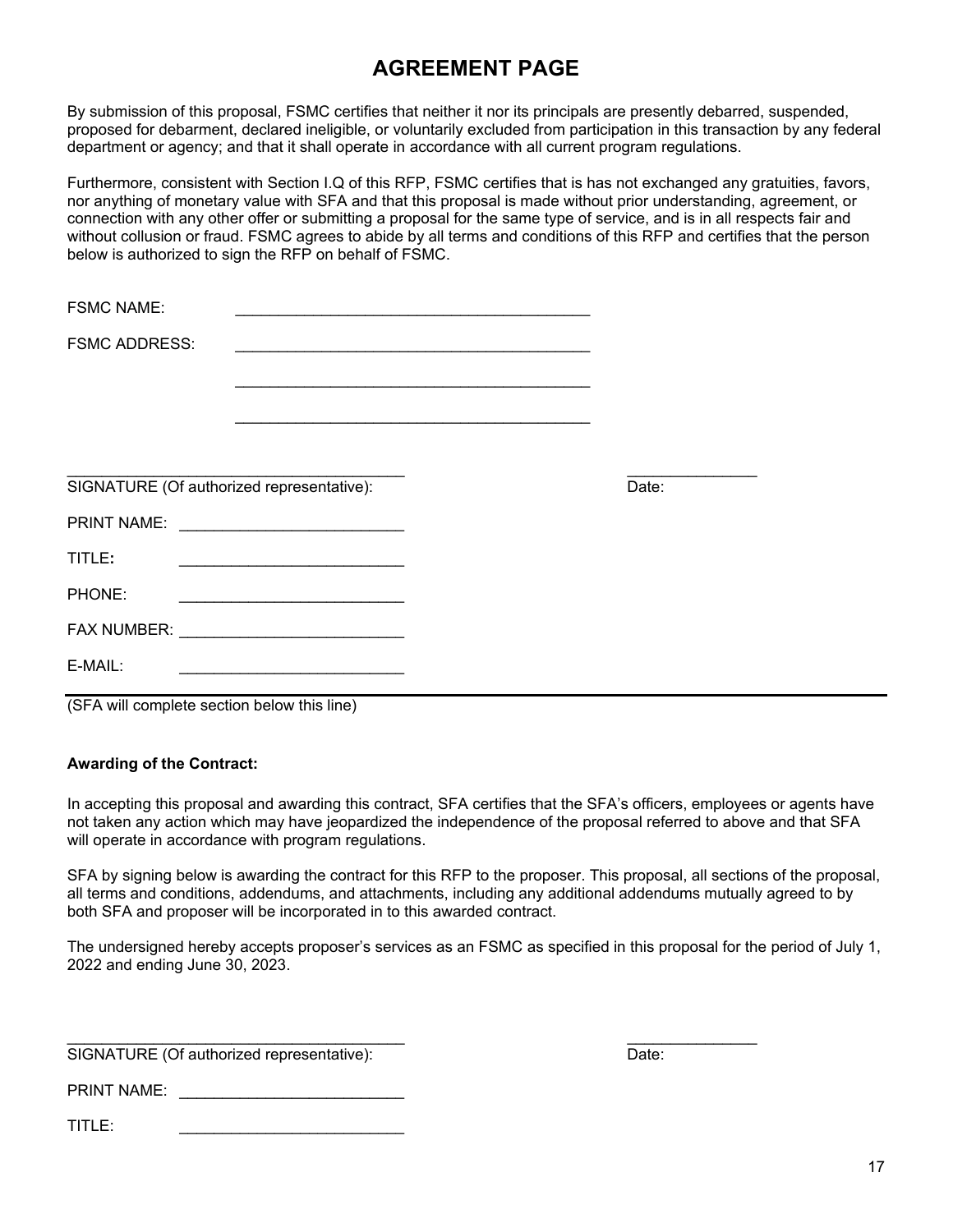|  |  | <b>LIST OF CONTRACT ATTACHMENTS</b> |
|--|--|-------------------------------------|
|--|--|-------------------------------------|

| <b>TITLE</b>                                                | <b>ATTACHMENT</b> | <b>SFA ACTION</b><br><b>REQUIRED</b> | <b>FSMC</b><br><b>ACTION</b><br><b>REQUIRED</b> |
|-------------------------------------------------------------|-------------------|--------------------------------------|-------------------------------------------------|
| Site/Building Listing - General Data                        | Attachment 1      | X                                    |                                                 |
| Site/Building Listing - Services to Be Provided             | Attachment 2      | X                                    |                                                 |
| Site Average Daily Participation Worksheets                 | Attachment 3      | x                                    |                                                 |
| <b>District Calendar</b>                                    | Attachment 4      | X                                    |                                                 |
| <b>Minimum Food Specifications</b>                          | Attachment 5      | X                                    |                                                 |
| Program Menus                                               | Attachment 6      | X                                    | x                                               |
| Labor Work Sheet, SFA Employees                             | Attachment 7      | x                                    |                                                 |
| <b>Projected Operations - Revenue</b>                       | Attachment 8      | χ                                    |                                                 |
| Projected Operations - Meal Charges                         | Attachment 9      | <b>USDA food</b><br>values only      | X                                               |
| Independent Price Determination Certificate                 | Attachment 10     |                                      | X                                               |
| Lobbying Certification                                      | Attachment 11     |                                      | X                                               |
| Disclosure of Lobbying Activities                           | Attachment 12     |                                      | X                                               |
| Unallowable SFA-FSMC Contract Document<br><b>Provisions</b> | Attachment 13     | x                                    | X                                               |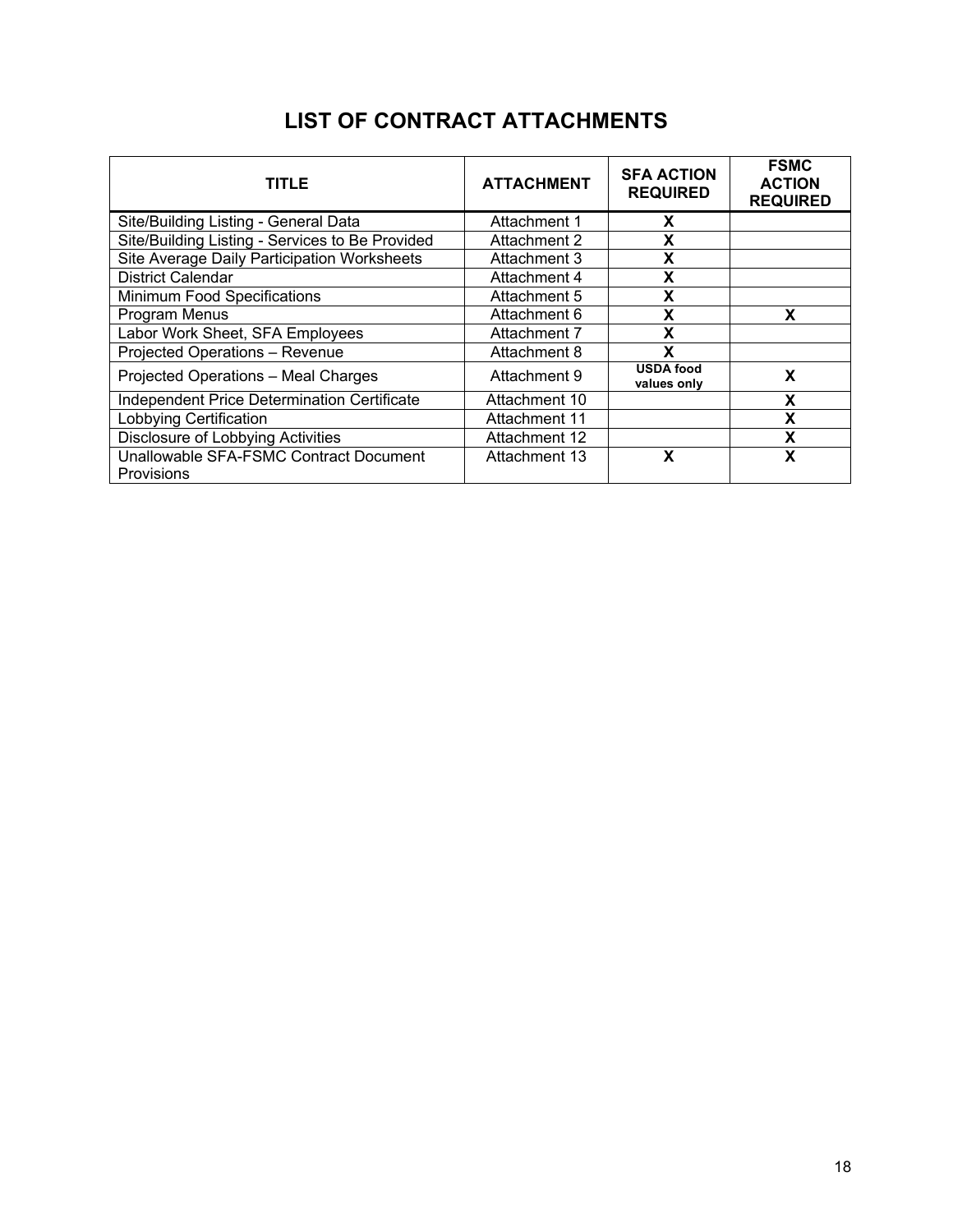#### Attachment 1

#### **SFA SITE/BUILDING LISTING – GENERAL DATA**

| <b>SITE OR SCHOOL</b>         | <b>GRADE</b><br>LEVELS <sup>1</sup>    | SELF-PREP,<br><b>SATELLITE,</b> | NO. OF<br><b>SERVING</b><br><b>PERIODS</b> | <b>BEGINNING AND ENDING TIMES</b><br>OF MEAL SERVICE | NO. OF<br><b>SERVING</b> |                  |              |             |
|-------------------------------|----------------------------------------|---------------------------------|--------------------------------------------|------------------------------------------------------|--------------------------|------------------|--------------|-------------|
|                               |                                        |                                 | ETC <sup>2</sup><br>(LUNCH)                |                                                      | <b>BREAKFAST</b>         | <b>LUNCH</b>     | <b>SNACK</b> | <b>DAYS</b> |
| Indian Hill Elementary School | 6100 Drake Road Cincinnati 45243       | $3-5$                           | Self prep                                  | 3                                                    |                          | 11:38am<br>1:28  |              | 174         |
| Indian Hill Primary School    | 6207 Drake Road Cincinnati, Ohio 45246 | $K-2$                           | Self prep                                  | $\overline{3}$                                       |                          | 11:15am<br>12:55 |              | 174         |
|                               |                                        |                                 |                                            |                                                      |                          |                  |              |             |
|                               |                                        |                                 |                                            |                                                      |                          |                  |              |             |
|                               |                                        |                                 |                                            |                                                      |                          |                  |              |             |
|                               |                                        |                                 |                                            |                                                      |                          |                  |              |             |
|                               |                                        |                                 |                                            |                                                      |                          |                  |              |             |
|                               |                                        |                                 |                                            |                                                      |                          |                  |              |             |
|                               |                                        |                                 |                                            |                                                      |                          |                  |              |             |
|                               |                                        |                                 |                                            |                                                      |                          |                  |              |             |
|                               |                                        |                                 |                                            |                                                      |                          |                  |              |             |
|                               |                                        |                                 |                                            |                                                      |                          |                  |              |             |
|                               |                                        |                                 |                                            |                                                      |                          |                  |              |             |
|                               |                                        |                                 |                                            |                                                      |                          |                  |              |             |
|                               |                                        |                                 |                                            |                                                      |                          |                  |              |             |
|                               |                                        |                                 |                                            |                                                      |                          |                  |              |             |
|                               |                                        |                                 |                                            |                                                      |                          |                  |              |             |
|                               |                                        |                                 |                                            |                                                      |                          |                  |              |             |
|                               |                                        |                                 |                                            |                                                      |                          |                  |              |             |
|                               |                                        |                                 |                                            |                                                      |                          |                  |              |             |
|                               |                                        |                                 |                                            |                                                      |                          |                  |              |             |

 $^1$  List grade groups that have access to meal service<br><sup>2</sup> Indicate if site or school prepares meals on site or if meals are satellite sent in bulk or pre-plated.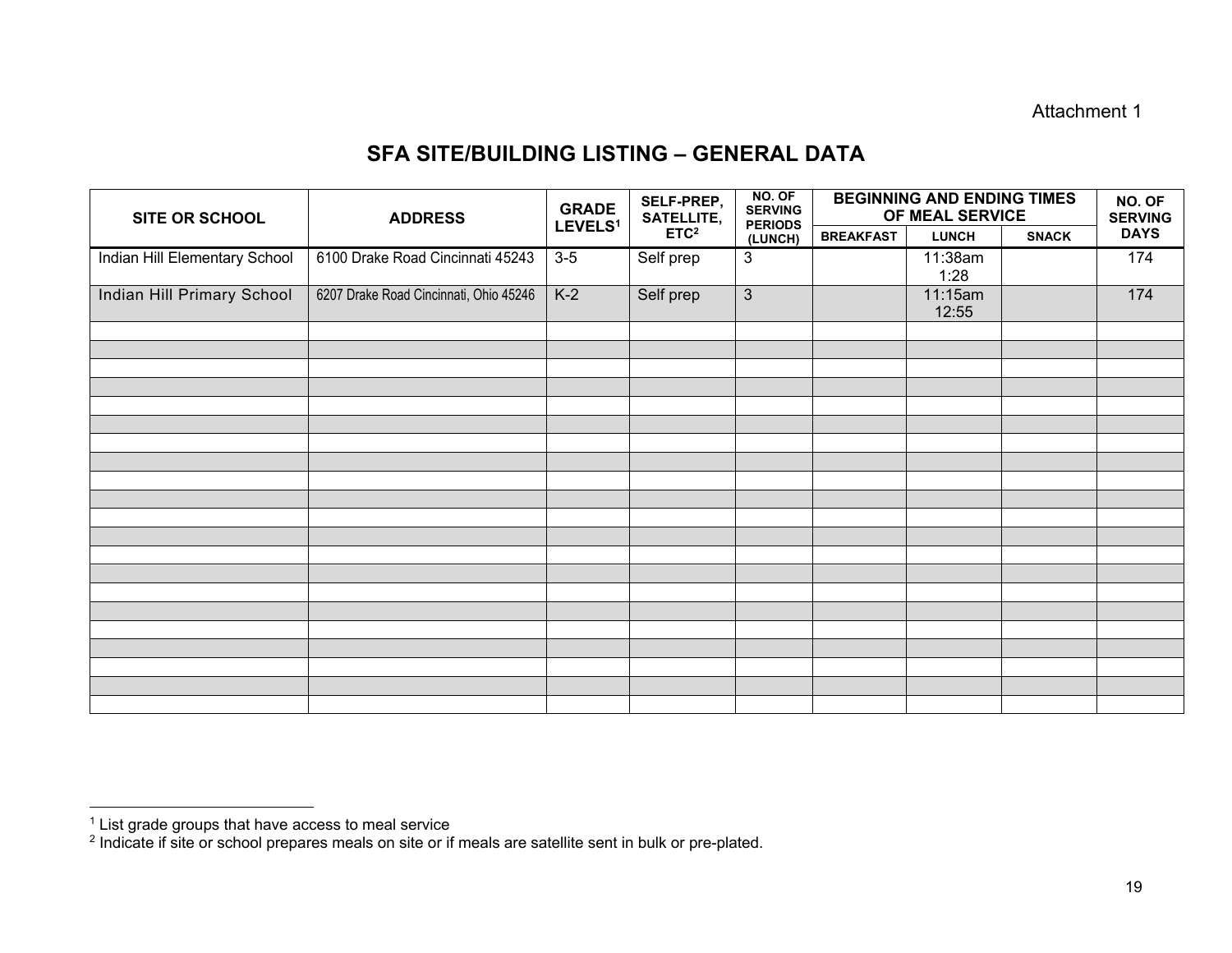#### Attachment 2

#### **SFA SITE/BUILDING LISTING – SERVICES TO BE PROVIDED**

|                               |             | <b>BREAKFAST</b>                              |                               |                        |                        |                           |                                 | <b>LUNCH</b>                  |                               |                              |              |             |            |                     |                                |
|-------------------------------|-------------|-----------------------------------------------|-------------------------------|------------------------|------------------------|---------------------------|---------------------------------|-------------------------------|-------------------------------|------------------------------|--------------|-------------|------------|---------------------|--------------------------------|
| <b>SITE OR SCHOOL</b>         | <b>MEAL</b> | <b>OFFER</b><br><b>VERSUS</b><br><b>SERVE</b> | A LA<br>CARTE<br><b>SALES</b> | CON-<br>TRACT<br>MEALS | <b>ADULT<br/>MEALS</b> | <b>MEAL</b>               | OFFER<br>VERSUS<br><b>SERVE</b> | A LA<br>CARTE<br><b>SALES</b> | CON-<br>TRACT<br><b>MEALS</b> | <b>ADULT</b><br><b>MEALS</b> | <b>ASCSP</b> | <b>SFSP</b> | <b>SMP</b> | VEN-<br><b>DING</b> | <b>CONCE-</b><br><b>SSIONS</b> |
|                               |             |                                               |                               |                        |                        |                           |                                 |                               |                               |                              |              |             |            |                     |                                |
|                               |             |                                               |                               |                        |                        |                           |                                 |                               |                               |                              |              |             |            |                     |                                |
|                               |             |                                               |                               |                        |                        |                           |                                 |                               |                               |                              |              |             |            |                     |                                |
| Indian Hill Elementary School |             |                                               |                               |                        |                        | $\boldsymbol{\mathsf{X}}$ | $\times$                        | $\mathsf{X}$                  |                               | $\times$                     |              |             |            |                     |                                |
| Indian Hill Primary School    |             |                                               |                               |                        |                        | $\mathsf{X}$              | $\overline{\mathsf{x}}$         | X                             |                               | X                            |              |             |            |                     |                                |
|                               |             |                                               |                               |                        |                        |                           |                                 |                               |                               |                              |              |             |            |                     |                                |
|                               |             |                                               |                               |                        |                        |                           |                                 |                               |                               |                              |              |             |            |                     |                                |
|                               |             |                                               |                               |                        |                        |                           |                                 |                               |                               |                              |              |             |            |                     |                                |
|                               |             |                                               |                               |                        |                        |                           |                                 |                               |                               |                              |              |             |            |                     |                                |
|                               |             |                                               |                               |                        |                        |                           |                                 |                               |                               |                              |              |             |            |                     |                                |
|                               |             |                                               |                               |                        |                        |                           |                                 |                               |                               |                              |              |             |            |                     |                                |
|                               |             |                                               |                               |                        |                        |                           |                                 |                               |                               |                              |              |             |            |                     |                                |
|                               |             |                                               |                               |                        |                        |                           |                                 |                               |                               |                              |              |             |            |                     |                                |
|                               |             |                                               |                               |                        |                        |                           |                                 |                               |                               |                              |              |             |            |                     |                                |
|                               |             |                                               |                               |                        |                        |                           |                                 |                               |                               |                              |              |             |            |                     |                                |
|                               |             |                                               |                               |                        |                        |                           |                                 |                               |                               |                              |              |             |            |                     |                                |
|                               |             |                                               |                               |                        |                        |                           |                                 |                               |                               |                              |              |             |            |                     |                                |
|                               |             |                                               |                               |                        |                        |                           |                                 |                               |                               |                              |              |             |            |                     |                                |
|                               |             |                                               |                               |                        |                        |                           |                                 |                               |                               |                              |              |             |            |                     |                                |
|                               |             |                                               |                               |                        |                        |                           |                                 |                               |                               |                              |              |             |            |                     |                                |
|                               |             |                                               |                               |                        |                        |                           |                                 |                               |                               |                              |              |             |            |                     |                                |
|                               |             |                                               |                               |                        |                        |                           |                                 |                               |                               |                              |              |             |            |                     |                                |
|                               |             |                                               |                               |                        |                        |                           |                                 |                               |                               |                              |              |             |            |                     |                                |
|                               |             |                                               |                               |                        |                        |                           |                                 |                               |                               |                              |              |             |            |                     |                                |
|                               |             |                                               |                               |                        |                        |                           |                                 |                               |                               |                              |              |             |            |                     |                                |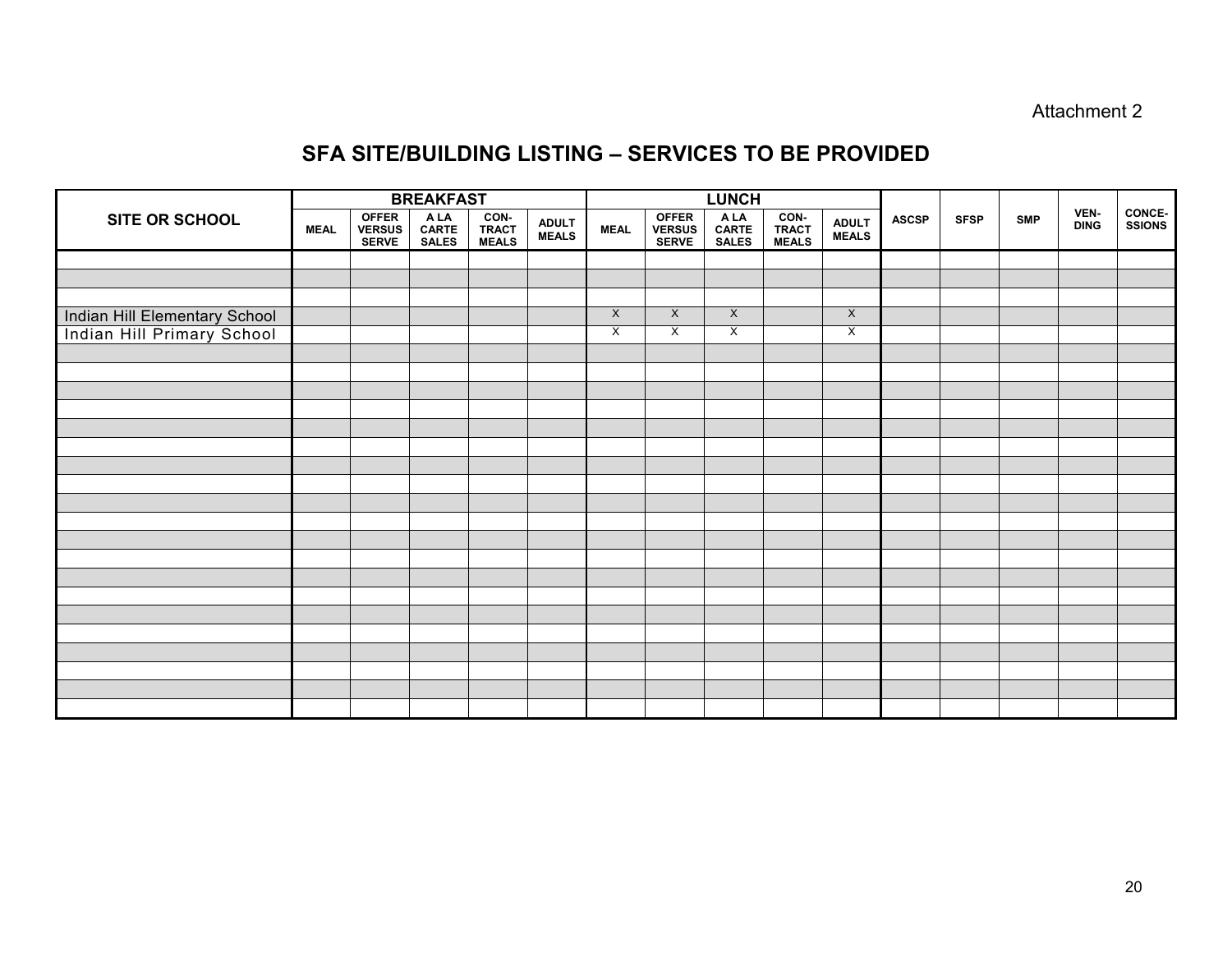## **SITE AVERAGE DAILY PARTICIPATION WORKSHEETS**

|                                   |                   | <b>AVERAGE DAILY PARTICIPATION</b> |                |     | <b>CONTRACT MEALS</b>             |
|-----------------------------------|-------------------|------------------------------------|----------------|-----|-----------------------------------|
| SITE OR SCHOOL                    | <b>ENROLLMENT</b> | <b>FREE</b>                        | <b>REDUCED</b> |     | (Meals sold to other<br>schools)* |
|                                   |                   |                                    |                |     |                                   |
|                                   |                   |                                    |                |     |                                   |
|                                   |                   |                                    |                |     |                                   |
| Indian Hill Elementary School     | 524               | 24                                 | 3              | 497 |                                   |
| <b>Indian Hill Primary School</b> | 442               | 24                                 | 3              | 415 |                                   |
|                                   |                   |                                    |                |     |                                   |
|                                   |                   |                                    |                |     |                                   |
|                                   |                   |                                    |                |     |                                   |
|                                   |                   |                                    |                |     |                                   |
|                                   |                   |                                    |                |     |                                   |
|                                   |                   |                                    |                |     |                                   |
|                                   |                   |                                    |                |     |                                   |
|                                   |                   |                                    |                |     |                                   |
|                                   |                   |                                    |                |     |                                   |
|                                   |                   |                                    |                |     |                                   |
|                                   |                   |                                    |                |     |                                   |
|                                   |                   |                                    |                |     |                                   |
|                                   |                   |                                    |                |     |                                   |
|                                   |                   |                                    |                |     |                                   |
|                                   |                   |                                    |                |     |                                   |
|                                   |                   |                                    |                |     |                                   |
|                                   |                   |                                    |                |     |                                   |
|                                   |                   |                                    |                |     |                                   |
|                                   |                   |                                    |                |     |                                   |
|                                   |                   |                                    |                |     |                                   |
| <b>TOTAL</b>                      | 966               | 48                                 | $6\phantom{1}$ | 912 |                                   |

#### **NATIONAL SCHOOL LUNCH PROGRAM**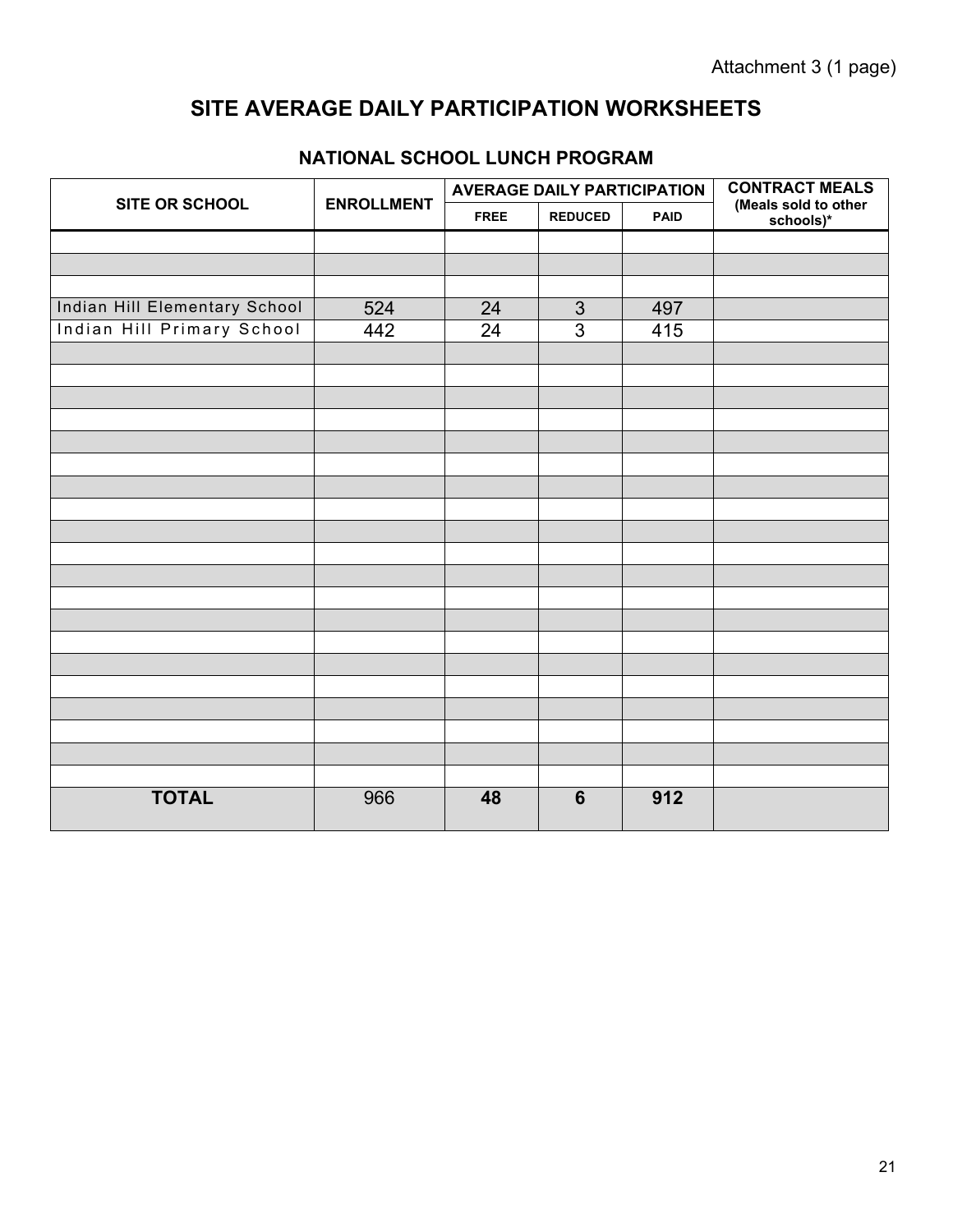## **DISTRICT CALENDAR**



#### Indian Hill School Calendar, 2022-2023

Approved by the Board of Education on 11/18/21

| August 2022 |        |                 |    |    |  |
|-------------|--------|-----------------|----|----|--|
| M           | w<br>н |                 |    |    |  |
|             | 2      | з               |    | 5  |  |
| 8           |        | 10 <sup>°</sup> | 11 | 12 |  |
| 15          | 16     | 17              | 18 | 19 |  |
| 22          | 23     | 24              | 25 | 26 |  |
| 29          | 30     | 31              |    |    |  |

| September 2022 |    |    |    |                |  |
|----------------|----|----|----|----------------|--|
| м              |    | w  | н  |                |  |
|                |    |    |    | $\overline{2}$ |  |
| 5              | 6  |    | 8  | 9              |  |
| 12             | 13 | 14 | 15 | 16             |  |
| 19             | 20 | 21 | 22 | 23             |  |
| 26             | 27 | 28 | 29 | 30             |  |

| October 2022 |             |    |    |    |  |
|--------------|-------------|----|----|----|--|
| M            | w<br>н<br>F |    |    |    |  |
| 3            |             | 5  | 6  |    |  |
| 10           | 11          | 12 | 13 |    |  |
| 17           | 18          | 19 | 20 | 21 |  |
| 24           | 25          | 26 | 27 | 28 |  |
| 31           |             |    |    |    |  |

| November 2022              |    |    |    |    |  |  |
|----------------------------|----|----|----|----|--|--|
| М                          |    | w  | н  | F  |  |  |
|                            |    | 2  | 3  |    |  |  |
|                            | 8  | 9  | 10 | 11 |  |  |
| 14                         | 15 | 16 | 17 | 18 |  |  |
| 24<br>22<br>23<br>21<br>25 |    |    |    |    |  |  |
| 28                         | 29 | 30 |    |    |  |  |

| December 2022 |    |    |    |    |  |
|---------------|----|----|----|----|--|
| М             | н  |    |    |    |  |
|               | 2  |    |    |    |  |
| 5             | 6  |    | 8  | 9  |  |
| 12            | 13 | 14 | 15 | 16 |  |
| 19            | 20 | 21 | 22 | 23 |  |
| 26            | 27 | 28 | 29 | 30 |  |

|                | January 2023 |    |    |    |  |  |
|----------------|--------------|----|----|----|--|--|
| м              | w<br>Н       |    |    |    |  |  |
| $\overline{2}$ | 3            | 4  | 5  | 6  |  |  |
| 9              | 10           | 11 | 12 | 13 |  |  |
| 16             | 17           | 18 | 19 | 20 |  |  |
| 23             | 24           | 25 | 26 | 27 |  |  |
| 30             | 31           |    |    |    |  |  |

| February 2023              |    |    |    |    |  |
|----------------------------|----|----|----|----|--|
| М                          |    | W  | н  |    |  |
|                            |    | 2  | 3  |    |  |
| 6                          |    | 8  | 9  | 10 |  |
| 13                         | 14 | 15 | 16 | 17 |  |
| 22<br>23<br>24<br>20<br>21 |    |    |    |    |  |
| 28<br>27                   |    |    |    |    |  |

| <b>March 2023</b> |    |                |    |    |  |  |
|-------------------|----|----------------|----|----|--|--|
| M                 |    | w              | н  | F  |  |  |
|                   |    | $\overline{2}$ | 3  |    |  |  |
| 6                 |    | 8              | 9  | 10 |  |  |
| 13                | 14 | 15             | 16 | 17 |  |  |
| 20                | 21 | 22             | 23 | 24 |  |  |
| 27                | 28 | 29             | 30 | 31 |  |  |

| <b>April 2023</b> |    |                                |    |    |  |  |
|-------------------|----|--------------------------------|----|----|--|--|
| M                 |    | w                              | н  | F  |  |  |
| 3                 | 4  | 5                              | 6  |    |  |  |
| 10                | 11 | 12                             | 13 | 14 |  |  |
| 17                | 18 | 19                             | 20 | 21 |  |  |
| 24                | 25 | 26                             | 27 | 28 |  |  |
|                   |    |                                |    |    |  |  |
|                   |    | <b>Student Attendance Days</b> |    |    |  |  |

| May 2023       |    |    |    |    |  |  |  |
|----------------|----|----|----|----|--|--|--|
| м              |    | Н  | F  |    |  |  |  |
|                | 2  | 3  | 4  | 5  |  |  |  |
| 8              | 9  | 10 | 11 | 12 |  |  |  |
| 15             | 16 | 17 | 18 | 19 |  |  |  |
| 22             | 23 | 24 | 25 | 26 |  |  |  |
| 29<br>30<br>31 |    |    |    |    |  |  |  |

No School

| June 2023 |    |    |    |    |  |
|-----------|----|----|----|----|--|
| м         |    | н  | F  |    |  |
|           |    |    |    | 2  |  |
| 5         | 6  |    | 8  | 9  |  |
| 12        | 13 | 14 | 15 | 16 |  |
| 19        | 20 | 21 | 22 | 23 |  |
| 26        | 27 | 28 | 29 | 30 |  |

| <b>July 2023</b>      |    |    |    |    |  |  |
|-----------------------|----|----|----|----|--|--|
| M                     |    | W  | н  | F  |  |  |
| 3                     | 4  | 5  | 6  |    |  |  |
| 10                    | 11 | 12 | 13 | 14 |  |  |
| 17                    | 18 | 19 | 20 | 21 |  |  |
| 24                    | 25 | 26 | 27 | 28 |  |  |
| 31                    |    |    |    |    |  |  |
| <b>End of Quarter</b> |    |    |    |    |  |  |

Staff Development/Work Days/Conferences - No School for Students

First/Last Day of School

August 11-12, 15-17 - Staff Development/Work Days - No School for Students August 18 - First Day for all students (1-12); 1/2 of Kindergarten attend by appointment

- August 19 1/2 of Kindergarten attend by appointment
- September 2 Staff Development/Work Day No School for Students September 5 - Labor Day - No School

No School - PS/ES Students Only

September 22 - MS/HS Evening Conferences

October 7 - Staff Development - No School for Students

October 10 - No School

October 14 - End of 1<sup>tt</sup> Quarter

October 20 - Evening Conferences

December 16 - End of Semester/2<sup>nd</sup> Quarter

December 19-Jan 1 - Winter Break - No School

January 2 - Staff Development Day - No School for Students January 16 - Martin Luther King Jr. Day - No School

February 16-17 - Staff Development- No School for Students

February 20 - Presidents' Days - No School

March 10 - End of 3rd Quarter

March 16 - PS/ES Evening Conferences

March 17 - PS/ES Conference Day - No School for PS/ES Students Only

- March 27 April 3 Spring Break No School
- May 25 Last Day for Students End of 4th Quarter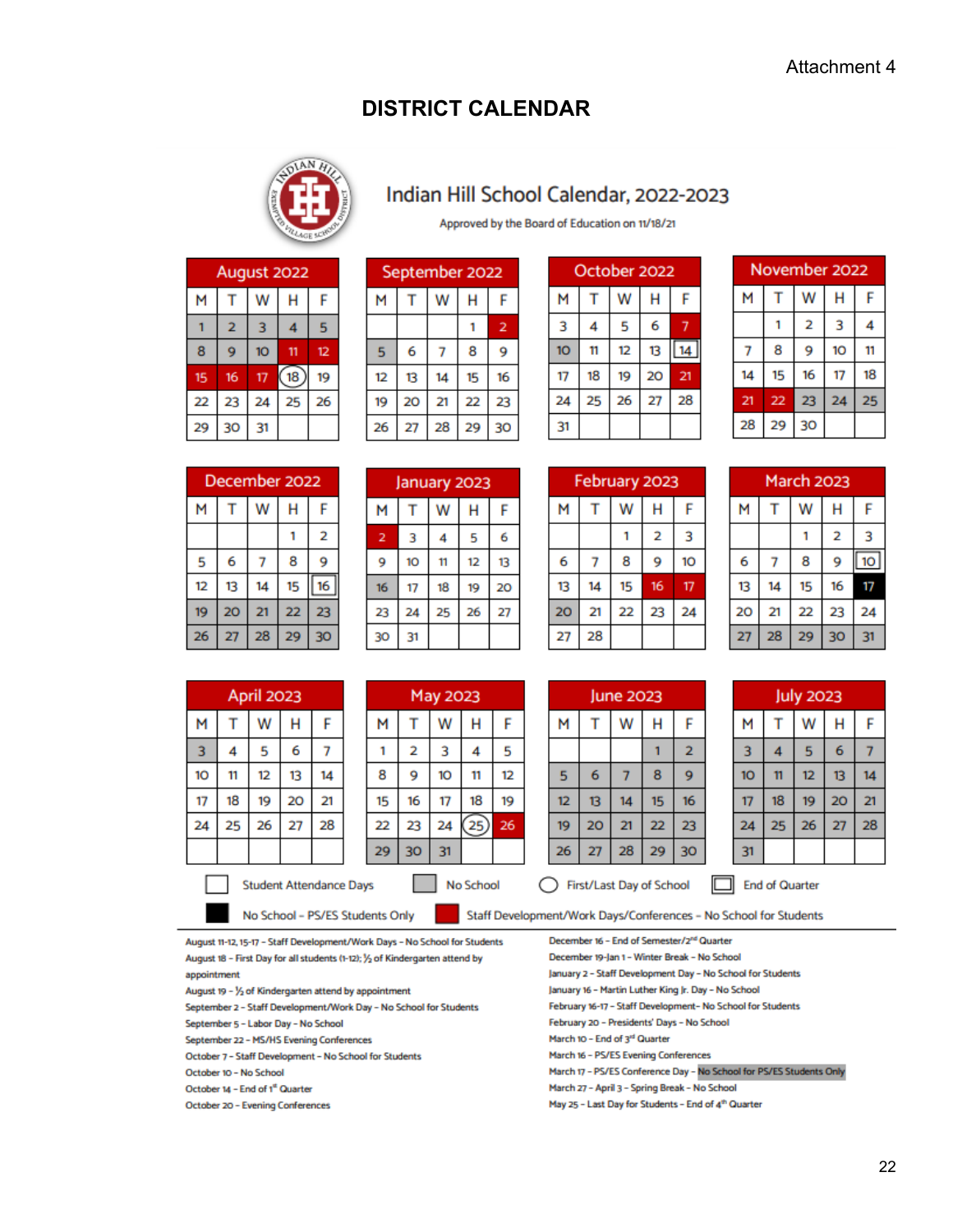## **MINIMUM FOOD SPECIFICATIONS**

Meat/Seafood – All meat and poultry products must be government-inspected.

- Beef, lamb, and veal: USDA Choice or better.
- Pork: U.S. No.1 or U.S. No. 2
- Poultry: USDA Grade A, our district approves all chicken products served due to allergies. All white meat chicken products are to be used for any nugget, boneless wing, tender, patties, etc.

Dairy Products – All dairy products must be government-inspected.

- Fresh eggs: US Grade A or better
- Frozen eggs: USDA inspected
- Milk: pasteurized Grade A

#### Fruits and Vegetables

- **•** Fresh fruits and vegetables: U.S. Grade A
- Canned fruits and vegetables: U.S. Grade A (fruit to be packed in light syrup or natural juices)
- Frozen fruits and vegetables: U.S. Grade A

#### Baked Products

 Bread, rolls, cookies, pies, cakes, and puddings either prepared or baked on premises or purchased on a quality level commensurate with meeting USDA breakfast and lunch requirements, as applicable

#### Staple Groceries

Staple groceries to be a quality level commensurate with previously listed standards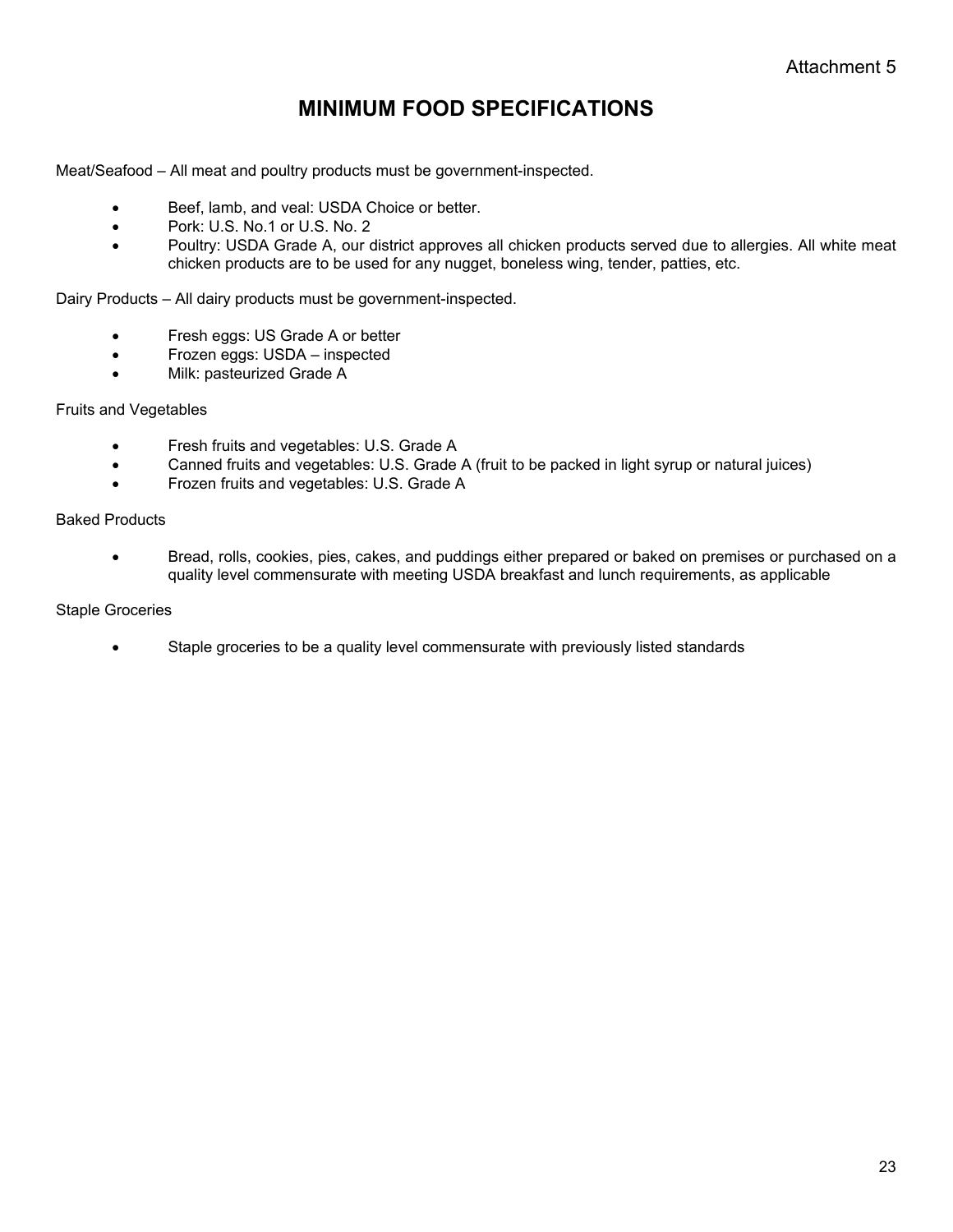## **PROGRAM MENUS**

#### **SAMPLE 21-DAY LUNCH MENU**

Attach a sample 21-day lunch menu prepared by **(FSMC)**. This menu must be used for the first 21-days of the contract period.

|        | Monday                                                                                                                                                                                                    | <b>Tuesday</b>                                                                                                                                                                                         | Wednesday                                                                                                                                                                                                                                    | <b>Thursday</b>                                                                                                                                                                                             | Friday                                                                                                                                                             |
|--------|-----------------------------------------------------------------------------------------------------------------------------------------------------------------------------------------------------------|--------------------------------------------------------------------------------------------------------------------------------------------------------------------------------------------------------|----------------------------------------------------------------------------------------------------------------------------------------------------------------------------------------------------------------------------------------------|-------------------------------------------------------------------------------------------------------------------------------------------------------------------------------------------------------------|--------------------------------------------------------------------------------------------------------------------------------------------------------------------|
| Week 1 | <b>Featured Offerings</b><br><b>Chicken Drumstick with</b><br><b>Biscuit</b> or<br>Cheeseburger on a Bun<br><b>Featured Side Items</b><br><b>Mashed Potatoes</b><br><b>Mixed Fruit</b><br><b>Broccoli</b> | <b>Featured Offerings</b><br>Chicken Parmesan over<br>Spaghetti or<br><b>Chicken Tenders</b><br><b>Featured Side Items</b><br><b>Grape Tomatoes</b><br><b>Mixed Vegetables</b><br><b>Fruit Punch</b>   | <b>Featured Offerings</b><br><b>Beef Soft Tacos with Corn</b><br>Muffin or<br>Chicken Patty on a Bun<br><b>Featured Side Items</b><br><b>Santa Fe Rice</b><br><b>Charro Black Beans</b><br><b>Sweet Potato Fries</b><br><b>Diced Peaches</b> | <b>Featured Offerings</b><br>Popcorn Chicken Bowl or<br>Hot Dog on a Bun<br><b>Featured Side Items</b><br><b>Baked Beans</b><br>Applesauce<br><b>Celery Sticks</b>                                          | <b>Featured Offerings</b><br>Pizza Day!<br><b>Enjoy House-made</b><br>Pepperoni or Cheese!<br><b>Featured Side Items</b><br><b>Broccoli</b><br>Orange Juice        |
| Week 2 | <b>Featured Offerings</b><br><b>Fish Bites with</b><br>Mac & Cheese or<br>Cheeseburger on a Bun<br><b>Featured Side Items</b><br><b>Waffle Fries</b><br><b>Grape Tomatoes</b><br><b>Mixed Fruit</b>       | <b>Featured Offerings</b><br>Chicken & Tot Stack with<br>Garlic Bread or<br>Chicken Tenders<br><b>Featured Side Items</b><br><b>Mixed Vegetables</b><br>Fruit Punch                                    | <b>Featured Offerings</b><br><b>Cheese Stuffed Ravioli with</b><br>Marinara and Breadstick or<br>Chicken Patty on a Bun<br><b>Featured Side Items</b><br>Zucchini<br><b>Red Peppers</b><br><b>Diced Peaches</b>                              | <b>Featured Offerings</b><br><b>Salisbury Steak and Gravy</b><br>or<br>Hot Dog on a Bun<br><b>Featured Side Items</b><br><b>Mashed Potatoes</b><br>Applesauce<br><b>Celery Sticks</b>                       | <b>Featured Offerings</b><br>Pizza Day!<br><b>Enjoy House-made</b><br>Pepperoni or Cheese!<br><b>Featured Side Items</b><br><b>Broccoli</b><br>Orange Juice        |
| Week 3 | <b>Featured Offerings</b><br>Sloppy Joe on a Bun or<br>Cheeseburger on a Bun<br><b>Featured Side Items</b><br><b>Baby Carrots</b><br>Corn<br><b>Mixed Fruit</b>                                           | <b>Featured Offerings</b><br><b>Chicken Corn Dogs</b><br>with Dinner Roll or<br><b>Chicken Tenders</b><br><b>Featured Side Items</b><br><b>Green Beans</b><br><b>Red Peppers</b><br><b>Fruit Punch</b> | <b>Featured Offerings</b><br><b>BBO Riblet Sub or</b><br>Chicken Patty on a Bun<br><b>Featured Side Items</b><br><b>Sweet Potato Fries</b><br>Zucchini<br><b>Red Peppers</b><br><b>Diced Peaches</b>                                         | <b>Featured Offerings</b><br>Turkey & Gravy with<br><b>Stuffing</b><br>or Hot Dog on a Bun<br><b>Featured Side Items</b><br><b>Mashed Potatoes</b><br><b>Green Beans</b><br><b>Red Peppers</b><br>Cranberry | <b>Featured Offerings</b><br>Pizza Day!<br><b>Enjoy House-made</b><br><b>Pepperoni or Cheese!</b><br><b>Featured Side Items</b><br><b>Broccoli</b><br>Orange Juice |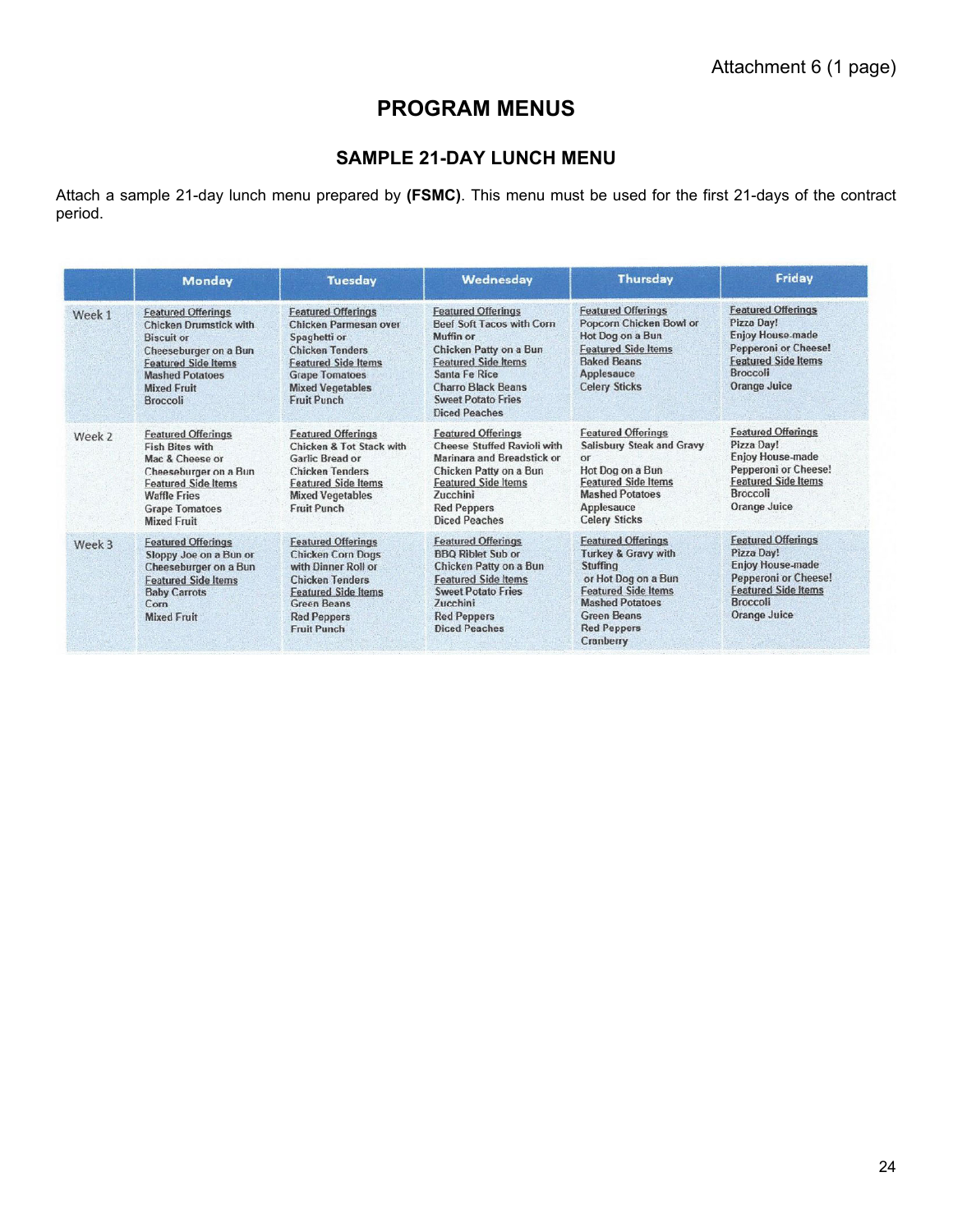#### **LABOR WORKSHEET – SFA**

**(To be completed by SFA for SFA employees)**  Pay rates for the year \_\_\_\_\_\_\_\_\_\_ - \_\_\_\_\_\_\_\_

| SITE OR SCHOOL     | <b>JOB TITLE</b> | <b>HOURLY</b><br><b>RATE</b> | <b>DAILY</b>            | <b>NUMBER</b><br>OF DAYS | <b>TOTAL</b><br><b>ANNUAL</b> | Unemployment | Subject to<br>employment by |             |
|--------------------|------------------|------------------------------|-------------------------|--------------------------|-------------------------------|--------------|-----------------------------|-------------|
|                    |                  | $($ \$)                      | <b>HOURS</b>            | <b>PAID</b>              | <b>WAGE</b><br>$($ \$)        | Compensation | <b>SFA</b>                  | <b>FSMC</b> |
|                    |                  |                              |                         |                          |                               |              |                             |             |
|                    |                  |                              |                         |                          |                               |              |                             |             |
|                    |                  |                              |                         |                          |                               |              |                             |             |
|                    |                  |                              |                         |                          |                               |              |                             |             |
|                    |                  |                              |                         |                          |                               |              |                             |             |
|                    |                  |                              |                         |                          |                               |              |                             |             |
|                    |                  |                              |                         |                          |                               |              |                             |             |
|                    |                  |                              |                         |                          |                               |              |                             |             |
|                    |                  |                              |                         |                          |                               |              |                             |             |
|                    |                  |                              |                         |                          |                               |              |                             |             |
|                    |                  |                              |                         |                          |                               |              |                             |             |
|                    |                  |                              |                         |                          |                               |              |                             |             |
|                    |                  |                              |                         |                          |                               |              |                             |             |
|                    |                  |                              |                         |                          |                               |              |                             |             |
|                    |                  |                              |                         |                          |                               |              |                             |             |
|                    |                  |                              |                         |                          |                               |              |                             |             |
|                    |                  |                              |                         |                          |                               |              |                             |             |
|                    |                  |                              |                         |                          |                               |              |                             |             |
|                    |                  |                              |                         |                          |                               |              |                             |             |
|                    |                  |                              |                         |                          |                               |              |                             |             |
|                    |                  |                              |                         |                          |                               |              |                             |             |
|                    |                  |                              |                         |                          |                               |              |                             |             |
|                    |                  |                              |                         |                          |                               |              |                             |             |
| <b>Total Labor</b> |                  |                              | $\overline{\mathbf{e}}$ |                          |                               |              |                             |             |
| Retirement         |                  |                              | $\overline{\$}$         |                          |                               |              |                             |             |
| Substitute Pay     |                  |                              | $\overline{\$}$         |                          |                               |              |                             |             |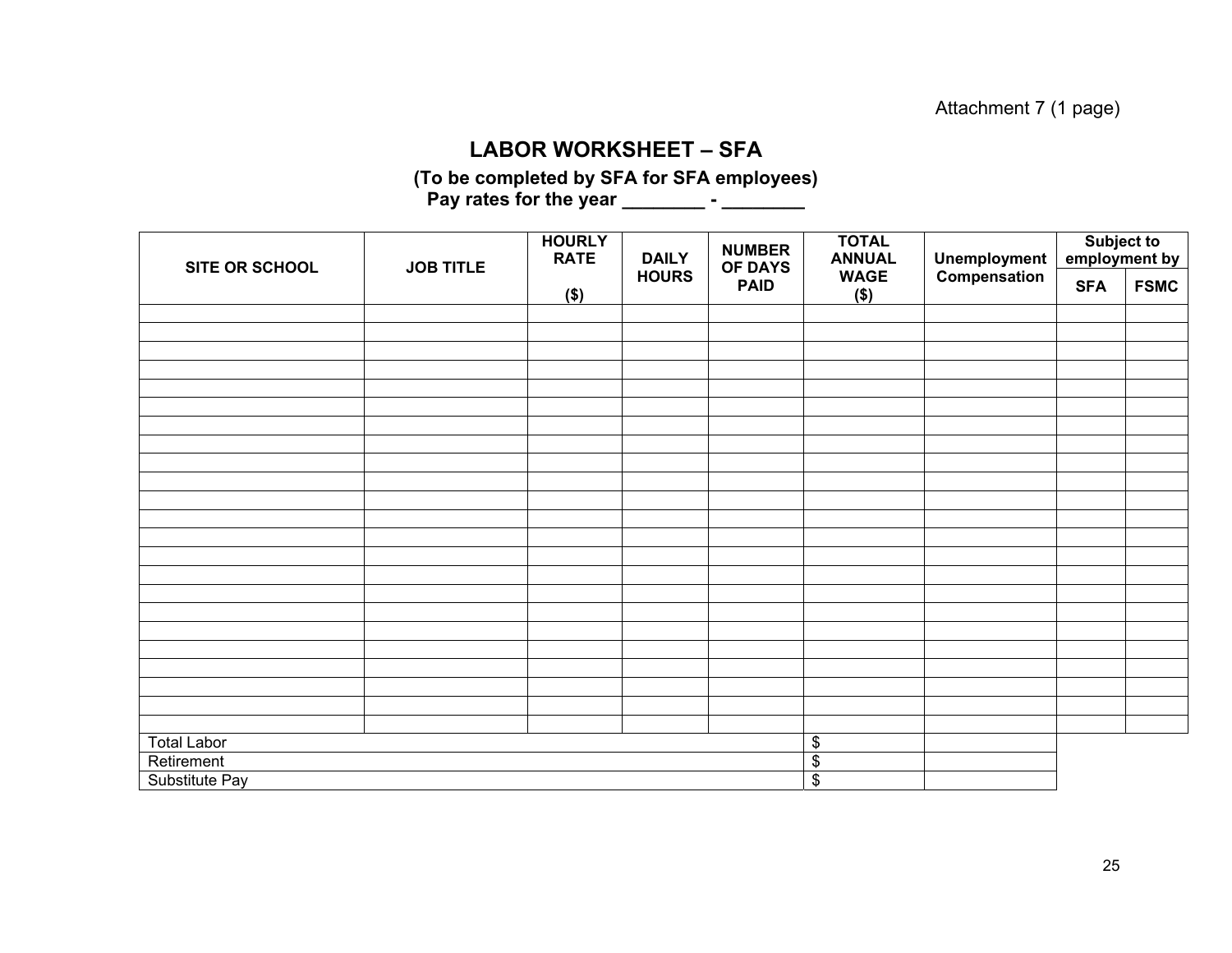Attachment 8 (3 pages)

## **PROJECTED OPERATIONS – REVENUE**

FOR PROGRAMS AND SITES TO BE CONTRACTED

Based on180 days of service

Page 1 - In-School Revenue

|                                      | <b>Meals</b> | $\pmb{\mathsf{x}}$ | <b>Price</b>   | $\equiv$ | <b>Total</b>          |              |
|--------------------------------------|--------------|--------------------|----------------|----------|-----------------------|--------------|
|                                      |              |                    |                |          |                       |              |
|                                      |              |                    |                |          |                       |              |
|                                      |              |                    |                |          |                       |              |
|                                      |              |                    |                |          |                       |              |
|                                      |              |                    |                |          |                       |              |
|                                      |              |                    |                |          |                       |              |
|                                      |              |                    |                |          |                       |              |
| Lunch                                |              |                    |                |          |                       |              |
| <b>Primary/Elementary Full Price</b> | 41,172       | $\pmb{\mathsf{x}}$ | \$3.10         | $\equiv$ | \$127,633.20          |              |
|                                      |              | $\pmb{\mathsf{x}}$ |                | $\equiv$ |                       |              |
| <b>Reduced Price</b>                 | 674          | $\pmb{\mathsf{X}}$ | \$.40          | $\equiv$ | \$269.60              |              |
| Adult                                | 397          | $\pmb{\mathsf{x}}$ | $\sqrt{$}4.10$ | $\equiv$ | \$1627.70             |              |
|                                      |              |                    |                |          |                       |              |
|                                      |              |                    |                |          | <b>Subtotal Lunch</b> | \$129,530.50 |
|                                      |              |                    |                |          |                       |              |
|                                      |              |                    |                |          |                       |              |
|                                      |              |                    |                |          |                       |              |
|                                      |              |                    |                |          |                       |              |
|                                      |              |                    |                |          |                       |              |
|                                      |              |                    |                |          |                       |              |
|                                      |              |                    |                |          |                       |              |
|                                      |              |                    |                |          |                       |              |
|                                      |              |                    |                |          |                       |              |
|                                      |              |                    |                |          |                       |              |
|                                      |              |                    |                |          |                       |              |
| Concessions                          |              |                    |                |          |                       | \$           |
|                                      |              |                    |                |          |                       |              |
| Vending                              |              |                    |                |          |                       | \$           |
|                                      |              |                    |                |          |                       |              |
| <b>Contract Meals</b>                |              |                    |                |          |                       | \$           |
|                                      |              |                    |                |          |                       |              |
| Non-Reimbursable Meals               |              |                    |                |          |                       | \$           |

**Total In-School Revenue \$ 129,530.50**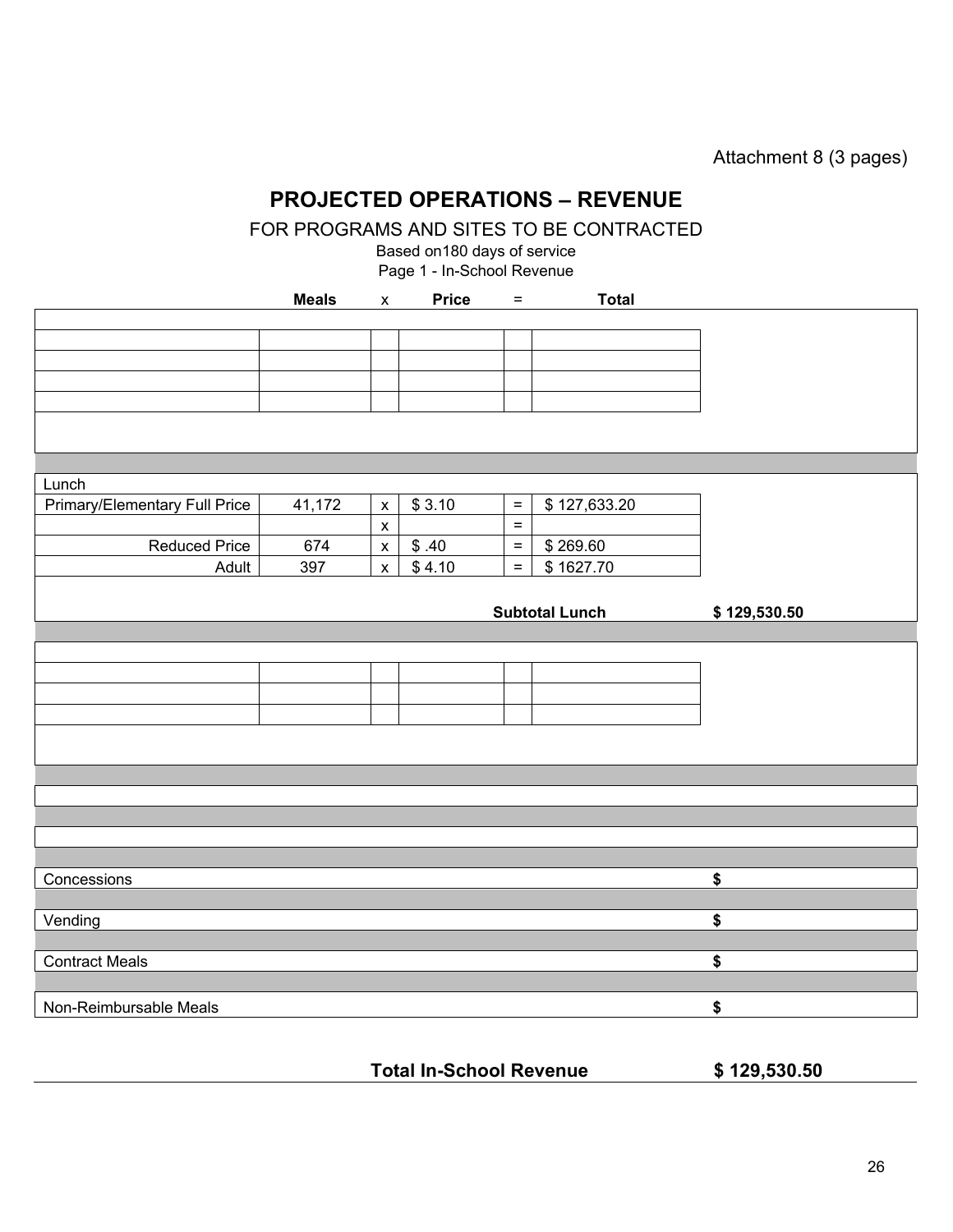**PROJECTED OPERATIONS – REVENUE** 

FOR PROGRAMS AND SITES TO BE CONTRACTED

Based on 180 days of service Page 2 - Federal Reimbursement

|                      | <b>Meals</b> | $\mathsf{X}$       | <b>Price</b> | $\equiv$ | <b>Total</b>              |             |
|----------------------|--------------|--------------------|--------------|----------|---------------------------|-------------|
|                      |              |                    |              |          |                           |             |
|                      |              |                    |              |          |                           |             |
|                      |              |                    |              |          |                           |             |
|                      |              |                    |              |          |                           |             |
|                      |              |                    |              |          |                           |             |
|                      |              |                    |              |          |                           |             |
|                      |              |                    |              |          | <b>Subtotal Breakfast</b> | \$          |
|                      |              |                    |              |          |                           |             |
| Lunch                |              |                    |              |          |                           |             |
| Free                 | 4,947        | $\pmb{\mathsf{x}}$ | \$3.37       | $\equiv$ | \$16,671.39               |             |
| Reduced Price        | 674          | $\mathsf X$        | \$2.97       | $\equiv$ | \$2,001.78                |             |
| <b>Full Price</b>    | 41,172       | $\mathsf{X}$       | \$0.37       | $=$      | \$15,233.64               |             |
|                      |              |                    |              |          |                           |             |
|                      |              |                    |              |          | <b>Subtotal Lunch</b>     | \$33,906.81 |
|                      |              |                    |              |          |                           |             |
|                      |              |                    |              |          |                           |             |
|                      |              |                    |              |          |                           |             |
|                      |              |                    |              |          |                           |             |
|                      |              |                    |              |          |                           |             |
|                      |              |                    |              |          |                           |             |
|                      |              |                    |              |          |                           |             |
|                      |              |                    |              |          |                           |             |
|                      |              |                    |              |          |                           |             |
|                      |              |                    |              |          |                           |             |
|                      |              |                    |              |          |                           |             |
|                      |              |                    |              |          |                           |             |
|                      |              |                    |              |          |                           |             |
|                      |              |                    |              |          |                           |             |
|                      |              |                    |              |          |                           |             |
| Special Milk Program |              |                    |              |          |                           | \$          |

**Total Federal Reimbursement \$ 33,906.81**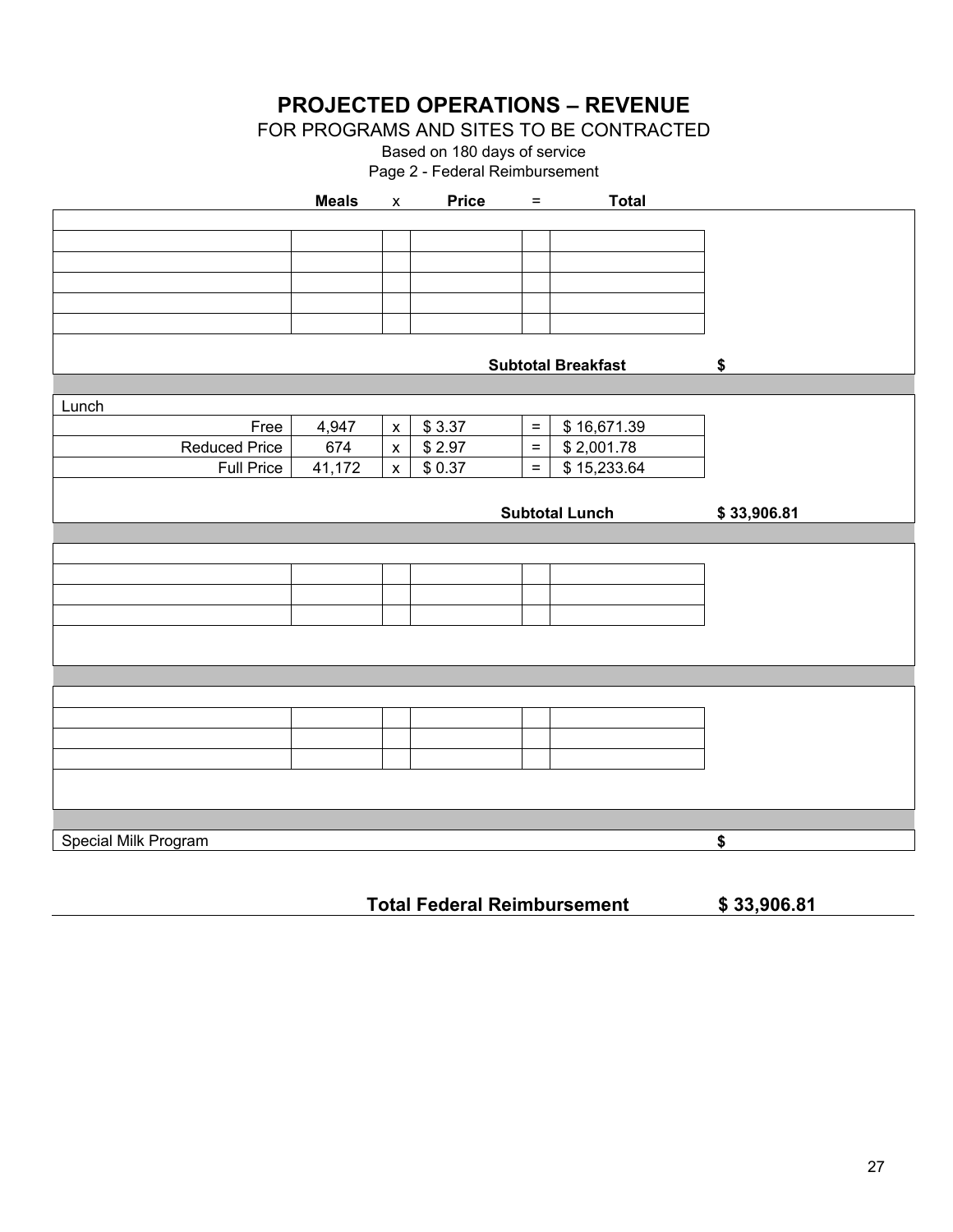**PROJECTED OPERATIONS – REVENUE** 

FOR PROGRAMS AND SITES TO BE CONTRACTED

Based on 180 days of service Page 3 - Total Revenue

**Total In-School Revenue \$ 129,530.50** 

**Total Federal Reimbursement \$ 33,906.81** 

State Match  $\$\$ State Breakfast Match \$ **Total State Reimbursement \$** 

**Total Revenue \$ 163,437.31**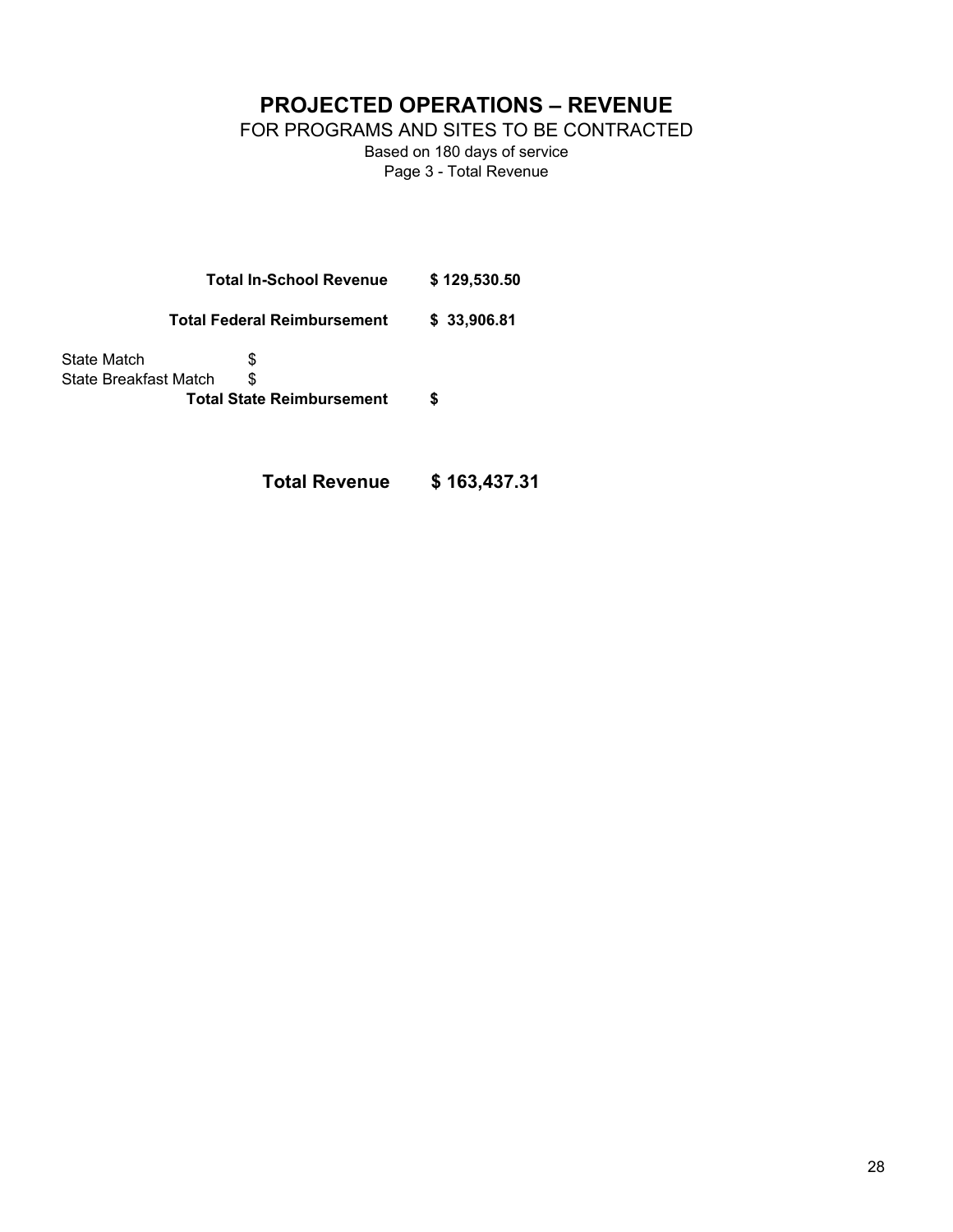Attachment 9 (2 pages)

## **PROJECTED OPERATIONS – MEAL CHARGES**

FOR PROGRAMS AND SITES TO BE CONTRACTED

Based on 180 days of service

Page 1 - To be completed by FSMC

| <b>Meals Served (from page 34)</b>               |                                     |                                  |     |                                   |  |  |  |
|--------------------------------------------------|-------------------------------------|----------------------------------|-----|-----------------------------------|--|--|--|
|                                                  |                                     | 0.67<br>X                        | $=$ |                                   |  |  |  |
| Lunch                                            |                                     | 1<br>X                           | $=$ |                                   |  |  |  |
|                                                  |                                     | 0.5<br>X                         | $=$ |                                   |  |  |  |
|                                                  |                                     | <b>Total Meals Served</b>        |     |                                   |  |  |  |
| À la carte equivalents (from page 33)            |                                     |                                  |     |                                   |  |  |  |
| Catering                                         | \$                                  |                                  |     |                                   |  |  |  |
| À la carte sales                                 | \$                                  |                                  |     |                                   |  |  |  |
| Concessions                                      | \$                                  |                                  |     |                                   |  |  |  |
| <b>Total equivalents</b>                         | \$                                  | \$3.45<br>÷                      | $=$ |                                   |  |  |  |
|                                                  |                                     | <b>Total Meals + Equivalents</b> |     |                                   |  |  |  |
|                                                  |                                     |                                  |     |                                   |  |  |  |
| Total meals + equivalents<br>FSMC Price per meal |                                     |                                  |     |                                   |  |  |  |
|                                                  | X                                   | \$                               | $=$ | <b>Gross estimated cost</b><br>\$ |  |  |  |
|                                                  | Less credit for value of USDA Foods |                                  |     | \$                                |  |  |  |

**Net estimated cost \$** 

#### **MEAL EQUIVALENT CALCULATION**

- $\bullet$  1 Lunch = 1 Meal
- $\bullet$  1 Breakfast = 0.67 Meal
- $\bullet$  1 Snack = 0.5 Meal
- A la Carte and additional sales shall be converted into meals using the following formula:

Total Sales

Free meal reimbursement + USDA Foods allowance

Currently, the Free meal reimbursement is \$3.48 and the USDA foods allowance is \$.23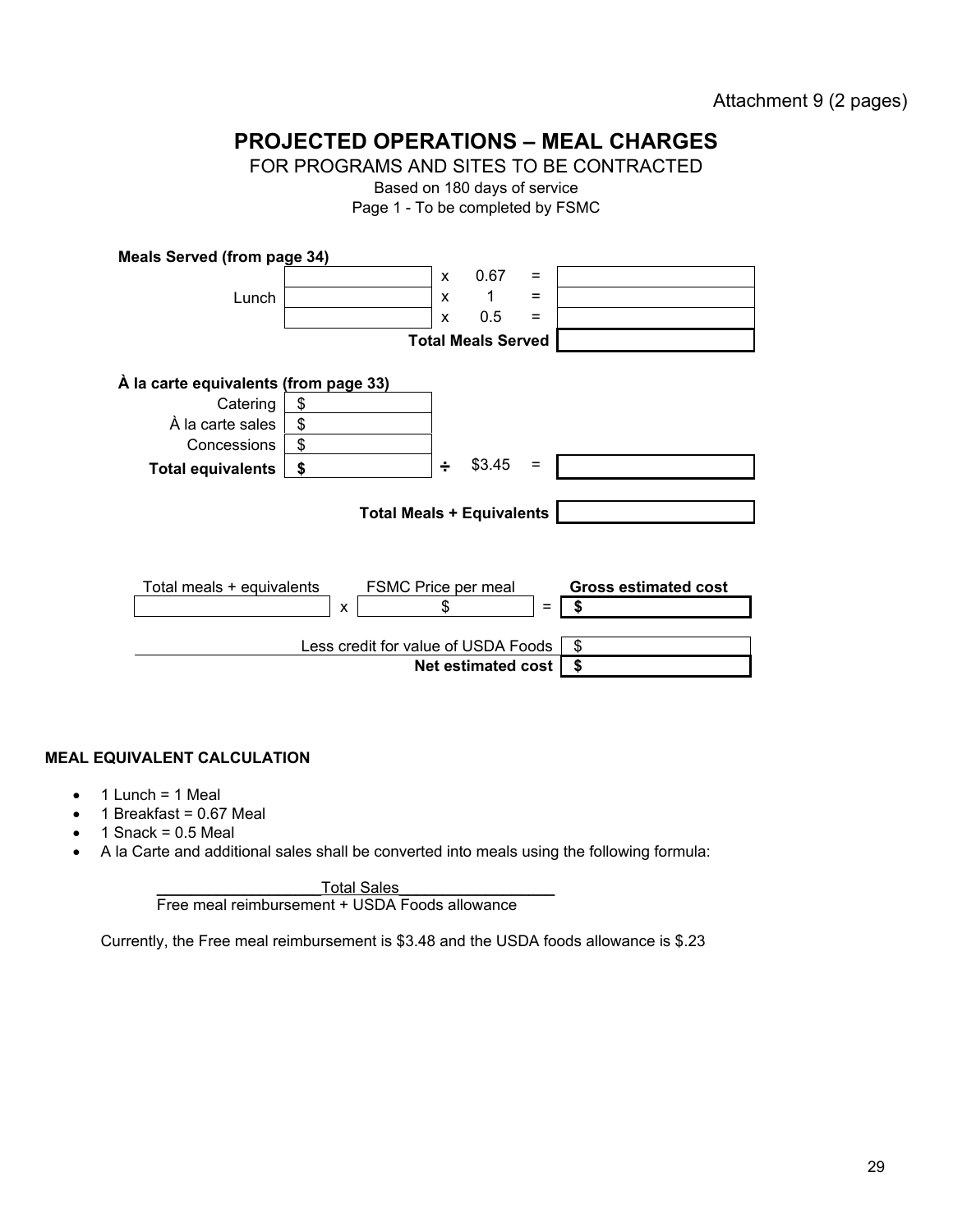## **PROJECTED OPERATIONS – SUMMARY**

FOR PROGRAMS AND SITES TO BE CONTRACTED

Based on 180 days of service Page 2 - To be completed by FSMC

| A | <b>Total Revenue</b>                                        |  |
|---|-------------------------------------------------------------|--|
| B | Total Meal Charges, less credits for value<br>of USDA Foods |  |
|   | <b>Profit (Loss)</b>                                        |  |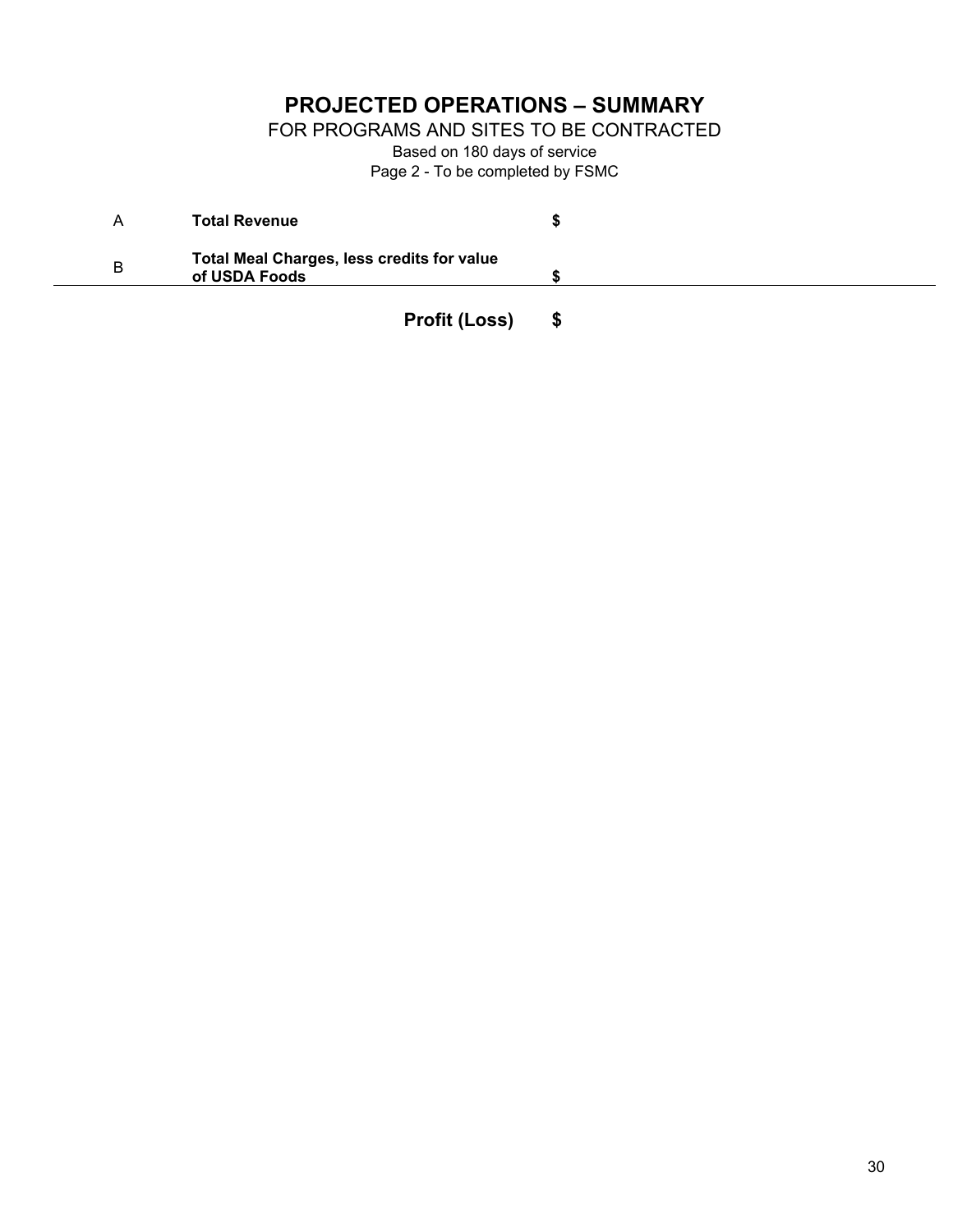Attachment 10

## **INDEPENDENT PRICE DETERMINATION CERTIFICATE**

Name of Food Service Management Company

Indian Hill Exempted School Village<br>Name of School Food Authority

- A. By submission of this proposal, the Proposer certifies, and in the case of a joint proposal, each party thereto certifies as to its own organization, that in connection with this procurement:
	- 1. The prices in this proposal have been arrived at independently, without consultation, communication, or agreement for the purpose of restricting competition, as to any matter relating to such prices with any other Proposer or with any competitor.
	- 2. Unless otherwise required by law, the prices which have been quoted in this proposal have not been knowingly disclosed to the Proposer and will not knowingly be disclosed by the Proposer prior to opening in the case of an advertised procurement or prior to award in the case of a negotiated procurement, directly or indirectly to any other Proposer for the purpose of restricting competition.
	- 3. No attempt has been made or will be made by the Proposer to induce any person or firm to submit or not submit a proposal for the purpose of restricting competition.
- B. Each person signing this proposal on behalf of the Proposer certifies that:
	- 1. He or she is the person in the Proposer's organization responsible within the organization for the decision as to the prices being offered herein and has not participated, and will not participate, in any action contrary to A.1 through A.3 above; or
	- 2. He or she is not the person in other Proposer's organization responsible within the organization for the decision as to the prices being offered herein, but that he or she has been authorized in writing to act as agent for the persons responsible for such decision in certifying that such persons have not participated and will not participate in any action contrary to A.1 through A.3 above, and as their agent does hereby certify; and he or she has not participated, and will not participate, in any action contrary to A.1 through A.3 above.

**To the best of my knowledge, this Proposer, its affiliates, subsidiaries, officers, directors, and employees are not currently under investigation by any government agency and have not in the last three years been convicted of or found liable for any act prohibited by state or federal law in any jurisdiction, involving conspiracy or collusion with respect to proposal on any public contract, except as follows:** 

Signature of Food Service Management Company's Title Title Title Date Authorized Representative

**In accepting this proposal, SFA certifies that no representative of SFA has taken any action that may have jeopardized the independence of the proposal referred above.** 

Signature of School Food Authority's Date Date Date Title Date Date Date Authorized Representative

*NOTE: Accepting a proposal does not constitute award of the contract.*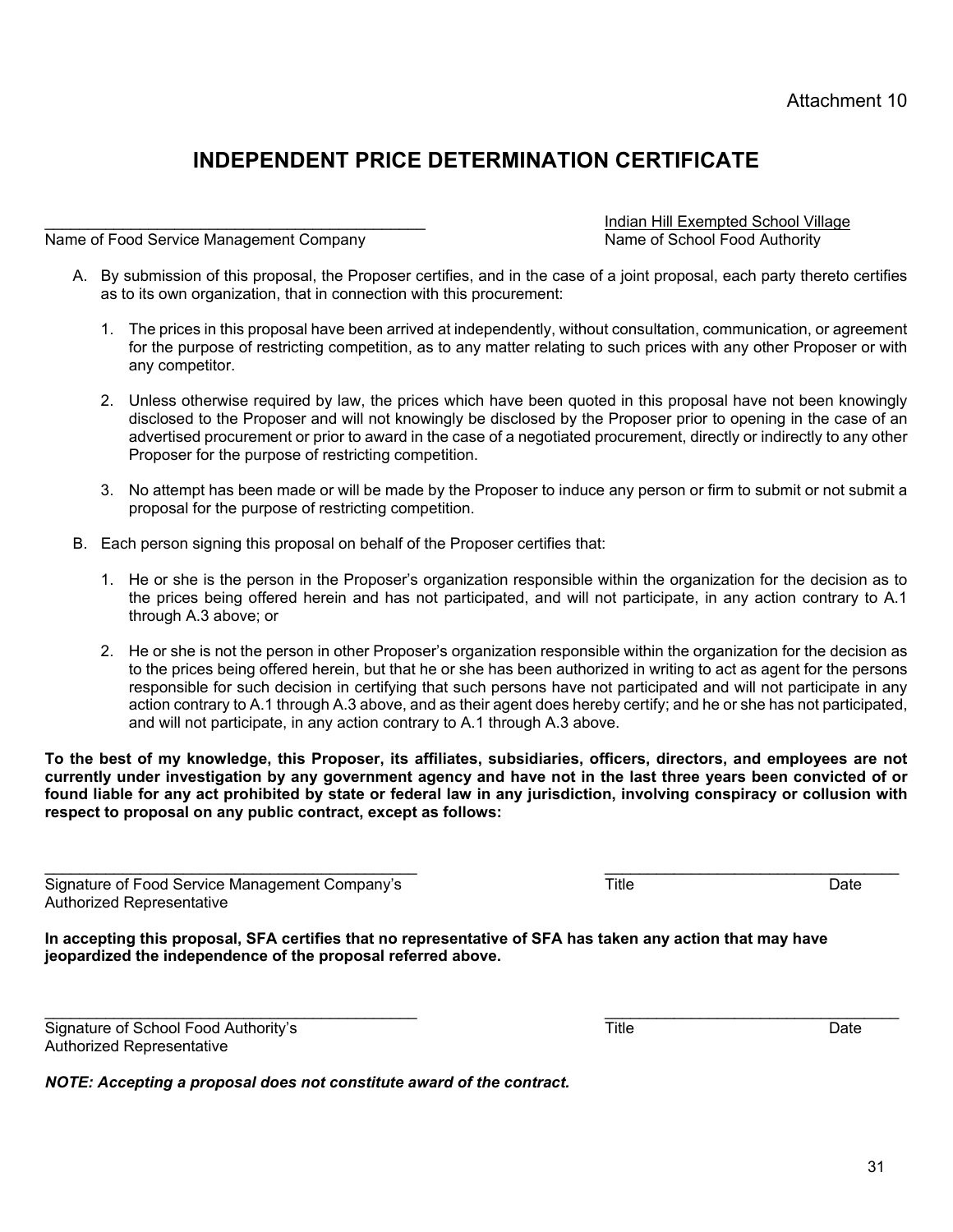## **LOBBYING CERTIFICATION**

Applicable to Grants, Subgrants, Cooperative Agreements, and Contracts exceeding \$100,000 in federal funds

Submission of this certification is a prerequisite for making or entering into this transaction and is imposed by Section 1352, Title 31, U.S. Code. This certification is a material representation of fact upon which reliance was placed when this transaction was made or entered into. Any person who fails to file the required certification shall be subject to a civil penalty of not less than \$10,000 and not more than \$100,000 for each such failure.

The undersigned certifies, to the best of his or her knowledge and belief, that:

- 1. No federal appropriated funds have been paid or will be paid by or on behalf of the undersigned, to any person for influencing or attempting to influence an officer or employee of any agency, a Member of Congress, an officer or employee of Congress, or an employee of a Member of Congress in connection with awarding of a federal contract, the making of a federal grant, the making of a federal loan, the entering into a cooperative agreement, and the extension, continuation, renewal, amendment, or modification of a federal contract, grant, loan, or cooperative agreement.
- 2. If any funds other than federal appropriated funds have been paid or will be paid to any person for influencing or attempting to influence an officer or employee of any agency, a Member of Congress, an officer or employee of Congress, an employee of a Member of Congress, in connection with this Federal grant or cooperative agreement, the undersigned shall complete and submit Standard Form LLL, *Disclosure Form to Report Lobbying*, in accordance with its instructions.
- 3. The undersigned shall require that the language of this certification be included in the award documents for all covered subawards exceeding \$100,000 in federal funds at all appropriate tiers and that all subrecipients shall certify and disclose accordingly.

Name/Address of Organization

\_\_\_\_\_\_\_\_\_\_\_\_\_\_\_\_\_\_\_\_\_\_\_\_\_\_\_\_\_\_\_\_\_\_\_\_\_\_\_\_\_\_\_\_\_\_\_\_

 $\mathcal{L}_\mathcal{L} = \{ \mathcal{L}_\mathcal{L} = \{ \mathcal{L}_\mathcal{L} = \{ \mathcal{L}_\mathcal{L} = \{ \mathcal{L}_\mathcal{L} = \{ \mathcal{L}_\mathcal{L} = \{ \mathcal{L}_\mathcal{L} = \{ \mathcal{L}_\mathcal{L} = \{ \mathcal{L}_\mathcal{L} = \{ \mathcal{L}_\mathcal{L} = \{ \mathcal{L}_\mathcal{L} = \{ \mathcal{L}_\mathcal{L} = \{ \mathcal{L}_\mathcal{L} = \{ \mathcal{L}_\mathcal{L} = \{ \mathcal{L}_\mathcal{$ Name/Title of Submitting Official

Signature Date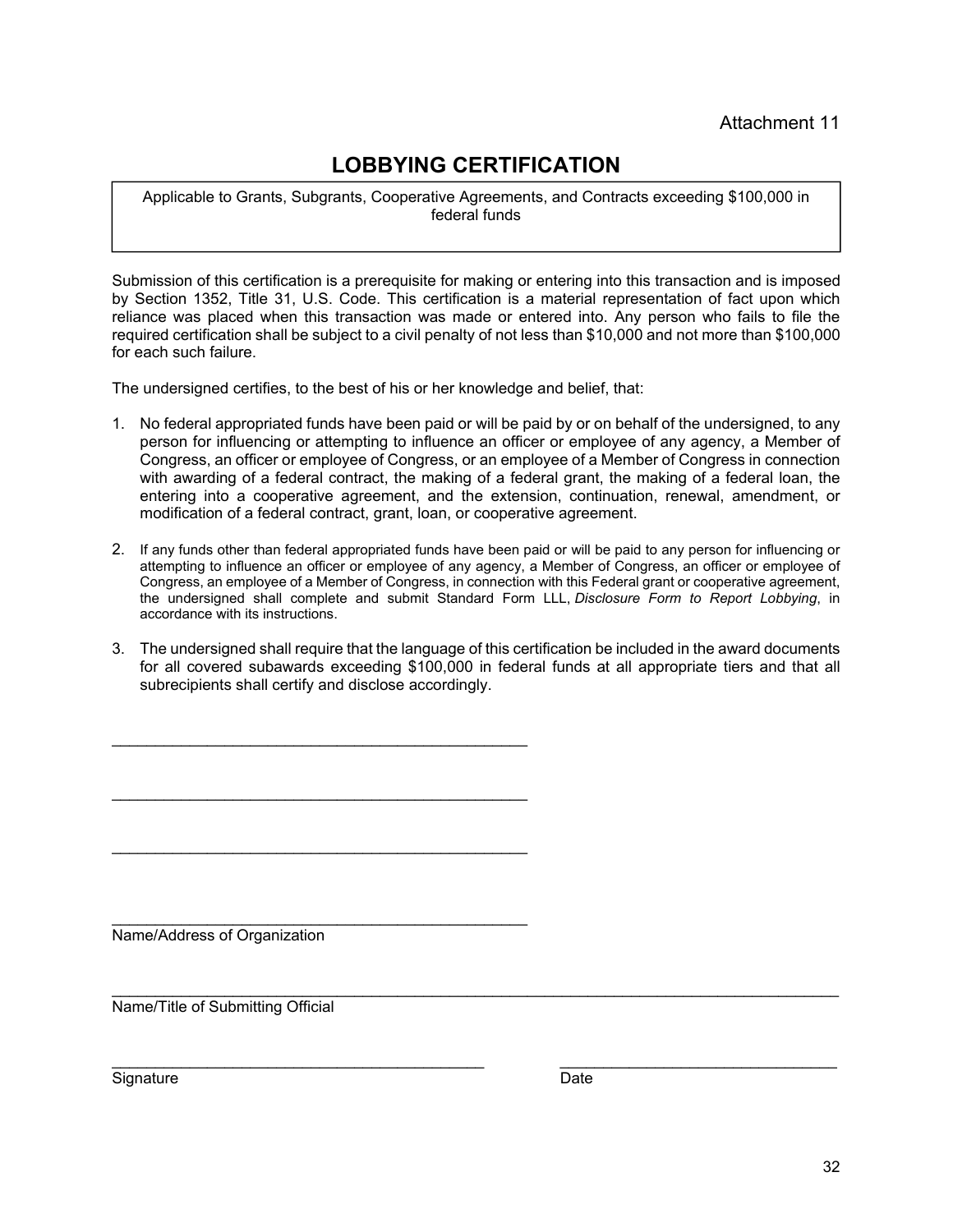## **DISCLOSURE OF LOBBYING ACTIVITIES**

**APPROVED BY OMB** 

**COMPLETE THIS FORM TO DISCLOSE LOBBYING ACTIVITIES PURSUANT** 

**TO 31 U.S.C. 1352** 

| (SEE NEXT PAGE FOR PUBLIC DISCLOSURE)                                                                                   |                                           |                                                                                                                  |                                                                                                                                                                                                                                |  |  |  |
|-------------------------------------------------------------------------------------------------------------------------|-------------------------------------------|------------------------------------------------------------------------------------------------------------------|--------------------------------------------------------------------------------------------------------------------------------------------------------------------------------------------------------------------------------|--|--|--|
| 1. Type of Federal Action                                                                                               | 2. Status of Federal Action               |                                                                                                                  | 3. Report Type                                                                                                                                                                                                                 |  |  |  |
| $\Box$ A. Contract                                                                                                      | □ A. Proposal/Offer/Application           |                                                                                                                  | $\Box$ A. Initial Filing                                                                                                                                                                                                       |  |  |  |
| $\Box$ B. Grant                                                                                                         | $\Box$ B. Initial Award                   |                                                                                                                  | $\Box$ B. Material Change                                                                                                                                                                                                      |  |  |  |
| □ C. Cooperative Agreement                                                                                              | $\Box$ C. Post award                      |                                                                                                                  | For Material Change Only:                                                                                                                                                                                                      |  |  |  |
| $\Box$ D. Loan                                                                                                          |                                           |                                                                                                                  | Year: Quarter: ________<br>Date of Last Report: ___________                                                                                                                                                                    |  |  |  |
| $\Box$ E. Loan Guarantee                                                                                                |                                           |                                                                                                                  |                                                                                                                                                                                                                                |  |  |  |
| $\Box$ F. Loan Insurance                                                                                                |                                           |                                                                                                                  |                                                                                                                                                                                                                                |  |  |  |
| 4. Name and Address of Reporting Entity:                                                                                |                                           | 5. If Reporting Entity in No. 4 is Subawardee, Enter<br><b>Name and Address of Prime:</b>                        |                                                                                                                                                                                                                                |  |  |  |
| $\Box$ Prime                                                                                                            | $\square$ Subawardee                      |                                                                                                                  |                                                                                                                                                                                                                                |  |  |  |
| Congressional District, if known: _________                                                                             | Tier_________, if known                   |                                                                                                                  | Congressional District, if known:                                                                                                                                                                                              |  |  |  |
| 6. Federal Department/Agency:                                                                                           |                                           |                                                                                                                  | 7. Federal Program Name/Description:                                                                                                                                                                                           |  |  |  |
|                                                                                                                         |                                           |                                                                                                                  |                                                                                                                                                                                                                                |  |  |  |
|                                                                                                                         |                                           |                                                                                                                  |                                                                                                                                                                                                                                |  |  |  |
| 8. Federal Action Number: (if known)                                                                                    |                                           |                                                                                                                  | CFDA Number, if applicable:<br>9. Award Amount: (if known)                                                                                                                                                                     |  |  |  |
|                                                                                                                         |                                           |                                                                                                                  |                                                                                                                                                                                                                                |  |  |  |
|                                                                                                                         |                                           |                                                                                                                  |                                                                                                                                                                                                                                |  |  |  |
| Name and Address of Lobbying Entity: (if<br>10. a.<br>individual, last name, first name, MI)                            |                                           | 10. b. Individual Performing Services: (including<br>address if different from No. 10 a) (Last name, first name, |                                                                                                                                                                                                                                |  |  |  |
|                                                                                                                         |                                           | MI)                                                                                                              |                                                                                                                                                                                                                                |  |  |  |
|                                                                                                                         |                                           |                                                                                                                  |                                                                                                                                                                                                                                |  |  |  |
| 11. Amount of Payment: (check all that apply)                                                                           |                                           |                                                                                                                  | 13. Type of Payment: (check all that apply)                                                                                                                                                                                    |  |  |  |
| S.                                                                                                                      |                                           |                                                                                                                  | $\Box$ A. Retainer                                                                                                                                                                                                             |  |  |  |
|                                                                                                                         |                                           | $\Box$ B. One-Time Fee                                                                                           |                                                                                                                                                                                                                                |  |  |  |
| Actual $\square$                                                                                                        | Planned $\square$                         | $\Box$ C. Commission                                                                                             |                                                                                                                                                                                                                                |  |  |  |
| 12. Form of payment: (check all that apply)                                                                             |                                           |                                                                                                                  |                                                                                                                                                                                                                                |  |  |  |
| $\Box$ A. Cash                                                                                                          | Nature__________                          | $\Box$ D. Contingency Fee                                                                                        |                                                                                                                                                                                                                                |  |  |  |
| $\Box$ B. In-kind (specify)                                                                                             | Value                                     |                                                                                                                  | $\Box$ E. Deferred                                                                                                                                                                                                             |  |  |  |
|                                                                                                                         |                                           |                                                                                                                  | $\Box$ F. Other: (specify)                                                                                                                                                                                                     |  |  |  |
|                                                                                                                         |                                           |                                                                                                                  | 14. Brief Description of services performed or to be performed and date(s) of service, including officer(s),                                                                                                                   |  |  |  |
| employees, or members) contracted for payment indicated in Item 11.                                                     | (Attach Continuation Sheets if necessary) |                                                                                                                  |                                                                                                                                                                                                                                |  |  |  |
| 15. Continuation Sheets Attached:                                                                                       | Yes $\Box$                                | No $\Box$                                                                                                        |                                                                                                                                                                                                                                |  |  |  |
| 16. Information requested through this form is authorized by                                                            |                                           |                                                                                                                  |                                                                                                                                                                                                                                |  |  |  |
| Title 31 U.S.C. Section 1352. The disclosure of lobbying                                                                |                                           |                                                                                                                  |                                                                                                                                                                                                                                |  |  |  |
| activities is a material representation of fact upon which<br>evidence was placed by the above when this transaction    |                                           |                                                                                                                  | Print Name: Name: Name of the Manual Account of the Manual Account of the Manual Account of the Manual Account of the Manual Account of the Manual Account of the Manual Account of the Manual Account of the Manual Account o |  |  |  |
| was made or entered into. This disclosure is required                                                                   |                                           |                                                                                                                  |                                                                                                                                                                                                                                |  |  |  |
| pursuant to 31 U.S.C. 1352. The information will be<br>reported to the Congress semiannually and will be                |                                           |                                                                                                                  |                                                                                                                                                                                                                                |  |  |  |
| available for public inspection. Any person who fails to file                                                           |                                           |                                                                                                                  |                                                                                                                                                                                                                                |  |  |  |
| the required disclosures shall be subject to a civil penalty<br>of no less than \$10,000 and no more than \$100,000 for |                                           |                                                                                                                  |                                                                                                                                                                                                                                |  |  |  |
| each such failure.                                                                                                      |                                           | Date:                                                                                                            |                                                                                                                                                                                                                                |  |  |  |
| Federal Use Only                                                                                                        |                                           |                                                                                                                  | Authorized for Local Reproduction                                                                                                                                                                                              |  |  |  |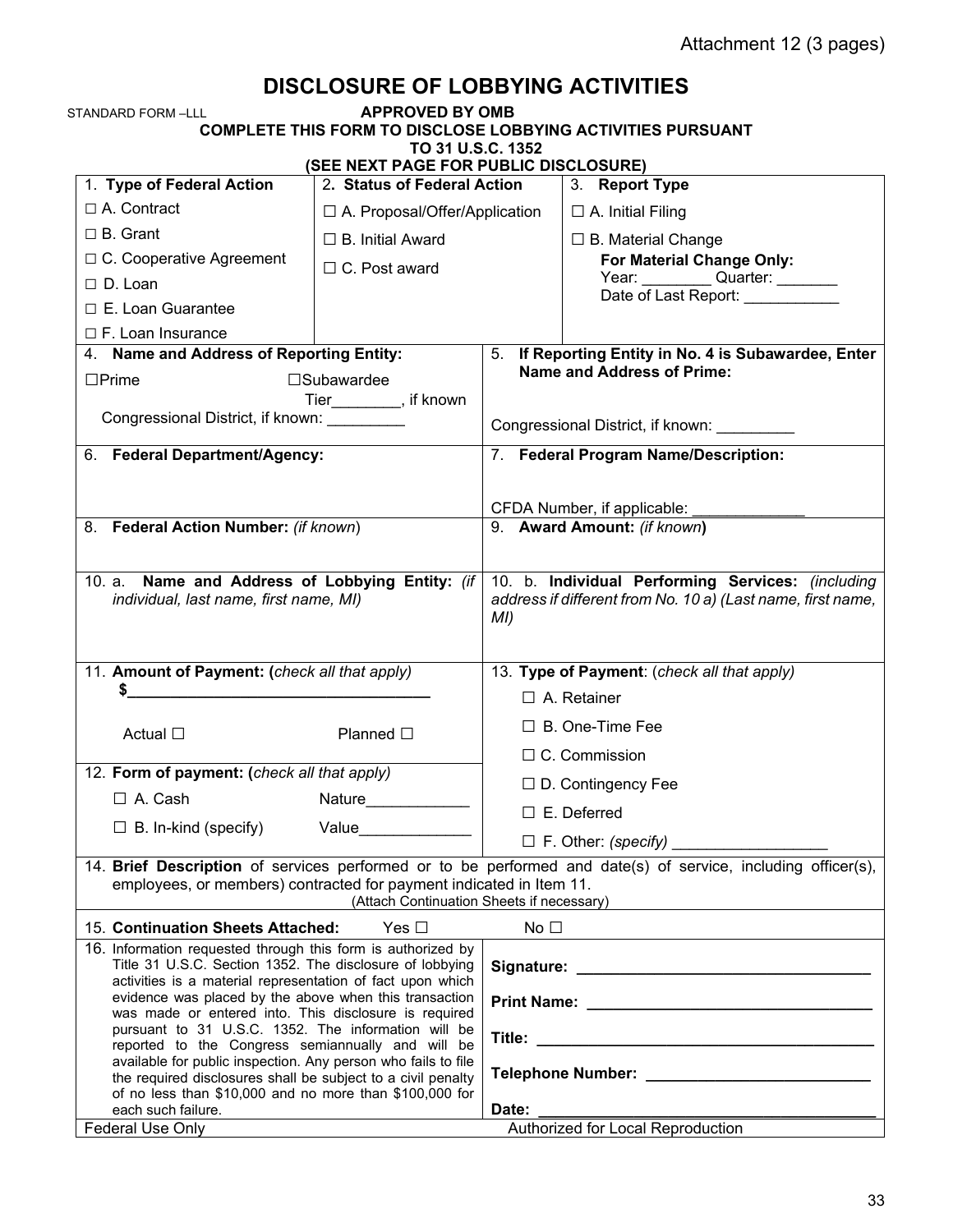### **INSTRUCTIONS FOR COMPLETION OF DISCLOSURE OF LOBBYING ACTIVITIES FORM**

This disclosure form shall be completed by the reporting entity, whether subawardee or prime federal recipient, at the initiation or receipt of a covered federal action or a material change in a previous filing, pursuant to Title 31 U.S.C. Section 1352. The filing of a form is required for each payment or agreement to make payment to any lobbying entity for influencing or attempting to influence an officer or employee of any agency, a Member of Congress, an officer or employee of Congress, or an employee of a Member of Congress in connection with a covered federal action. Use a Continuation Sheet for additional information if the space on the form is inadequate. Complete all items that apply for both the initial filing and material change report. Refer to the implementing guidance published by the Office of Management and Budget (OMB) for additional information.

- 1. Identify the type of covered federal action for which lobbying activity is and/or has been secured to influence the outcome of a covered federal action.
- 2. Identify the status of the covered federal action.
- 3. Identify the appropriate classification of this report. If this is a follow-up report caused by a material change to the information previously reported, enter the year and quarter in which the change occurred. Enter the date of the last previously submitted report by this reporting entity for this covered action.
- 4. Enter the full name, address, city, state, and zip code of the reporting entity. Include Congressional District, if known. Check the appropriate classification of the reporting entity that designates if it is, or expects to be, a prime or subaward recipient. Identify the tier of the subawardee, e.g., the first subawardee of the prime is the first tier. Subawards include, but are not limited to, subcontracts, subgrants, and contract awards under grants.
- 5. If the organization filing the report in Item 4 checks *Subawardee*, then enter the full name, address, city, state, and zip code of the prime federal recipient. Include Congressional District, if known.
- 6. Enter the name of the federal agency making the award or loan commitment. Include at least one organizational level below agency name, if know. For example: Department of Transportation, United States Coast Guard.
- 7. Enter the federal program name or description for the covered federal action (Item1). If known, enter the full Catalog of Federal Domestic Assistance (CFDA) number for grants, cooperative agreements, loans, and loan commitments.
- 8. Enter the most appropriate federal identifying number available for the federal action identified in Item 1; e.g., Request for Proposal (RFP) number, grant announcement number; the contract, grant, or loan award number; the application/proposal control number assigned by the federal agency. Include prefixes; e.g., *RFP-DE-90-001.*
- 9. For a covered federal action where there has been an award or loan commitment by the federal agency, enter the federal amount of the award/loan commitment for the prime entity identified in Item 4 or Item 5.

10.

- a. Enter the full name, address, city, state, and zip code of the lobbying entity engaged by the reporting entity identified in Item 4 to influence the covered federal action.
- b. Enter the full name of the individual performing services, and include full address if different from 10a. Enter last name, first name, and middle initial (MI).
- 11. Enter the amount of compensation paid or reasonably expected to be paid by the reporting entity (Item 4) to the lobbying entity (Item 10). Indicate whether the payment has been made (actual) or will be made (planned). Check all boxes that apply. If this is a material change report, enter the cumulative amount of payment made or planned to be made.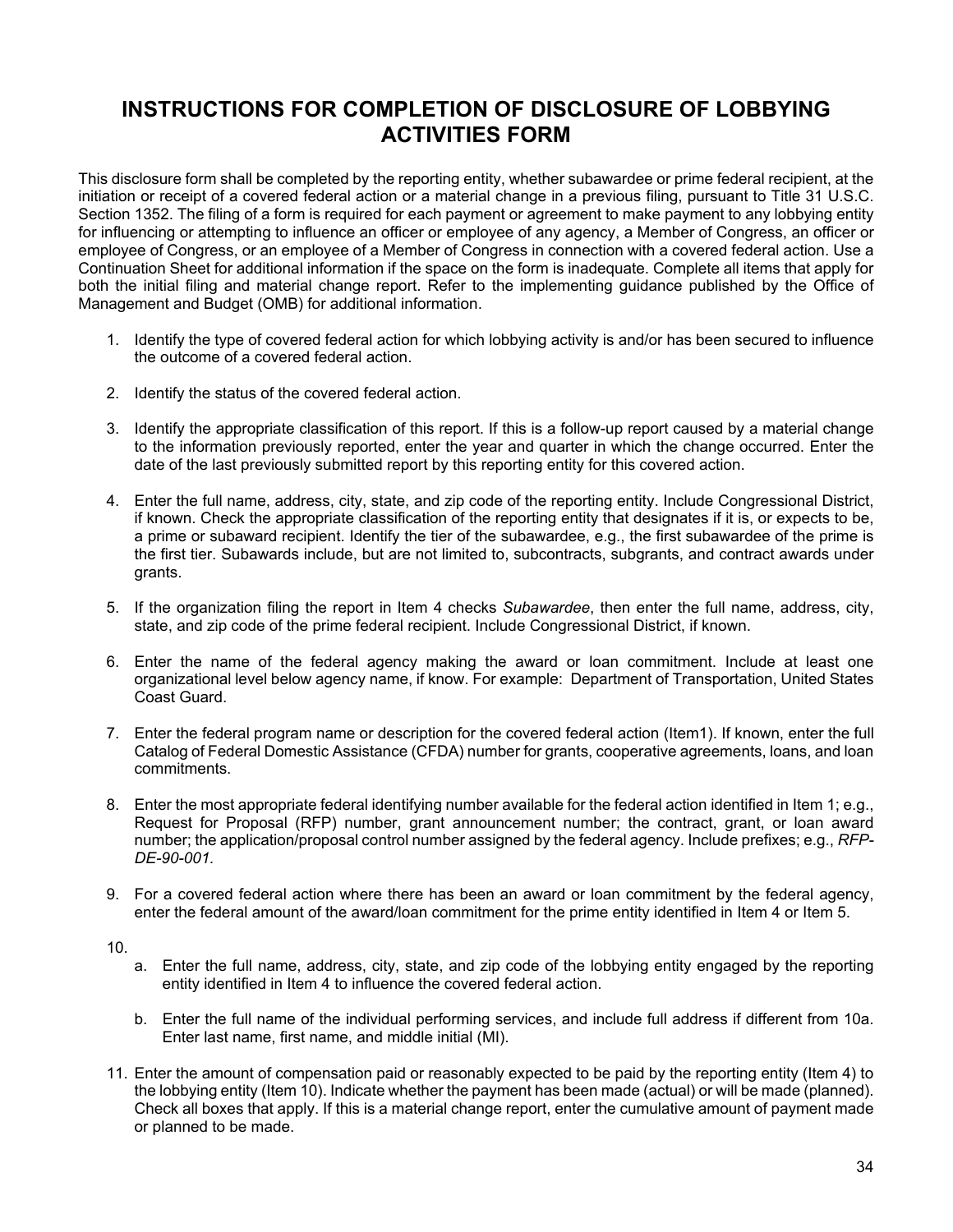- 12. Check the appropriate item. Check all items that apply. If payment is made through an in-kind contribution, specify the nature and value of the in-kind payment.
- 13. Check the appropriate box. Check all boxes that apply. If other, specify nature.
- 14. Provide a specific and detailed description of the services that the lobbyist has performed, or will be expected to perform, and the dates of any services rendered. Include all preparatory and related activity, not just time spent in actual contact with federal officials. Identify the federal officials or employees contacted or the officers, employees, or Members of Congress that were contacted.
- 15. Check whether Continuation Sheets are enclosed.
- 16. The certifying official shall sign and date the form; print his/her name, title, and telephone number.

Public reporting burden for this collection of information is estimated to average 30 minutes per response, including time for reviewing instructions, searching data sources, gathering and maintaining the data needed, and completing and reviewing the collection of information. Send comments regarding the burden estimate or any other aspect of collection of information, including suggestions for reducing this burden, to the Office of Management and Budget, Paperwork Reduction Project (0348-0046), Washington, D.C. 20503.